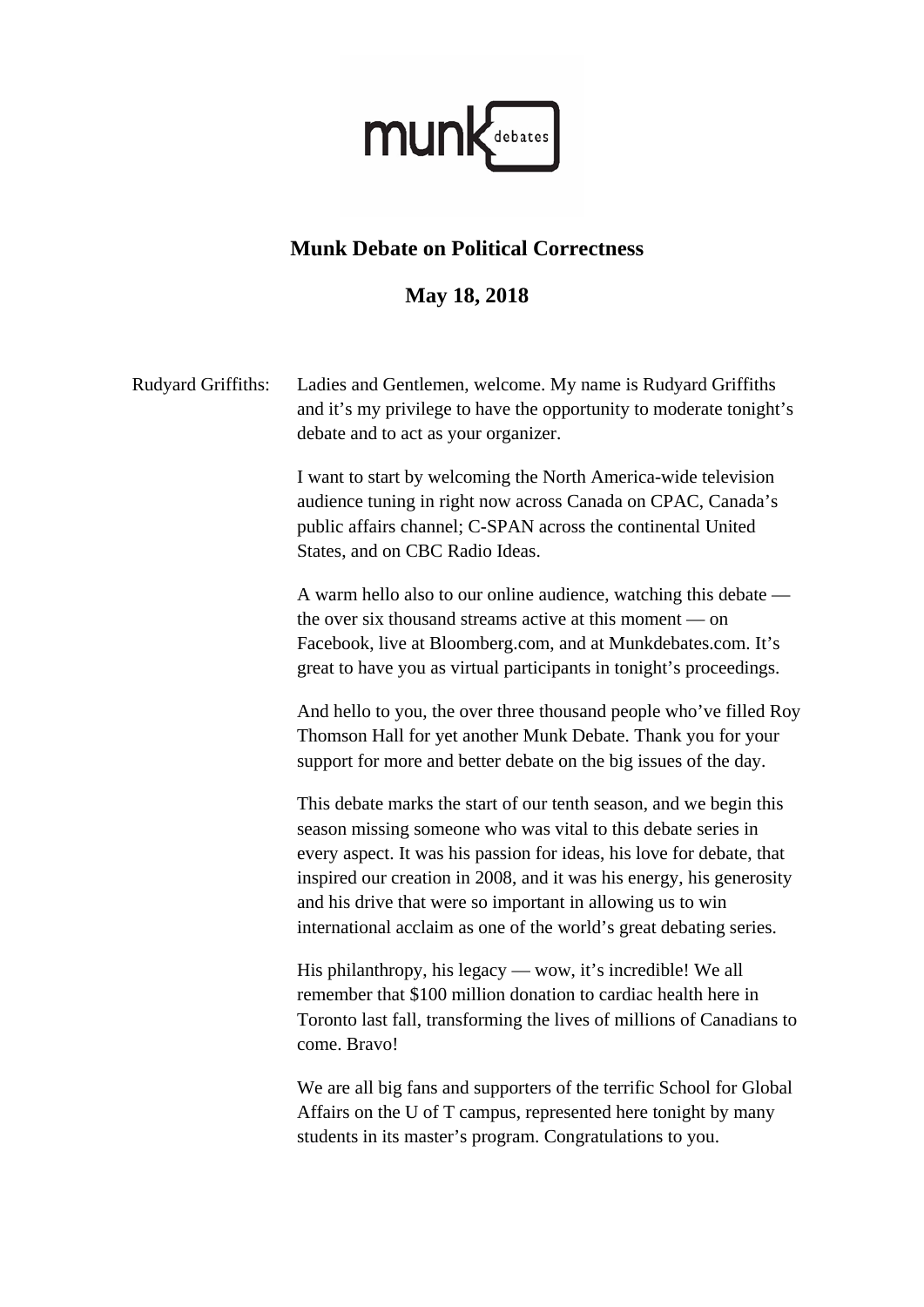And also, what a generous endowment last spring to this series, which will allow us to organize many evenings like this, for many more years to come.

Now, knowing our benefactor as we do, the last thing he'd want is for us to mark his absence with a moment of silence — that wasn't his style. So let's instead celebrate a great Canadian, a great life and the great legacy of the late Peter Munk. Bravo, Peter!

Thank you, everybody! I know he would have enjoyed that applause! And I want to thank Melanie, Anthony, and Cheyne for being here tonight to be part of Peter's continuing positive impact on public debate in Canada. Thank you for coming.

Now, knowing Peter as I did, the first thing on his mind at this point in the debate would be: "Rudyard, stop talking, get this debate underway, get our debaters out here. Come on, get the show on the road!" So we're going to do that right now, because we have a terrific debate lined up for you this evening.

So, let's introduce first our "pro" team, arguing *for* tonight's motion, Be it resolved, what you call political correctness, I call progress.

Please welcome to the stage award-winning writer, scholar, broadcaster on MPR and sports networks across America, Michael Eric Dyson. Michael, come on out.

Michael's debating partner is also an award-winning author. She's a columnist at the *New York Times*, and someone who is going to bring a very distinct and powerful perspective tonight, Michelle Goldberg. Michelle, come on out.

So, one great team of debaters deserves another. Arguing against our resolution, "Be it resolved: what you call political correctness, I call progress," is the Emmy Award–winning actor, screenwriter, author, playwright, journalist, poet and, tonight, debater, Stephen Fry. Thank you, Stephen.

Stephen's teammate is a professor of psychology at the University of Toronto, a YouTube sensation, and the author of the big new international bestseller, *Twelve Rules for Life*. Ladies and gentlemen, Toronto's Jordan Peterson.

We're going to get our debate underway momentarily, but first, a quick checklist to go through. We've got a hashtag tonight,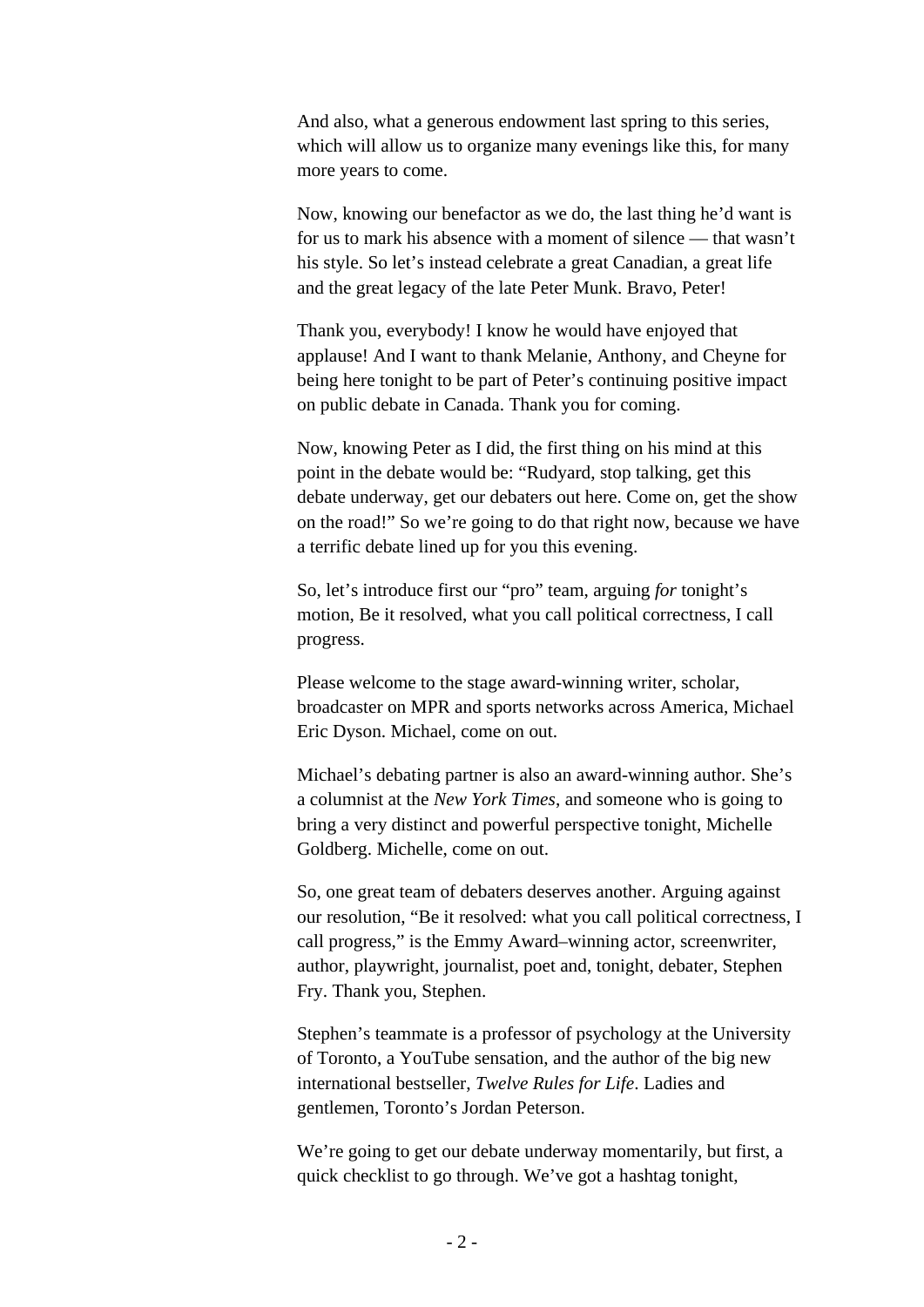#@munkdebate. Those of you in the hall and those of you watching online, please weigh in; let's get your opinions going. Also, for those of you watching online right now, we have a running poll at [www.munkdebates.com/vote.](http://www.munkdebates.com/vote) Reflect, input, react to this debate as it unfolds over the next hour and a half.

Ah, my favourite aspect of the show, which was Peter's brilliant idea and creation — we have our countdown clock. It keeps our debaters on their toes and our debate on time. So, when you see these clocks on the screen go down to zero, I want you to join me in a warm round of applause, and we'll have a debate that ends when it's supposed to end.

Now, let's see; we had our resolution tonight. On the way in, we had this audience of roughly three thousand people here in downtown Toronto vote on, "Be it resolved: what you call political correctness, I call progress." Let's see the agree/disagree on that number: 36 percent agreed and 64 percent disagreed. So, a room in play.

Now, we asked you how many of you are open to changing your vote over the course of debate. Are you fixed agree/disagree, or could you potentially be convinced by one or other of these two teams to move your vote over the next hour and a half? Let's see those numbers now. Wow — 87 percent said yes; 13 percent said no. So, a pretty open-minded crowd. This debate is very much in play.

As per the agreed-upon order of speakers, I'm going to call on Michelle Goldberg first for her six minutes of opening remarks. Michelle.

Michelle Goldberg: Well, thank you for having me. As Rudyard knows, I initially balked a little bit at the resolution that we're debating, because there are a lot of things that fall under the rubric of political correctness, that I *don't* call progress.

> I don't like "no platforming," or trigger warnings. Like a lot of middle-aged liberals, there are many aspects of student social justice culture that I find off-putting — although I'm not sure that that particular generation gap is anything new on the record about the toxicity of social media call-out culture — and I think it's good to debate people whose ideas I don't like, which is why I'm here.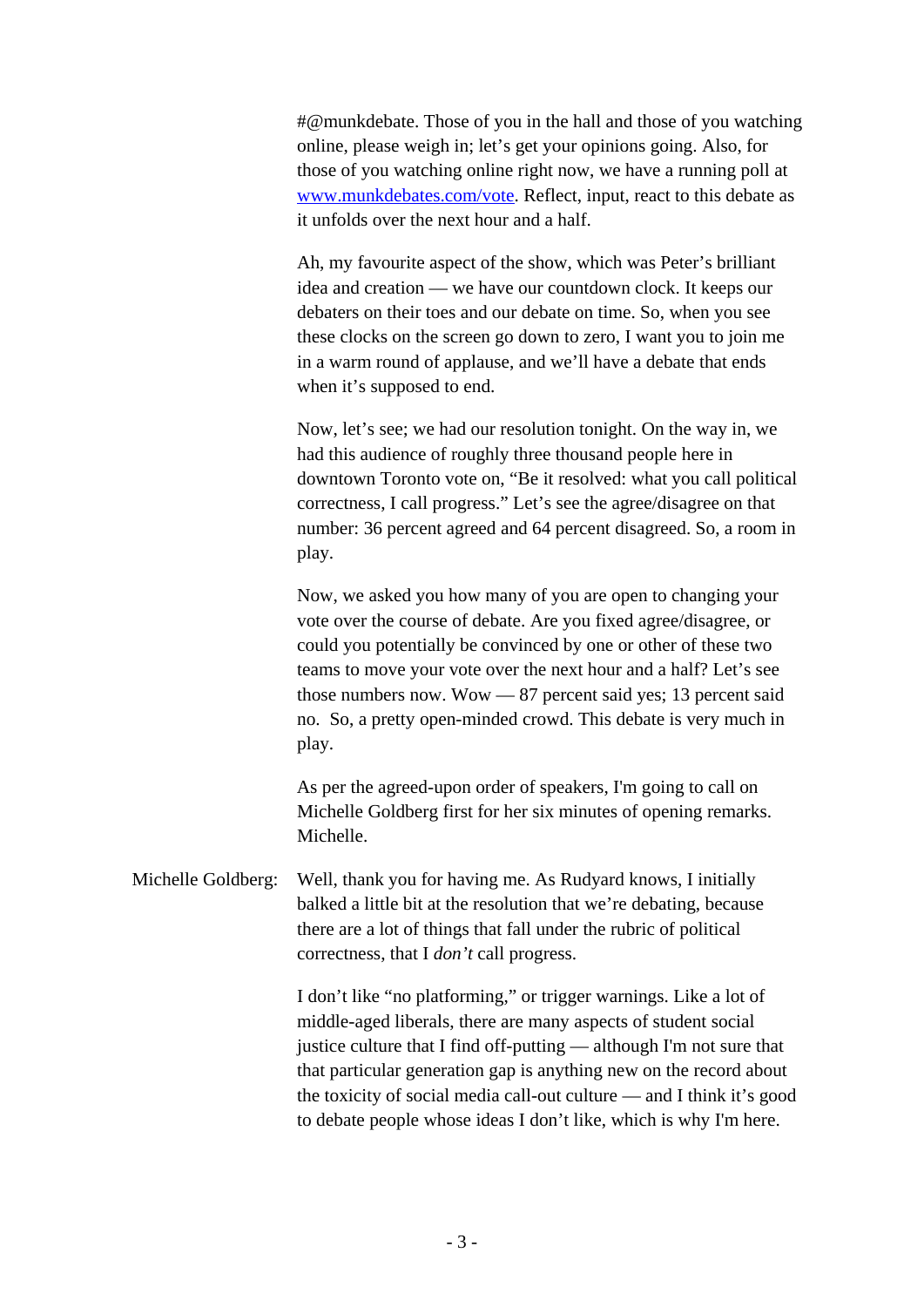So, if there are social justice warriors in the audience, I feel like I should apologize to you, because you're probably going to feel that I'm not adequately defending your ideas. But the reason I'm on this side of the stage is that political correctness isn't just a term for leftwing excesses on college campuses, or people being terrible on Twitter. Especially as deployed by Mr. Peterson, I think it can be used as a way to delegitimize any attempt for women and racial and sexual minorities to overcome discrimination, or even to argue that such discrimination is real.

In the *New York Times* today, Mr. Peterson says: "The people who hold that our culture is an oppressive patriarchy, they don't want to admit that the current hierarchy might be predicated on competence." That's not particularly insane to me, because I'm an American and our President is Donald Trump, but it's an assumption that I think underlies a worldview in which any challenges to the current hierarchy are written off as political correctness.

I also think we should be clear that this isn't really a debate about free speech. Mr. Peterson once referred to what he called "the evil trinity of equity, diversity, and inclusivity" and said, "Those three words, if you hear people mouth those three words, equity, diversity and inclusivity, you know who you're dealing with and you should step away from that, because it is not acceptable."

He argues that the movie *Frozen* is politically correct propaganda, and at one point he floated the idea of creating a database of university course content, so students could avoid post-modern critical theory.

So, in the criticism of political correctness, I sometimes hear an attempt to purge our thought of certain analytical categories that mirrors, I think, the worst caricatures of the social justice left that want to get rid of anything that smacks of colonialism or patriarchy or white supremacy.

I also don't really think we're debating the value of the enlightenment, at least not in the way that somebody like Mr. Fry, who I think is a champion of enlightenment values, frames it. The efforts to expand rights and privileges, once granted just to landowning, white, heterosexual men, is the enlightenment, or it's very much in keeping with the enlightenment. To quote a dead white man, John Stuart Mill, "The despotism of custom is everywhere the standing hindrance to human advancement."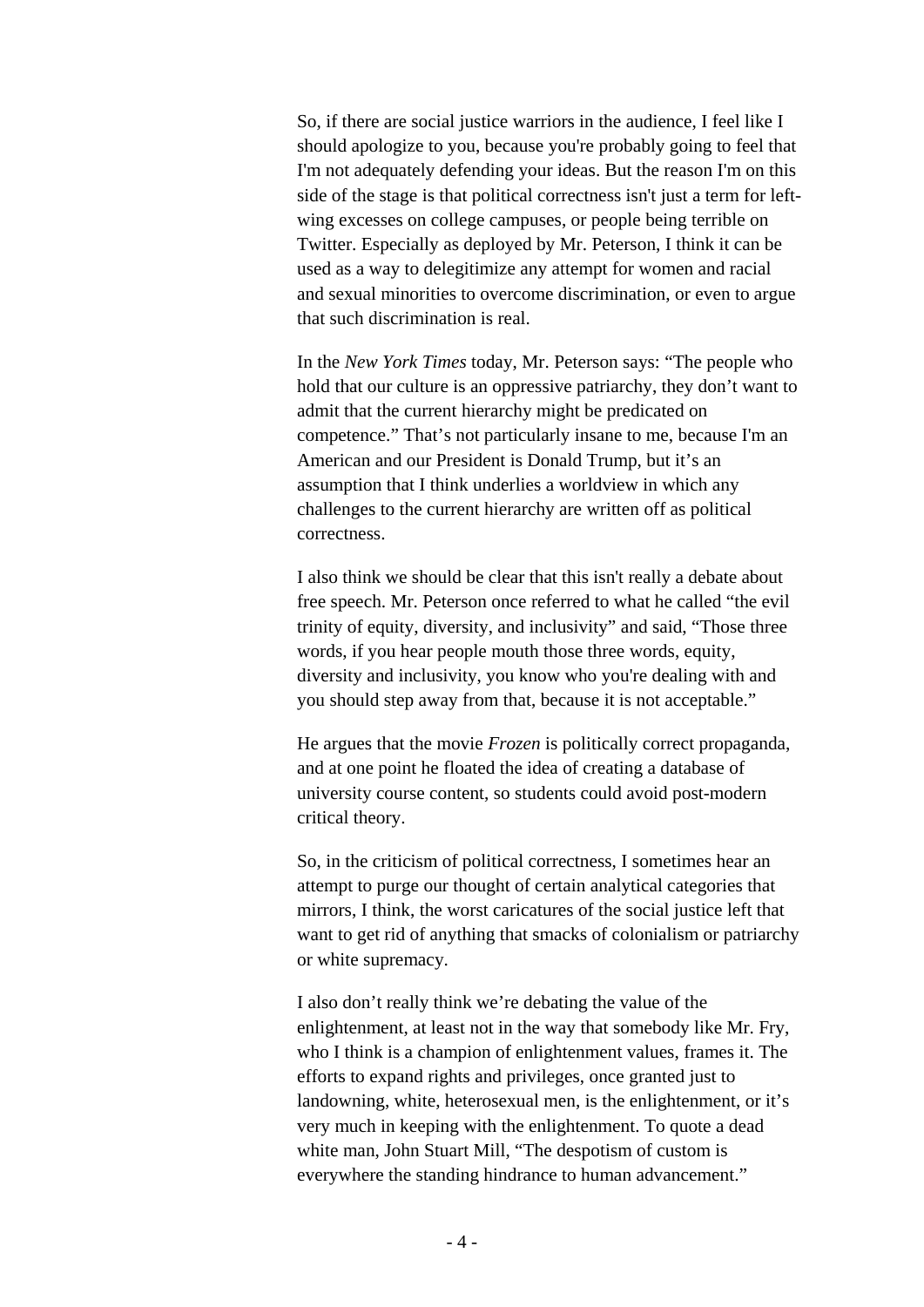I think that some of our opponents, by contrast, bring challenges to the despotism of custom as politically correct attacks on a transcendent natural order.

To quote Mr. Peterson again, each gender, each sex, has its own unfairness to deal with, but to think of it as a consequence of the social structure, it's like — come on, really — what about nature itself? But there's an exception to this, because he does believe in social interventions to remedy some kinds of unfairness, which is why in the *New York Times*, he calls for "enforced monogamy to remedy the woes of men who don't get their equal distribution of sex."

When it comes to the political correctness debate, we've been exactly here before. Allan Bloom, the author of *The Closing of the American Mind*, compared the "tyranny" of feminism in academia to the Khmer Rouge, and he was writing at a time when women accounted for 10 percent of all college tenured faculty.

It's worth looking back at what was considered annoyingly, outrageously, politically correct in the 1980s, the last time we had this debate. You know, not being able to call indigenous people "Indians," or having to use hyphenated terms, at least in the United States, terms like African-Americans. You know, adding women or people of colour to the Western Civilization curriculum, or not making gay jokes or using "retard" as an epithet. I kind of get it, right: new concepts, new words sort of stick in your throat. The way we're used to talking and thinking seem natural and normal, by definition.

And then the new terms, new concepts that have social utility, stick, and those that don't fall away. So, if you go back to the 1970s, Ms. — you know, MS, as an alternative to Miss or Mrs., stuck around. And "womyn" with a "y" didn't. And I hope that someday we'll look back and marvel at the idea that gender-neutral pronouns ever seemed like an existential threat to anyone.

But I also don't think it's clear. That might not happen because, if you look around the world right now, there are plenty of places that have indeed dialled back cosmopolitanism and reinstated patriarchy in the name of staving off chaos. And they seem like terrible places to live.

You know, I come to you from the United States, which is currently undergoing a monumental attempt to roll back social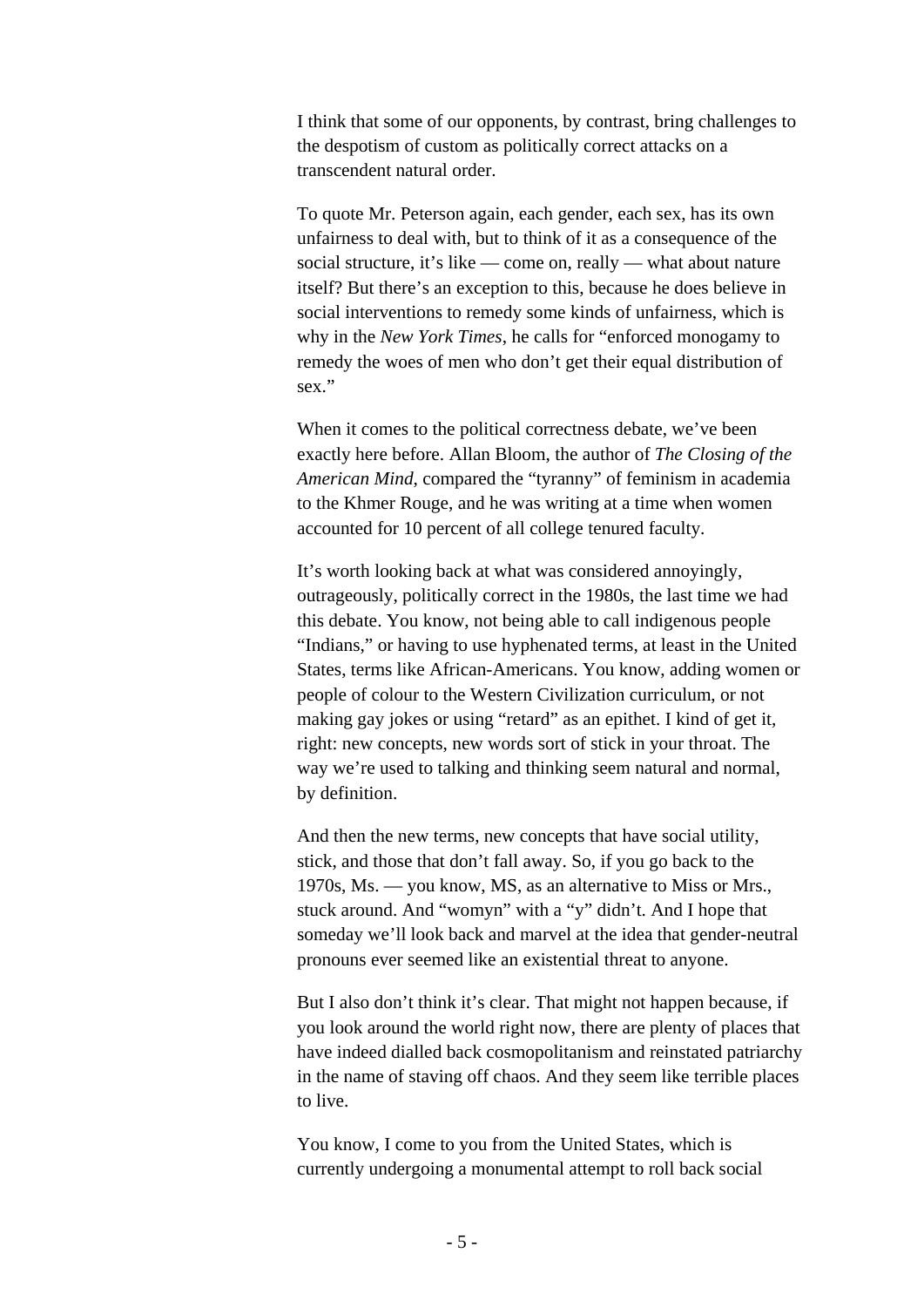|                    | progress in the name of overcoming political correctness. And, as<br>someone who lives there, I assure you, it feels nothing like<br>progress. Thank you.                                                                                                                                                                                                                                                                                                                                                                                                                                                                                             |
|--------------------|-------------------------------------------------------------------------------------------------------------------------------------------------------------------------------------------------------------------------------------------------------------------------------------------------------------------------------------------------------------------------------------------------------------------------------------------------------------------------------------------------------------------------------------------------------------------------------------------------------------------------------------------------------|
| Rudyard Griffiths: | Great start to the debate, Michelle. Thank you. I'm now going to<br>ask Jordan Peterson to speak for the "con" team.                                                                                                                                                                                                                                                                                                                                                                                                                                                                                                                                  |
| Jordan Peterson:   | Hello. So, we should first decide what we're talking about. We're<br>not talking about my views of political correctness, despite what<br>you might have inferred from the last speaker's comments.                                                                                                                                                                                                                                                                                                                                                                                                                                                   |
|                    | This is how it looks to me: we essentially need something<br>approximating a low-resolution grand narrative to unite us. And we<br>need a narrative to unite us, because otherwise we don't have<br>peace.                                                                                                                                                                                                                                                                                                                                                                                                                                            |
|                    | What's playing out in the universities and in broader society right<br>now is a debate between two fundamental low-resolution<br>narratives, neither of which can be completely accurate, because<br>they can't encompass all the details. Obviously human beings have<br>an individual element and a collective element $-$ a group element,<br>let's say. The question is, what story should be paramount, and this<br>is how it looks to me: In the West, we have reasonably functional,<br>reasonably free, remarkably productive, stable hierarchies that are<br>open to consideration of the dispossessed that hierarchies generally<br>create. |
|                    | Our societies are freer and functioning more effectively than any<br>societies anywhere else in the world, and than any societies ever<br>have, and as far as I'm concerned — and I think there's good<br>reason to assume this — it's because the fundamental low-<br>resolution grand narrative that we've oriented ourselves around in<br>the West is one of the sovereignty of the individual.                                                                                                                                                                                                                                                    |
|                    | And it's predicated on the idea that, all things considered, the best<br>way for me to interact with someone else is individual to<br>individual, and to react to that person as if they're both part of the<br>psychological process by which things we don't understand can yet<br>be explored, and things that aren't properly organized in our<br>society, can be yet set right.                                                                                                                                                                                                                                                                  |

The reason we're valuable as individuals, both with regard to our rights and our responsibilities, is because that's our essential purpose, and that's our nobility, and that's our function.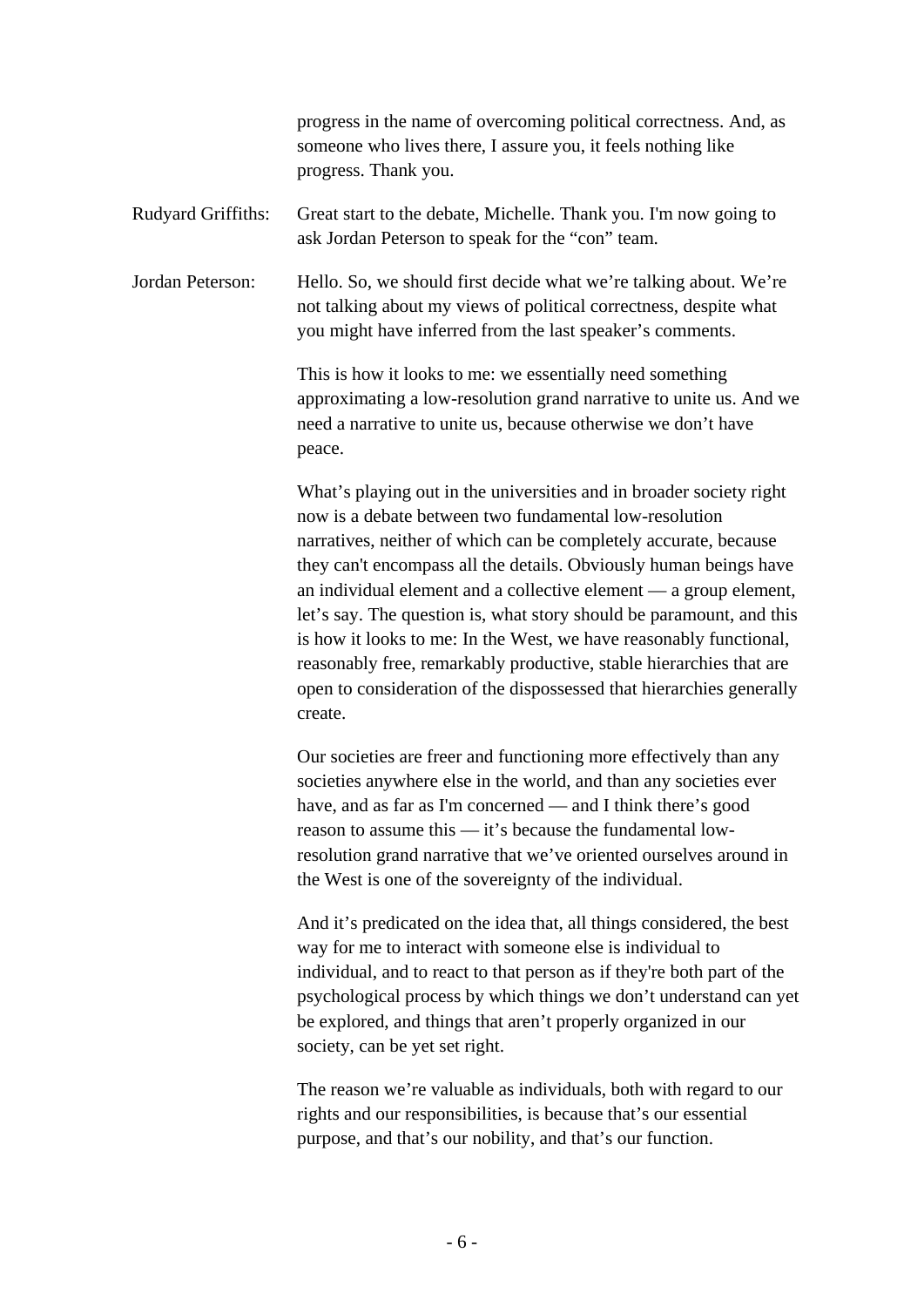What's happening, as far as I'm concerned, in the universities in particular and spreading very rapidly out into the broader world, including the corporate world, much to what should be its chagrin, is a collectivist narrative. And of course, there's some utility in a collectivist narrative, because we're all part of groups in different ways.

But the collectivist narrative that I regard as politically correct is a strange pastiche of post-modernism and neo-Marxism, and its fundamental claim is that, no, you're not essentially an individual, you're essentially a member of a group.

And that group might be your ethnicity and it might be your sex and it might be your race, and it might be any of the endless numbers of other potential groups that you belong to, because you belong to many of them. And that you should be essentially categorized along with those who are like you on that dimension in that group — that's proposition number one.

Proposition number two is that the proper way to view the way is as a battleground between groups of different power. So, you define the groups first and then you assume that you view the individual from the group context, you view the battle between groups from the group context, and you view history itself as a consequence of nothing but the power of manoeuvres between different groups.

That eliminates any consideration of the individual at a very fundamental level, and also any idea, for example, of free speech. Because if you're a collectivist at heart in this manner, there is no such thing as free speech. It isn't that it's debated by those on the radical left and the rest of us, so to speak; it's that in that formulation, there's no such thing as free speech, because for an individualist, free speech is how you make sense of the world and reorganize society in a proper manner.

But for the radical left type of collectivist that's associated with this viewpoint of political correctness, when you speak, all you're doing is playing a power game on behalf of your group. And there's nothing else that you *can* do, because that's all there is.

And not only is that all there is in terms of who you are as an individual now, and how society should be viewed, it's also the fundamental narrative of history. For example, it's widely assumed in our universities now that the best way to conceptualize Western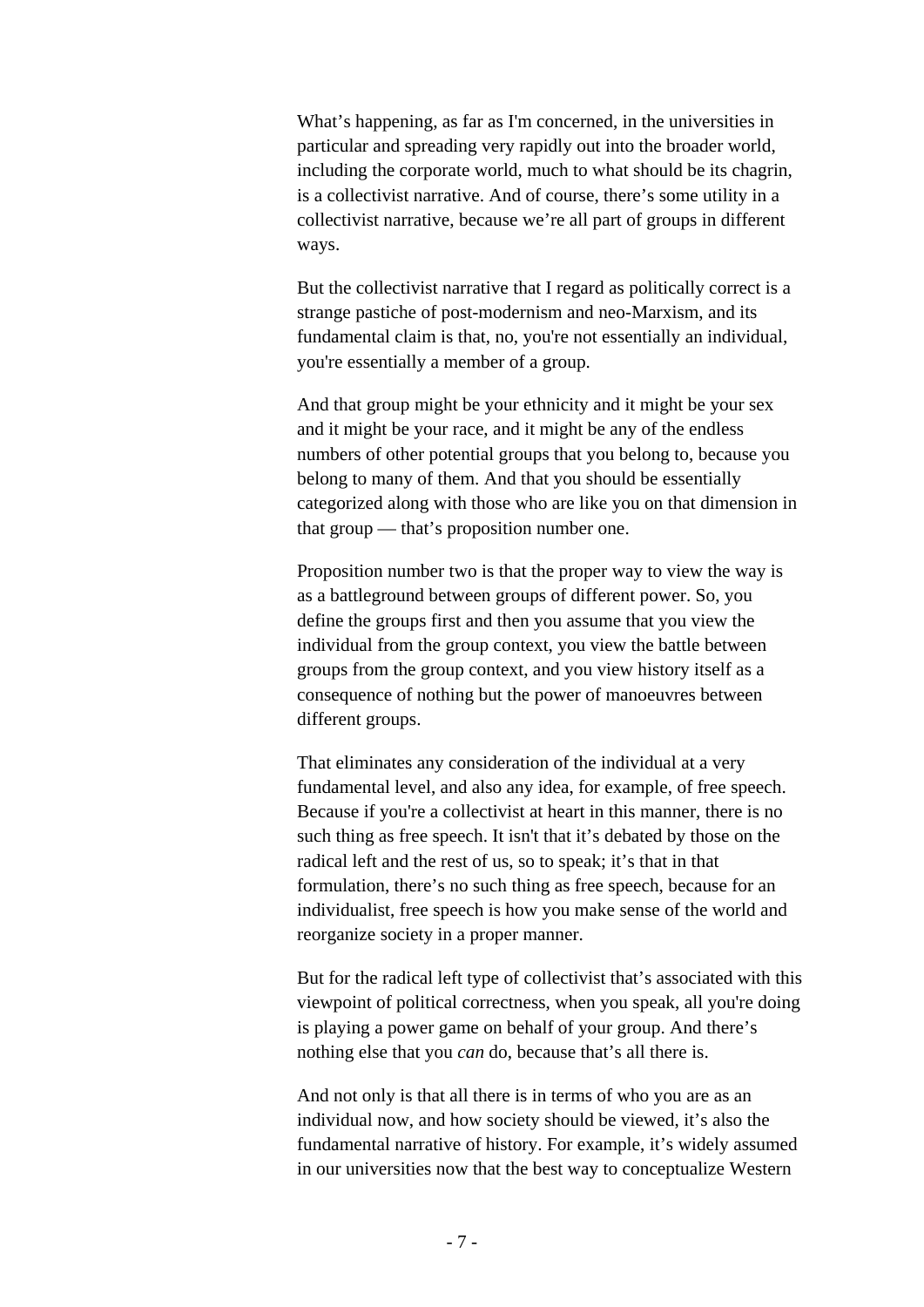civilization is as an oppressive, male-dominated patriarchy, and that the best way to construe relationships between men and women across the centuries is one of oppression of women by men.

Well, look, no hierarchy is without its tyranny. That's an axiomatic truth; people have recognized that literally for thousands of years. And hierarchies do tend towards tyranny, and they tend towards the usurpation by people with power. But that only happens when they become corrupt. We have mechanisms in our society to stop hierarchies from becoming intolerably corrupt, and they actually work pretty well.

And so I would also point this out: you know, don't be thinking that this is a debate about whether empathy is useful or not, or that the people on the "con" side of the argument are not empathetic. I know perfectly well, as I'm sure Mr. Fry does, that hierarchies tend to produce situations where people stack up at the bottom, and that the dispossessed in hierarchies need a political voice, which is the proper voice of the left, by the way, the necessary voice of the left.

But that is not the same as proclaiming that the right level of analysis for our grand unifying narrative is that all of us are fundamentally to be identified by the groups that we belong to, and to construe the entire world as the battleground between different forms of tyranny in consequence of that group affiliation.

And to the degree that we play out that narrative, that won't be progress, believe me, and we certainly haven't seen that "progress" in the universities. We've seen situations like what happened at Wilfrid Laurier University instead.

We won't see progress: what we'll return to is exactly the same kind of tribalism that characterized the left. Thank you.

- Rudyard Griffiths: Thank you, Jordan. Michael Eric Dyson, your six minutes starts now.
- Michael Dyson: Thank you very kindly. Wonderful opportunity to be here in Canada. Thank you so much. I'm going to stand here at the podium — I'm a preacher, and I *will* ask for an offering at the end of my presentation!

This is the swimsuit competition of the intellectual beauty pageant, so let me show you the curves of my thought. Oh my God, was that a politically incorrect statement I've just made? How did we get to the point where the hijacking of the discourse on political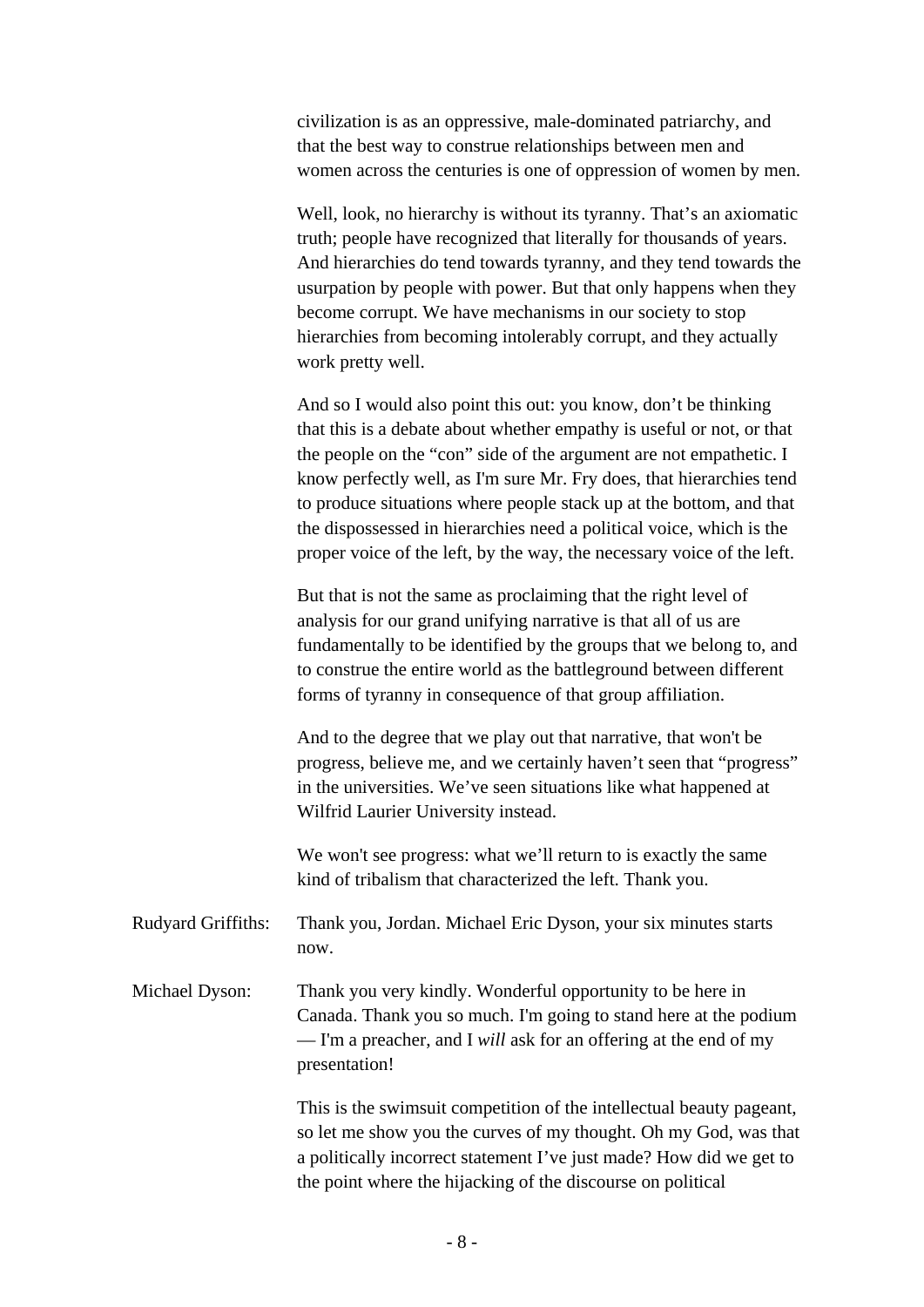correctness has become a kind of Manichean distinction between us and them?

The abortive fantasy just presented is remarkable for both its clarity and yet the muddiness of the context from which it has emerged.

What's interesting to me is that, when we look at the radical left, I'm saying, wait ahead, I want to join them. They ain't running nothing. I'm from a country where a man stands up every day to tweet the moral mendacity of his viciousness into a nation he has turned into a psychic commode. Y'all got Justin, we got Donald.

So, what's interesting, then, is that political correctness has transmogrified into a caricature of the left. The left came up with the term political correctness, shall I remind you? We were tired of our excuses and our excesses and our exaggerations; we were willing to be self-critical in a way that I fear my *confrères* — my compatriots — are not. "Don't take yourself too seriously smile."

Take yourself not seriously at all, but what you do, with deadly seriousness. Now it has transmogrified into an attempt to characterize the radical left. The radical left is a metaphor, a symbol, an articulation. They don't exist, their numbers are too small. I'm on college campuses, I don't see much of them coming.

When I hear about identity politics, it amazes me. The collectivist identity politics? Uh, last time I checked, race was an invention from a dominant culture that wanted groups at their behest. The invention of race was driven by the demand of a dominant culture to subordinate others — patriarchy, right.

Patriarchy — patriarchy was the demand of men to have their exclusive vision presented. The beauty of feminism is that it's not going to resolve differences between men and women; it just says, men don't automatically get the last word. In the course of my career, they never did.

And so, identity politics has been generated as a *bête noire* of the right, and yet the right doesn't understand the degree to which identity has been foisted upon black people and brown people and people of colour from the very beginning, and on women and trans people.

You think that I want to be part of a group that is constantly abhorred by people at Starbucks? I'm minding my own black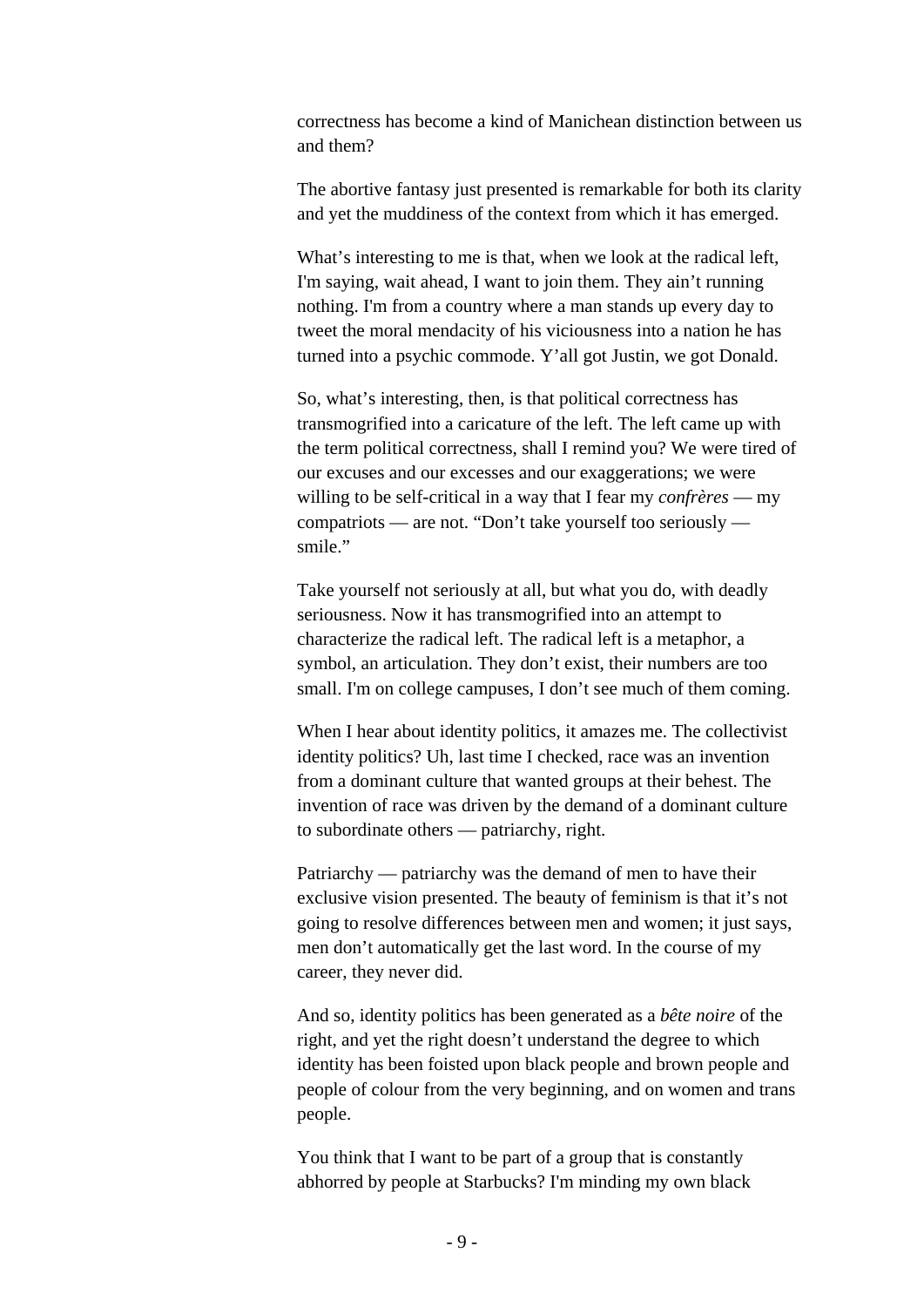business. Walking down the street, I have group identity thrust upon me. They don't say, "Ah, aha, there goes a Negro — highly intelligent, articulate, verbose, capable of rhetorical fury at the drop of a hat — we should not interrogate him as to the *bona fides* of his legal status."

No, they treat me as part of a group, and the problem — which our friends don't want to acknowledge — is that the hegemony, the dominance of that group, has been so vicious that it has denied us the opportunity to exist as individuals. Individualism is the characteristic moment in modernity.

Mr. Peterson is right. The development of the individual, however, is predicated upon notions of intelligence — Immanuel Kant and David Hume, and others. Philosophically, Descartes comes along, introducing knowledge into the fray, saying that knowledge is based upon a kind of reference to the golden intelligence, the reflective glass that one possesses. And yet it got rooted in the very ground of our existence.

So knowledge has fleshly basis, and what I'm saying to you is that the knowledge that I bring as a person of colour makes a difference in my body, because I know what people think of me, and I know how they respond to me, and that ain't no theory.

Am I mad at trigger warnings? The only trigger warning I want is from a cop — are you about to shoot me? Not funny — in America, where young black people die repeatedly, unarmed, without provocation.

And so for me, identity politics is something very serious. And what's interesting about safe spaces … I hear about the university, I teach there. Look, if you have a safe space in your body, you don't need a safe space.

Some of that is overblown, some of it is ridiculous, I understand. I believe that the classroom is a robust place for serious learning. I believe in the interrogation of knowledge based upon our mutual understanding of the edifying proposition of enlightenment. At the same time, some people ain't as equal as others, so we have to understand the conditions under which they have emerged and in which they have been benighted and attacked by their own culture.

And I ain't seen nobody be a bigger snowflake than white men who complain: "Mommy, Mommy, they won't let us play and have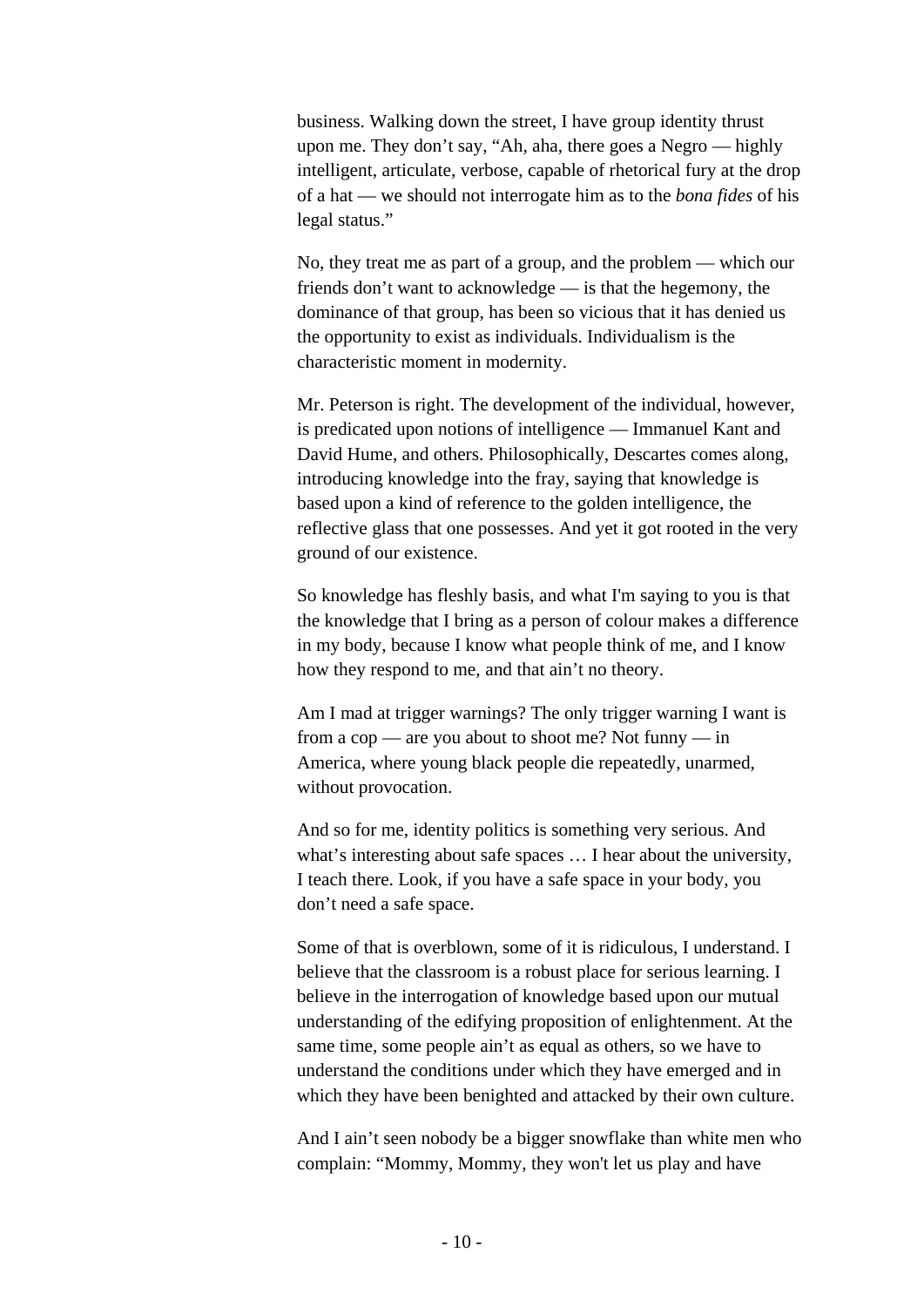|                    | everything we used to have under the old regime, where we were<br>right, racist and supremacist and dominant and patriarchs and hated<br>gays and lesbians and transsexuals." "Yeah, you've got to share.<br>This ain't your world, this is everybody's world."                                                                                                                                                                                                                                                                                              |
|--------------------|--------------------------------------------------------------------------------------------------------------------------------------------------------------------------------------------------------------------------------------------------------------------------------------------------------------------------------------------------------------------------------------------------------------------------------------------------------------------------------------------------------------------------------------------------------------|
|                    | And let me end by saying this: you remember that story from<br>David Foster Wallace: "Two fish are going along and an older fish<br>comes in the opposite direction. He says, 'Hello, boys, how's the<br>water?' They swim on, they turn to each other: 'What the hell is<br>water?"                                                                                                                                                                                                                                                                         |
|                    | Because when you're in it, you don't know it; when you're<br>dominant, you don't know it. Nothing Keyser Söze said the devil<br>did is more interesting than to make people believe he didn't exist.<br>That's what white supremacy is.                                                                                                                                                                                                                                                                                                                      |
| Rudyard Griffiths: | Thank you, Michael. Stephen, you're up. We're going to put six<br>minutes on the clock, and please start.                                                                                                                                                                                                                                                                                                                                                                                                                                                    |
| Stephen Fry:       | I'll try and be as quick as possible, because if I miss that plane to<br>London, I won't half hear the end of it from the bridegroom's<br>mother.                                                                                                                                                                                                                                                                                                                                                                                                            |
|                    | Now, in agreeing to participate in this debate and stand on this side<br>of the argument, I'm fully aware that many people who choose —<br>incorrectly, in my view — to see this issue in terms of left and<br>right, devalued and exploded terms as I think they are, will believe<br>that I am betraying myself in such causes and values that I've<br>espoused over the years. I've been given huge grief already, simply<br>because I'm standing here next to Professor Peterson, which is the<br>very reason that I'm standing here in the first place. |
|                    | I'm standing next to someone with whom I have, you know,<br>differences, shall we say, in term of politics and all kinds of other<br>things, precisely because I think all this has got to stop - this rage,<br>resentment, hostility, intolerance; above all, this with-us-or-against-<br>us certainty.                                                                                                                                                                                                                                                     |
|                    | A Grand Canyon has opened up in our world. The fissure, the<br>crack, grows wider every day. Neither side can hear a word that the<br>other shrieks; nor do they want to.                                                                                                                                                                                                                                                                                                                                                                                    |
|                    | While these armies and propagandists in the culture wars clash,<br>down below in the enormous space between the two sides, the<br>people of the world try to get on with their lives, alternately<br>baffled, bored, and betrayed by the horrible noises and explosions                                                                                                                                                                                                                                                                                      |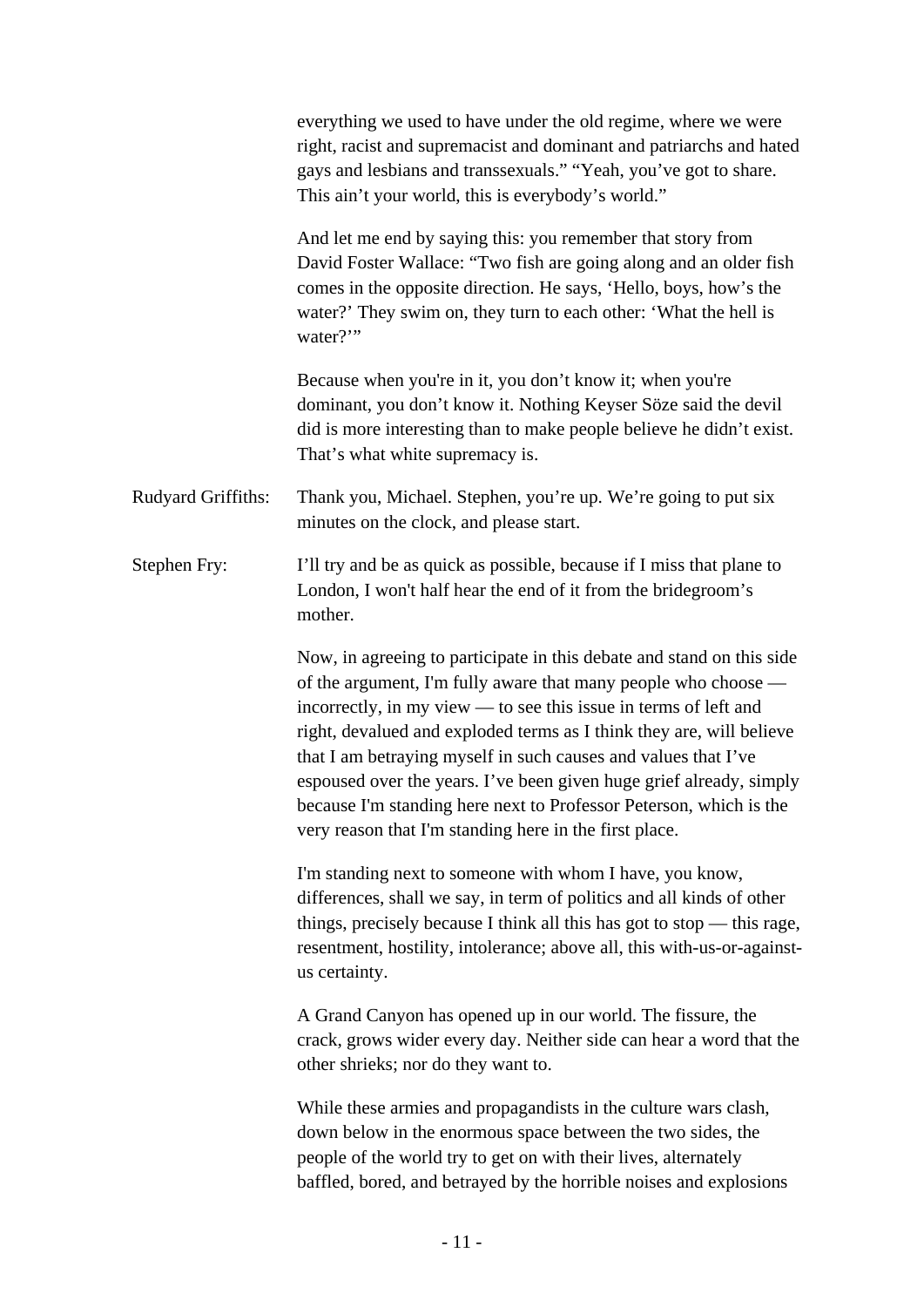that echo all around. I think it's time for this toxic, binary, zerosum madness to stop before we destroy ourselves.

I'd better nail my colours to the mast before I go any further than this; it's only polite to give you a sense of where I come from. All my adult life I have been what you might call a leftie, a soft leftie, a liberal of the most hand-wringing, milksop, milk-toast variety. Not a burning man-the-barricades socialist; not even really a progressive worth the name. I've been on marches, but I've never quite dared wave placards or banners.

Am I a loathed member of that band, an SJW — a social justice warrior? I don't think highly of social *in*justice, I have to say, but I character myself mostly as a social justice worrier. My intellectual heroes, growing up, were Bertrand Russell and G. E. Moore, liberal thinkers, people like that, writers like E. M. Forster.

I believed, and I think I still do believe, in the sanctity of human relations, the primacy of the heart, and friendship and love and common interest. These are more personal interior beliefs than they are political exterior convictions, more a humanistic version of a religious impulse, I suppose. I trust in humanity, I believe in humanity — I think I do, despite all that has happened in the forty years of my adulthood.

I *am* soft, and I can easily be swept away by harder hearts and harder intellects. I'm sometimes surprised to be described as an activist, but over time I *have* energetically involved myself with what you might call causes. I grew up knowing that I was gay well, in fact, from the very first I knew I was gay. I remember when I was born, looking up and saying, "That's the last time I'm going out one of those!"

I'm Jewish, so I have a natural, obvious horror of racism. Naturally I want racism, misogyny, homophobia, transphobia, xenophobia, bullying, bigotry, intolerance of all human kinds to end. That's surely a given amongst all of us.

The question is how such a golden aim is to be achieved. My ultimate objection to political correctness is not that it combines so much of what I have spent a lifetime loathing and opposing: preachiness (with great respect), piety, self-righteousness, heresyhunting, denunciation, shaming, assertion without evidence, accusation, inquisition, censoring. That's not why I'm incurring the wrath of my fellow liberals by standing on this side of the house.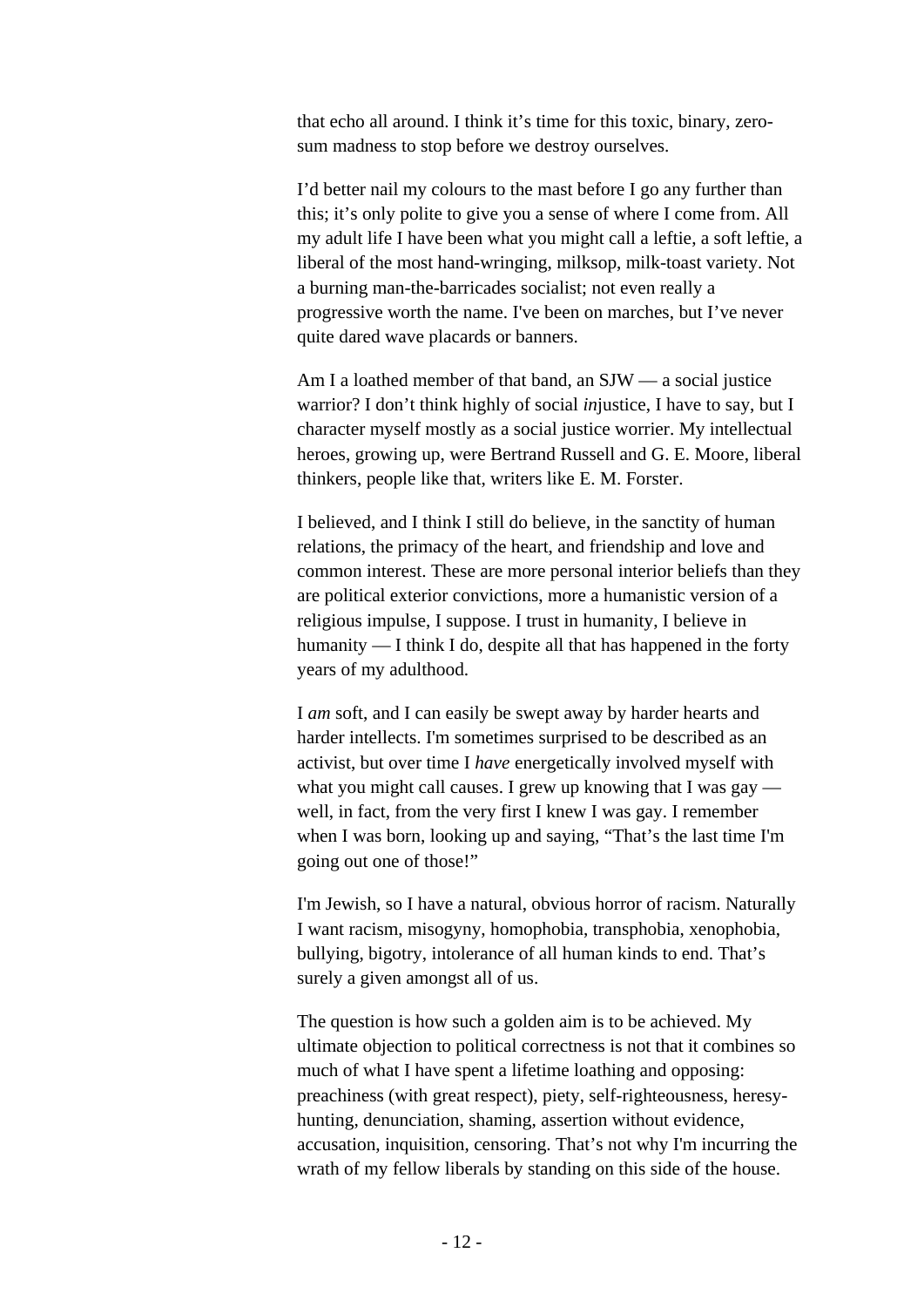My real objection is that I don't think political correctness *works*. I want to achieve, I want to get to the golden hill, but I don't think that's the way to get there. I believe one of the greatest human failings is to prefer to be right than to be effective. And political correctness is always obsessed with how right it is, without thinking of how effective it might be.

I wouldn't class myself as a classical libertarian, but I do relish transgression, and I deeply and instinctively distrust conformity and orthodoxy. Progress is not achieved by preachers and guardians of morality but, to paraphrase Yevgeny Zamyatin, by madmen, hermits, heretics, dreamers, rebels, and skeptics.

I may be wrong — I hope to learn this evening. I really do think I may be wrong. I'm prepared to entertain the possibility that political correctness will bring us more tolerance and a better world. But I'm not sure, and I would like this quotation from my hero, Bertrand Russell, to hover over the evening: "One of the painful things about our time, is that those who feel certainty are stupid, and those with any imagination and understanding are filled with doubt and indecision." Let doubt prevail.

Rudyard Griffiths: A great set of opening statements to set the scene. We're now going to go into a round of rebuttals, to allow each of our presenters three minutes to reflect on what they've heard, and to make some additional points, and we're going to do that in the same order that we had the opening statements. So Michelle, you're up first. We'll put three minutes on the clock for you.

Michelle Goldberg: First I would say that I think that the attempt to draw a dichotomy between individual rights and group rights is a little bit misleading. Traditionally, there have been large groups of people who have not been able to exercise their individual rights. And I think that a lot of the claims that are being made on behalf of what we "politically correct" types call marginalized groups are claims that people who have identities that have not traditionally been at the centre of our culture, or been at the top of our hierarchies, have as much right to exercise their individual talents and realize their individual ambitions.

> When we say that we want more women in power, or more voices of people of colour in the canon, or in the curriculum, or directing movies — all of these things are not because, at least on my part, because I'm interested in some sort of very crude equity, but because there are a lot of people who have not traditionally been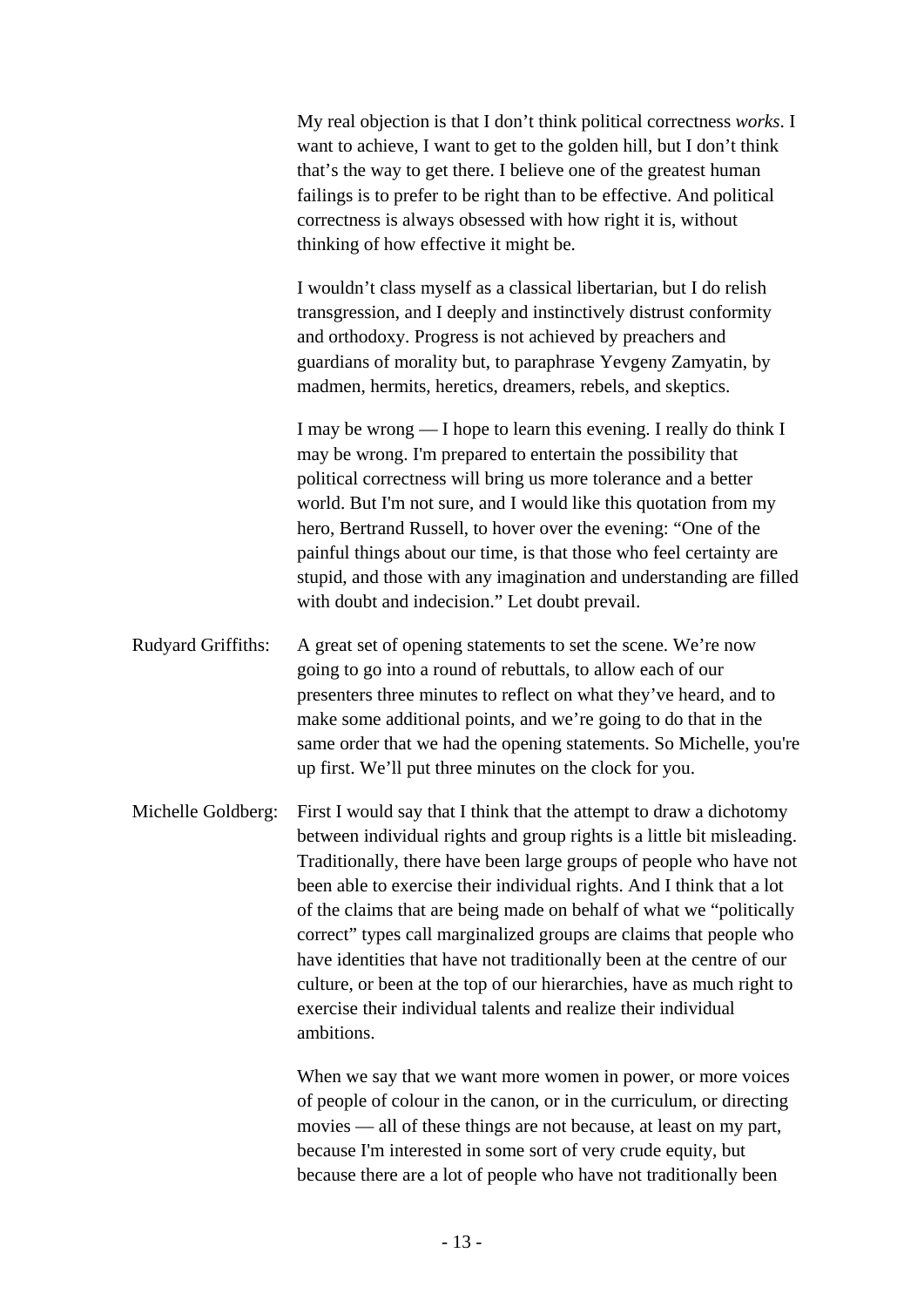able to realize themselves as individuals. That's what the women's movement was; that's what the civil rights movement was; that's what the gay rights movement was; that's in some ways what the trans rights movement was.

I mean, far from a collectivist movement, this is a kind of classical liberalism pushed to its extreme. These are people saying, "I have the right to define my identity against the one that was collectively assigned to me."

Finally, I would say that, from a lot of the things that Stephen Fry said, and particularly his temperament, we're probably in agreement. But this inquisition, this censoring. On the one hand I see where he's coming from, but I think it's a little bit virtual. I mean, who's really censoring you?

I understand what it feels like to feel censored. I understand what it feels like to be on the wrong side of a Twitter mob, or get a lot of nasty comments. And that's a bad feeling. It's a counterproductive tactic, but it's not censorship.

And again, it's especially strange, coming from a country where the president of the United States is trying to levy additional postal rates on the owner of the *Washington Post*, in revenge for its reporting. And people who have kneeled to protest police brutality at football games have seen their careers explode.

Or women who have challenged Mr. Peterson who have been hounded by threats and trolls and misogynist invective.

Thank you.

Rudyard Griffiths: Jordan, we're going to have three minutes up on the screen there. Please respond to what you've heard.

Jordan Peterson: Well, I guess I would like to set out a challenge in somewhat the same format as Mr. Fry did, to people on the moderate left. I've studies totalitarianism for a very long time, both on the left and on the right in various forms. And I think we've done a pretty decent job of determining when right-wing beliefs become dangerous. I think that they become dangerous when they, and the people who stand on the right, evoke notions of racial superiority, or ethnic superiority, something like that. It's fairly easy — and necessary, I think — to draw a box around them and place them to one side. We've done a pretty good job of that.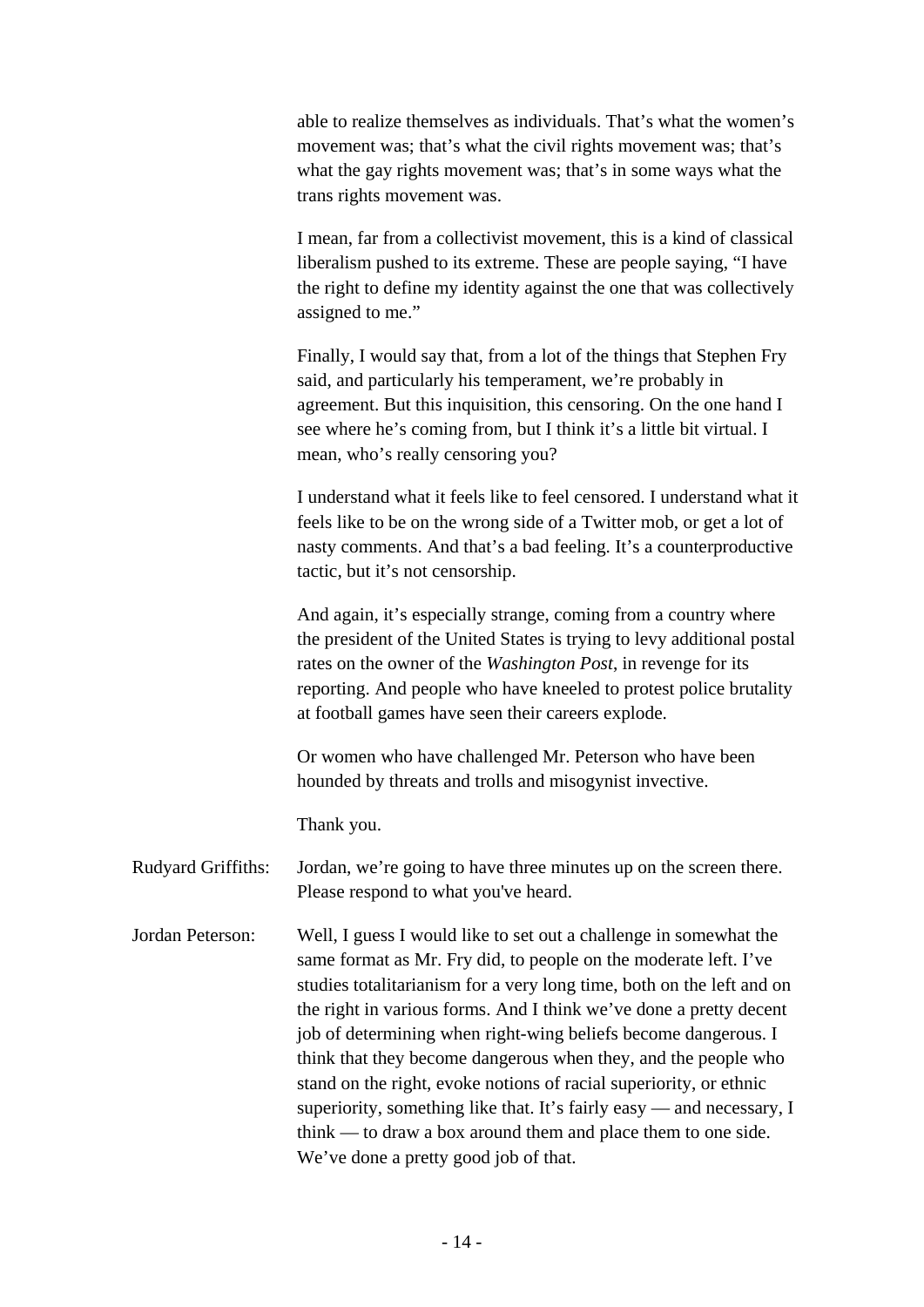What I fail to see happening on the left — and this is with regard to the sensible left, because such a thing exists — is for the same thing to happen with regard to the radical leftists.

So here's an open question: if it's not diversity, inclusivity and equity as a triumvirate that mark out the too excessive left — and with equity defined, by the way, not as equality of opportunity, which is an absolutely laudable goal, but as equality of outcome, which is how it's defined — then exactly how do we demarcate the too extreme left? What do we do?

We say, well, there's no such thing as the too extreme left? Well, that's certainly something that characterized much of intellectual thinking for the twentieth century, as our high-order intellectuals, especially in places like France, did everything they could to bend over backwards, to ignore absolutely everything that was happening in the catastrophic left world in the Soviet Union and in Maoist China not least. We've done a terrible job of determining how to demarcate what's useful from the left, from what's pathological.

And so, it's perfectly okay for someone to criticize my attempts to identify something like a boundary. We could say, diversity, inclusivity, and equity — especially equity, which is in fact equality of outcome, which is an absolutely abhorrent notion. If you know anything about history, you know that. And I'm perfectly willing to hear some reasonable alternatives.

But what I hear continually from people on the left, first of all, as my opponents did, is to construe every argument that is possibly able to be construed, on the axis of group identification. And to fail to help the rest of us differentiate the reasonable left, which necessarily stands for the oppressed, from the pathological left, which is capable of unbelievable destruction.

And what I see happening in the university campuses in particular, where the left is absolutely predominant — and that's certainly not my imagination, that's well documented by perfectly reasonable people like Jonathan Haidt — is an absolute failure to make precisely that distinction.

And I see the same thing echoed tonight. Thank you.

Rudyard Griffiths: Michael, give us your rebuttal.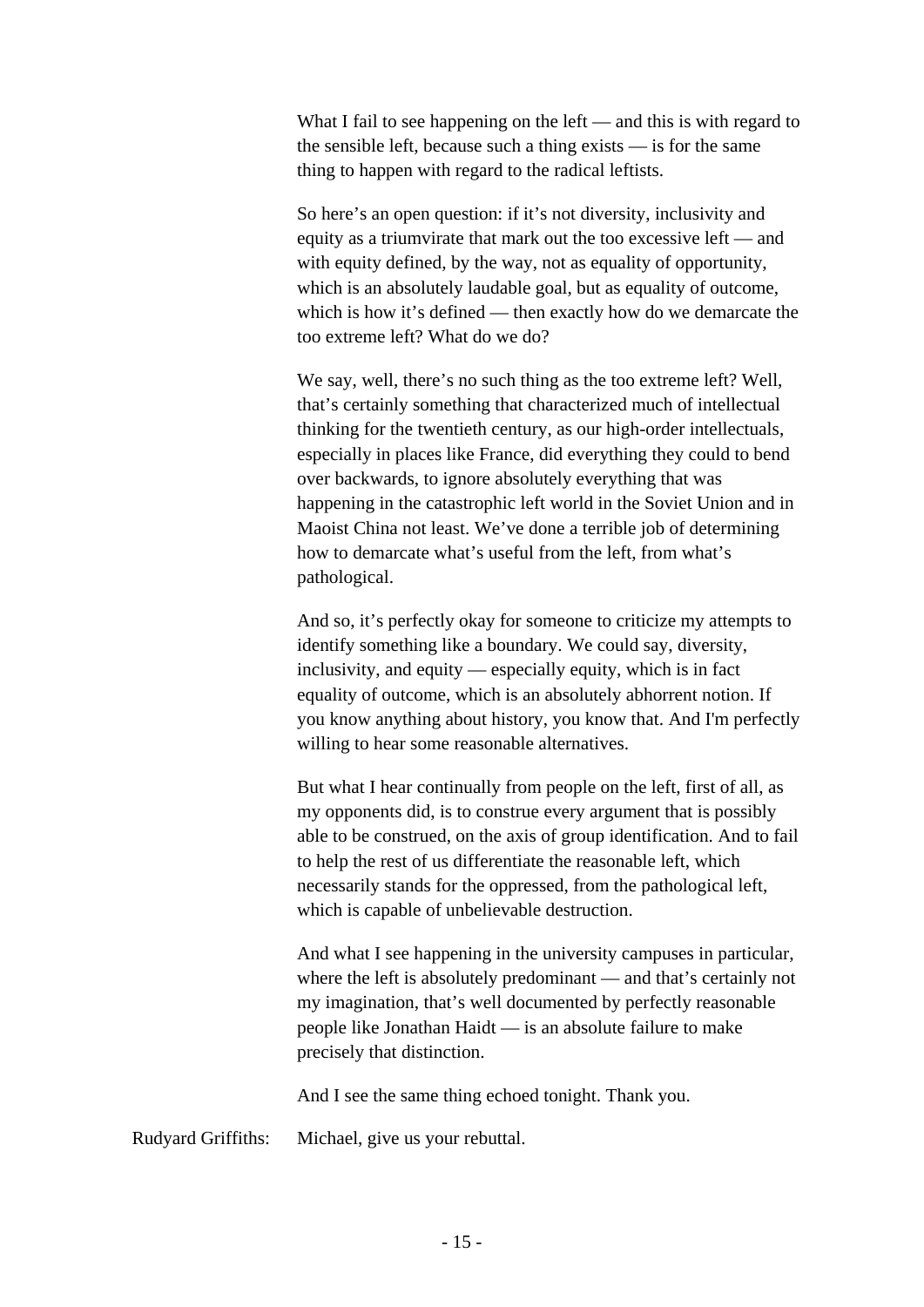Michael Dyson: I don't know what mythological collective Mr. Peterson refers to. I'm part of the left. They're cantankerous. When they have a firing squad, it's usually in a semi-circle.

> Part of the skepticism of rationality was predicated upon the enlightenment project, which says we're no longer going to be subordinate to superstition; we're going to think and we're going to think well.

> Thomas Jefferson was one of the great arbiters of rationality, but he was also a man who was a slave-owner. How do you reconcile that? That's the complication I'm speaking about. That's not either/or; that's not a collective identity. Thomas Jefferson believed in a collective identity — that is, during the day. At night, he got some Luther Vandross songs, went out to the slave quarter and engaged in sexual relations, and had many children with Sally Hemmings. His loins trumped his logic.

And when Mr. Peterson talks about postmodernism, I don't know who he's talking about. I teach postmodernism; it's kind of fun. Jacques Derrida — just to say his name is beautiful. Michel Foucault — Michel Foucault talked about the insurrection of subjugated knowledge as people who had been marginalized now began to speak. The "subaltern," as Gayatri Spivak talks about it in postcolonial theory.

The reason these people grew up and grew into existence and had a voice, is because they had been denied. As Ms. Goldberg said, our group identity was foisted upon us; we were not seen as individuals. Babe Ruth, when he broke the home run record, didn't bat against all the best ballplayers; he batted against the best white ballplayers.

When it's been rigged in your favour from the very beginning, it's hard for you to understand how much you've been rigged. You're born on third base, then you hit a triple. Epic Toronto Blue Jays game.

And here we are, deriving our sense of identity from the very culture that we ignore. Look at the Indigenous names and the First Nations names — Toronto, Saskatchewan, Winnipeg, Tim Hortons.

But I'll tell you, there's an envy of the kind of freedom and liberty that people of colour and other minorities bring, because we bring the depth of knowledge in our body. There's a kind of jealousy of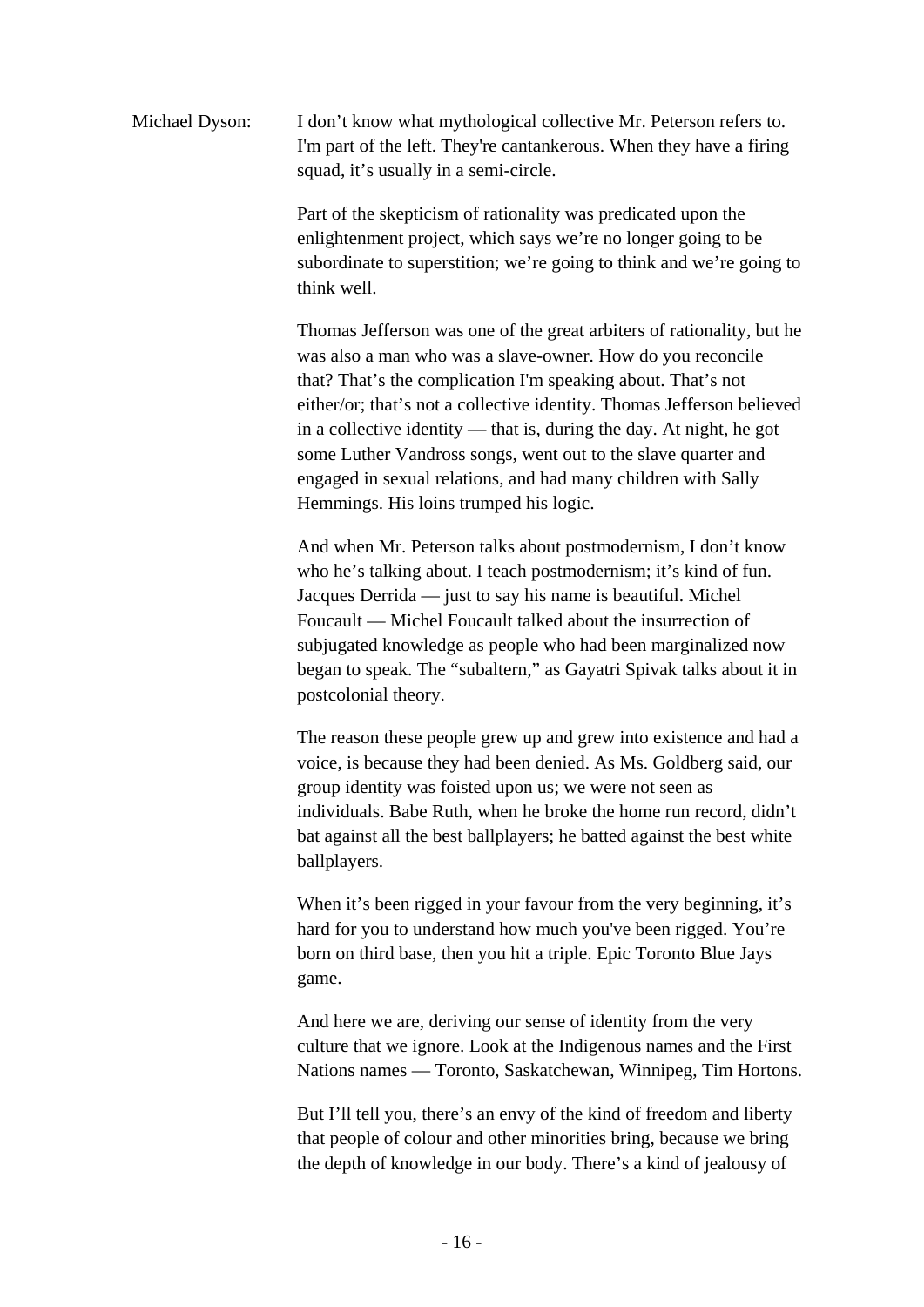it. As the greatest living Canadian philosopher, Aubrey Drake Graham, says, "Jealousy is just love and hate at the same time."

And so for me, I think it's necessary — I agree with Mr. Fry; we shouldn't be nasty and combative. And yet, I don't see nastiness and combativeness from people; I see them making a desire to have their individual identities respected. When I get shut down for no other reason than I'm black, when I get categorized for no other reason than my colour, I am living in a culture that refuses to see me as a great individual.

Stephen Fry: It's interesting to hear that there really doesn't seem to be a problem, but yet, I think we all instinctively know that there is some kind of problem. There isn't censorship, of course not, in the way that there is in Russia. I've been to Russia and I have faced off with a deeply homophobic and unpleasant man, and there's political correctness in Russia. It's just political correctness on the right.

> And that's what I grew up with, political correctness, which meant that you couldn't say certain things no television — you couldn't say "fuck," for example, on television, because it was incorrect to do so. And as always, the reason was that someone would appear and say, "I'm not shocked. Oh, of course, no, I'm not shocked, I'm not offended. I'm offended on behalf of others — young, impressionable plastic minds, the vulnerable."

And that's not good enough. So often people are saying, "See, I don't mind being called a faggot or a kike, or whatever, or a mad person because I've got mental health issues. I don't mind people insulting me." And people say, "Well, that's all right for you, Stephen, because you know, you're strong."

I don't feel particularly strong, and I don't know that I like being called a faggot and a kike particularly, but I don't believe that the advances in my culture that have allowed me to be married — as I have now been for three years to someone of my gender — are a result of political correctness.

And maybe political correctness is actually just some sort of live trout, that the harder we squeeze it, the further it goes away. And you will be saying, "I'm not talking about this; I'm talking about social justice," with which I agree, whether you want to call it identity politics, or the history of *your* people, or the history of *my* people.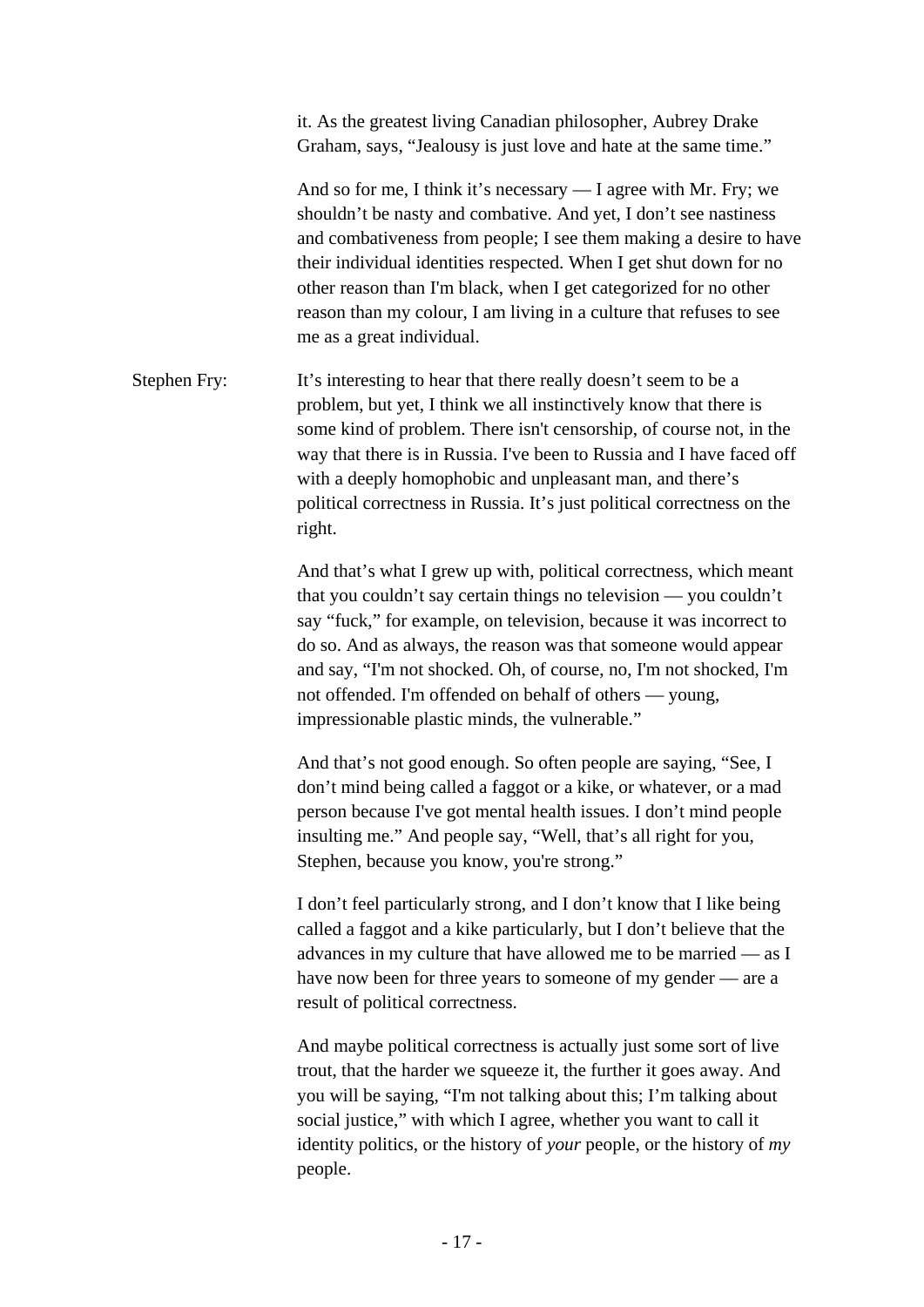My people were slaves as well. But the British were slaves of Romans, and the Jews were slaves of the Egyptians — all human beings have been slaves at some point, and we all, in that sense, share that knowledge of how important it is to speak up.

But Russell Means, who was a friend of mine towards the end, who founded the American Indian Movement, said, "Oh for God's sake, call me an Indian, or a Lakota Sioux, or Russell. I don't care what you call me, it's how we're treated that matters." And so I'm really addressing a more popular idea.

Also in Barrow, Alaska, an Inupiat said, "Call me an Eskimo. It's obviously easier for you, because you keep mispronouncing Inupiat."

You know, words do matter. I'll just end with a quick story. Gay rights came about in England because we slowly and persistently knocked on the door of people in power. We didn't shout, we didn't scream. People like Ian McKellen eventually got to see the prime minister.

And when the Queen signed the Royal Assent, as she has to, for the bill allowing equality of marriage, she said, "Lord, you know, I couldn't imagine this in 1953. Really is extraordinary, isn't it? Just wonderful!" and handed it over.

Now, that's a nice story, and I hope it's true. But it's nothing to do with political correctness; it's to do with human decency. It's that simple.

Rudyard Griffiths: So, some brave rebuttals there, and strong opening statements. Let's move now into the moderated cross-examination portion of this debate, and get both sides engaging on some of the key issues here. I think what we've heard here is a bit of a tension — let's draw it out a bit more — between, on the one hand, the rights of groups to feel included and have the opportunity for individuality, and, on the other hand, a belief that there's something under threat here when these groups are overly privileged through affirmative action or other outcome-oriented processes.

> So Michael, to start with you. Why isn't harm done to groups by privileging their group identity, whether it be a group identity of race or of gender, and not immediately treating them as individuals in the way that Jordan and Stephen would like you to see them first.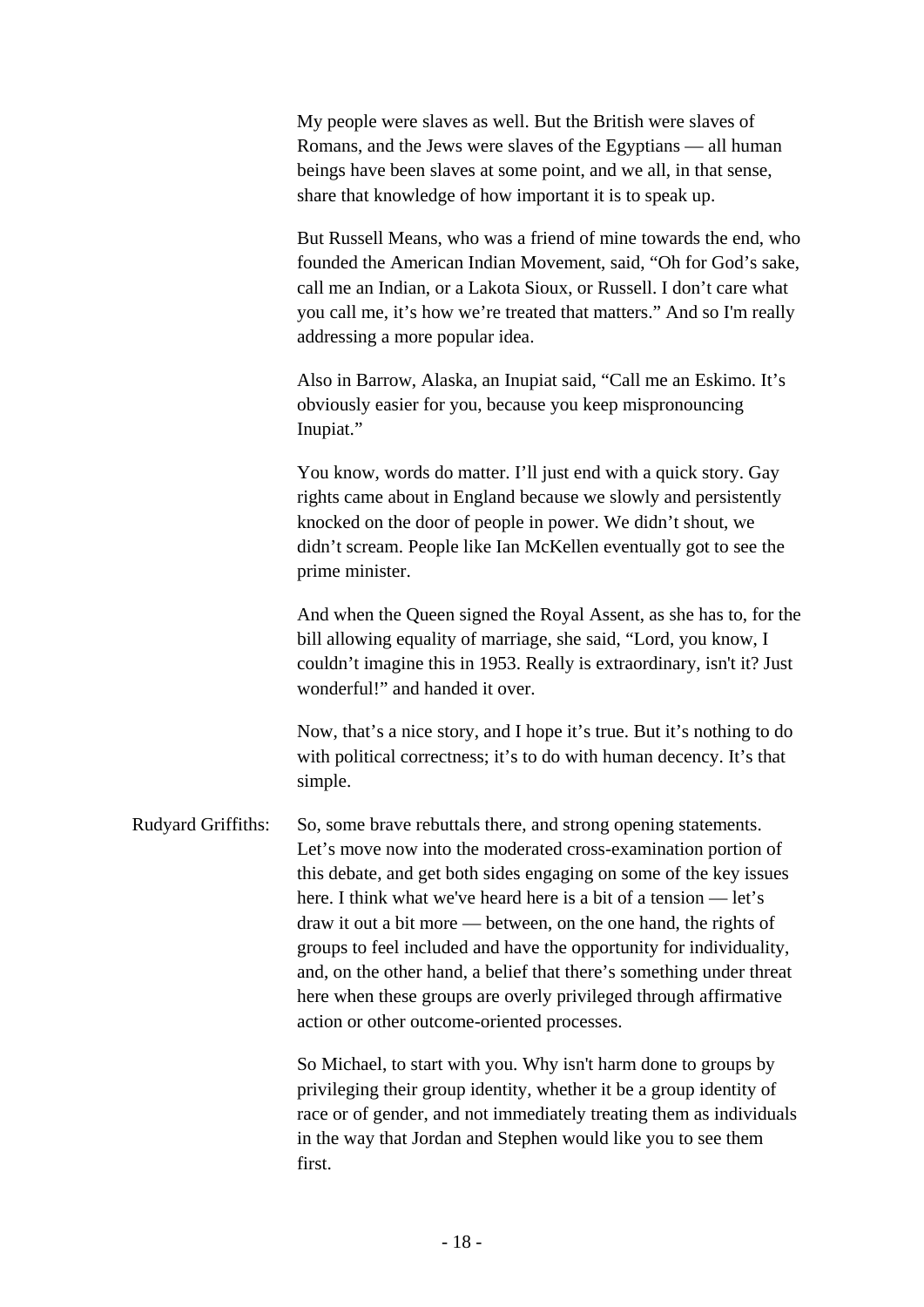Michael Dyson: Well, a couple of things: first of all, there was no arbitrary and random distinction that people of colour and other minority groups made. When I talked about the invention of race, the invention of gender, the invention of group think, that was not done by those groups that have been so named, as Ms. Goldberg said.

> So first of all, you've got to acknowledge the historical evolution of that reality. The concept of group identity did not begin with them. It began with a group that didn't have to announce its identity. When you are in control, you don't have to announce who you are. So that many white brothers and sisters don't see themselves as one among many ethnicities or groups. They see themselves as, "I'm just American, I'm Canadian, can't you be like us? Can't you transcend those narrow group identifications?"

> And yet those group identifications have been imprinted upon them by the very people whose group power has now been challenged. Let's make no mistake about it, there's a challenge. I agree with Mr. Fry in a kind of Neverland, of how sweet it would be to have a kingly and queenly metaphor about how it got resolved; that ain't the real deal, homie. That ain't the real world.

> In the real world, there's stuff at stake. What's at stake are bodies. What's at stake are people's lives. What's at stake is that people are still being lynched, killed. What's at stake is that people, because of their sexuality and their racial identity, are still being harmed.

So, what I'm suggesting to you is not that we are against being treated as individuals — that's what we're crying for. Please don't see me as a member of a group that you think is a thug, a nigger, a nihilist, a pathological person. See me as an individual who embodies the realities.

But I'll end by saying this: what Michelle said is extremely important. The people who have individual rights did not have to fight for them in the same manner that people of colour and others have had to. When Mr. Fry talked about enslavement, he named them.

Read Orlando Patterson's comparative history of race and slavery over twenty eight civilizations. The Greeks did not have the same kind of slavery that Americans did. It was chattel slavery. In Greece you could buy back your freedom, you could teach the children of the people who enslaved you, and because of your display of prodigious intellect, you could secure your freedom.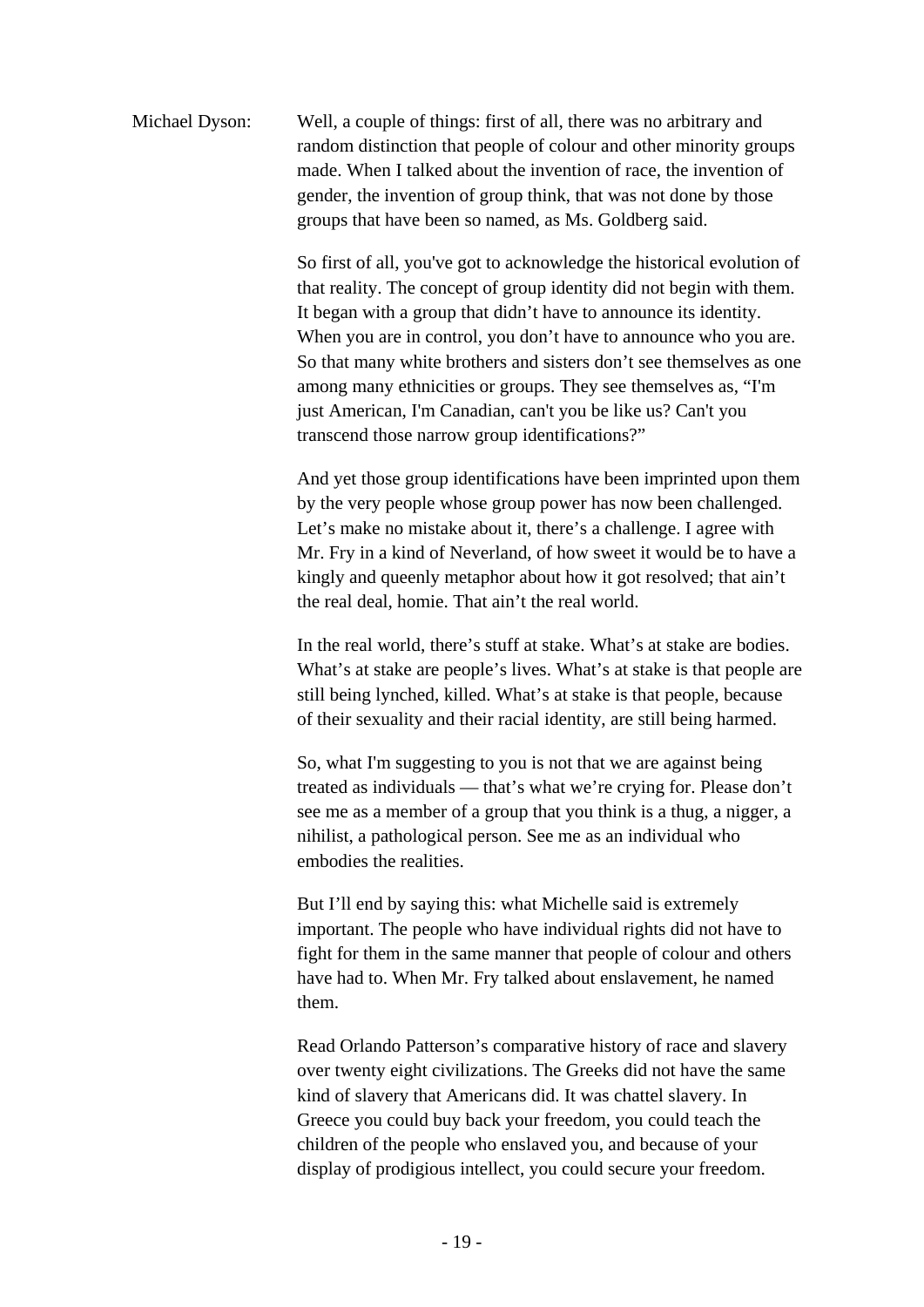That was not the case in America; you were punished and killed for literacy.

So my point simply is this: it's that I am all for the celebration of broader identities, and I think that often those who are minorities, and others, are not celebrated to the degree that we are.

I'll end by saying this: In America, we have the confederate flag — I don't know if you all are familiar with that — we have a confederate flag. We have white guys, mostly, in the South but others as well, flying those confederate flags, that are part of the South that refuse to cede its legitimate conquest at the hands of the North.

There has been a politics of resentment — you talk about politics of identity. They are wearing that flag, not the American flag. They are not American; they are celebrating a secession, they move away from America. And a man named Colin Kaepernick, who is a football player, saying, "I want to bring beauty to that flag," has been denied opportunity.

So we have to really set the terms of debate in order before we proceed.

- Rudyard Griffiths: Thanks, Michael, good point. Jordan, let's have you jump in on this idea of what you see is the pernicious danger of group think when it comes to ethnicity, when it comes to gender. Why do you think that's one of the primal sins, in your view, of political correctness?
- Jordan Peterson: Well, I think it's one of the primal sins of identity politics players on the left *and* the right, just to be clear about that. Personally, since this has got personal at times, I'm no fan of the identitarian right. I think that anybody who plays a conceptual game where group identity comes first and foremost risks an exacerbation of tribalism, it doesn't matter whether it's on the left or the right.

With regard to the idea of group rights, this is something we have fallen into terribly in Canada, not least because we've had to contend with the threat of Quebec separatism. The idea of group rights is extraordinarily problematic, because the obverse of the coin of individual rights is individual responsibilities. And you can hold an individual responsible, and an individual can *be* responsible, and so that's probably why individuals have rights.

But groups — how do you hold a group responsible? It's not a good idea to hold a group responsible. First of all, it flies in the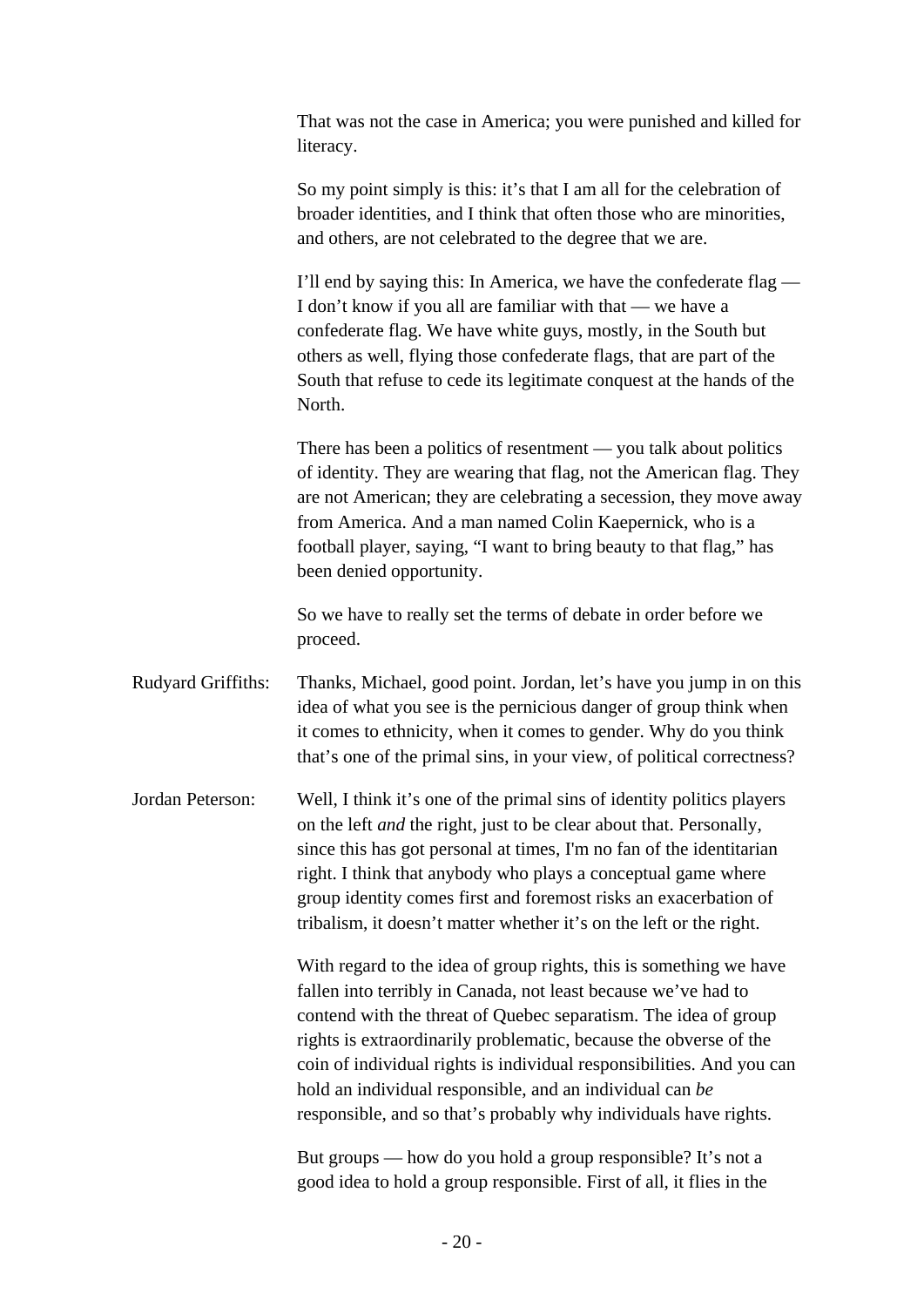|                           | face of the sort of justice systems that we've laid out in the West,<br>which are essentially predicated first on the assumption of<br>individual innocence, but also on the possibility of individual guilt,<br>not group guilt.                                                                                                                                                                                                                                                                           |
|---------------------------|-------------------------------------------------------------------------------------------------------------------------------------------------------------------------------------------------------------------------------------------------------------------------------------------------------------------------------------------------------------------------------------------------------------------------------------------------------------------------------------------------------------|
|                           | We saw what happened in the twentieth century many, many times,<br>when the idea of group guilt was enabled to get a foothold in the<br>polity and in the justice system. It was absolutely catastrophic.                                                                                                                                                                                                                                                                                                   |
|                           | And so, okay, fine — group rights. How are you going to contend<br>with the alternative to that, the opposite of that? Where's the group<br>responsibility? How are you going to hold your groups<br>responsible? Well, we don't have to talk about that, because we're<br>too concerned with rectifying historical injustices, hypothetical and<br>otherwise.                                                                                                                                              |
|                           | And that's certainly not to say that there wasn't any shortage of<br>absolutely catastrophic historical injustices — that's not the point.<br>The point is how you view the situation at the most fundamental<br>level, and group rights are an absolute catastrophe in my opinion.                                                                                                                                                                                                                         |
| <b>Rudyard Griffiths:</b> | Michelle, come in on that point. This is something you've written<br>about — the idea that in identity politics the identity of the group is<br>absolutely a valid part of the discourse, and individuals could and<br>should be seen as participating in groups as they enter into the civic<br>space.                                                                                                                                                                                                     |
| Michelle Goldberg:        | I'm not sure that we necessarily have to analogize from individual.<br>The opposite of individual rights is individual responsibility, but<br>I'm not sure that that analogy necessarily holds for groups.                                                                                                                                                                                                                                                                                                  |
|                           | One of the things that I think is complicated about this discussion,<br>is that we're talking about three very different cultural contexts,<br>three different histories, three different kind of legal regimes.                                                                                                                                                                                                                                                                                            |
|                           | But in the United States, a huge part of our politics has been groups<br>struggling for rights for their individual members: women in the<br>United States seeking the right to reproductive control of their<br>body; African Americans in the United States seeking redress from<br>police brutality or discrimination or simply the tendency in<br>America of white people to call the police whenever they see an<br>African-American in a place where they don't think that they're<br>supposed to be. |
|                           | I don't see how you can contend with any of those social problems<br>if you see society as just an ocean of atomized individuals.                                                                                                                                                                                                                                                                                                                                                                           |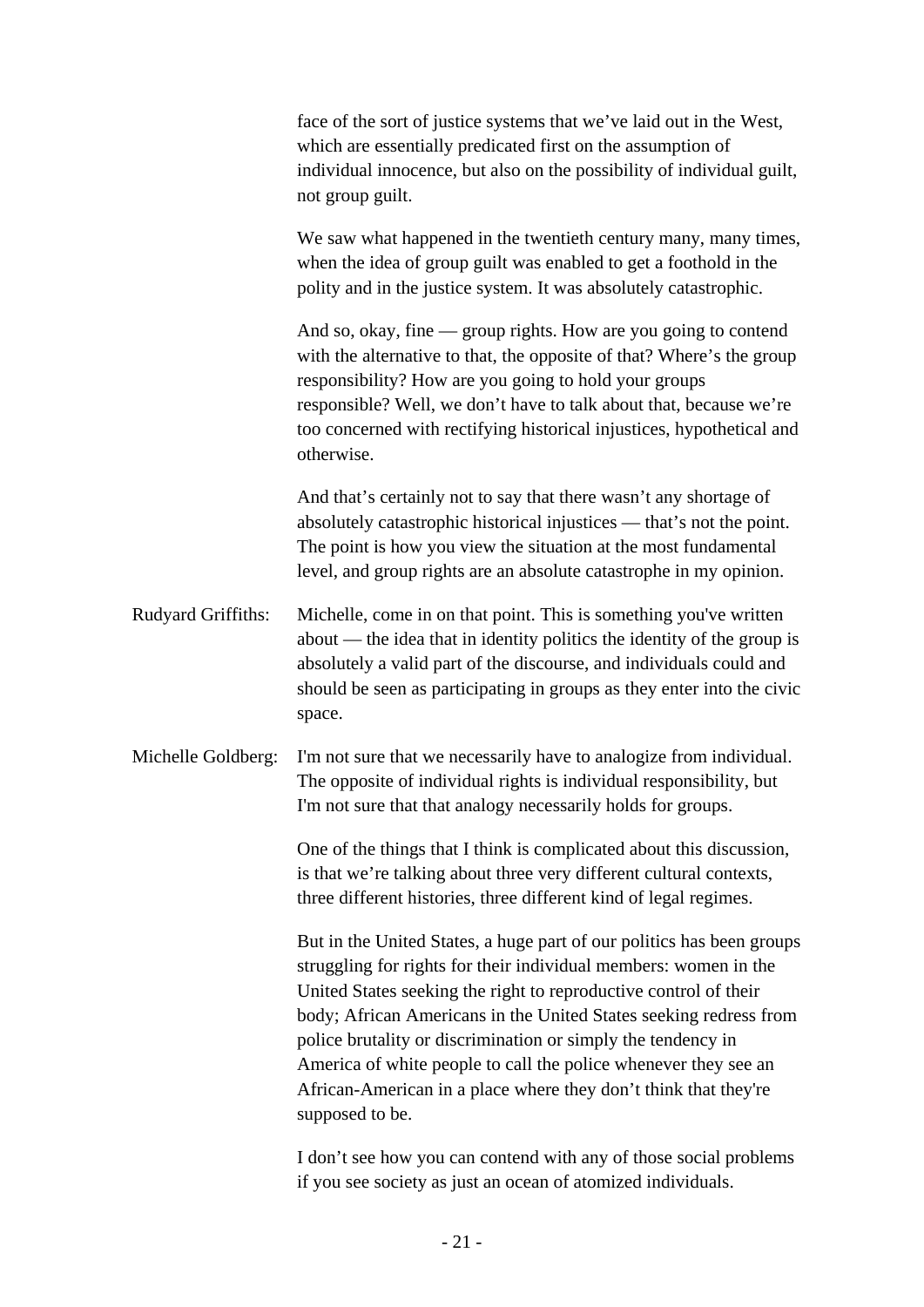And again, I don't think there's anything pernicious about people banding together on the basis of their common identity, to seek redress for discrimination and exclusion. I think that that is everything that's best about our democracy; that *is* the definition of progress. And so again, I keep stumbling on the idea that this is somehow tyrannical, or "that way lies Stalinism." And a lot of those people who are opposed to political correctness, talk about the concept of "category creep," a concept that was originated by, I believe, an Australian academic. It's basically the failure to draw distinctions, so that you can't see the difference between, say, a KKK grand wizard and a conservative like, say, Ben Shapiro; or that you see everybody to your right as fascist, sexist, totalitarian, intolerable. And I think that is a real thing that happens, in part, because undergraduates often think in broad and slightly overwrought categories — I know I did when I was a kid — maybe still do. But I hear a lot of category creep in the argument against political correctness, or against seeking group redress. The idea that "that way lies dehumanization," or — Rudyard Griffiths: Let's have Stephen come in on this — this was part of your opening remarks. You're a "category creep," Stephen. Now respond to that. Stephen Fry: I'm still very lost about why we aren't talking about political correctness; we're talking about politics — and that's fine. And I share exactly what you think about it. I'm not an enemy of identity politics per se. I can obviously see where it goes wrong and where it's annoying. But let's be empirical about this: how well is it working for you in America at the moment? Not well at all, it really isn't. You can answer me in a moment. The reason that Trump, and Brexit in Britain, and all kinds of nativists all over Europe are succeeding is not the triumph of the right, it's the catastrophic failure of the left. It's our fault. My point is not that I've turned to the right or anything like that, or that I'm nice and fluffy and want everybody to be decent; I'm saying, "Fuck political correctness. Resist. Fight. If you have a point of view, fight it in the proper manner, using democracy as it should be, not channels of education, not language."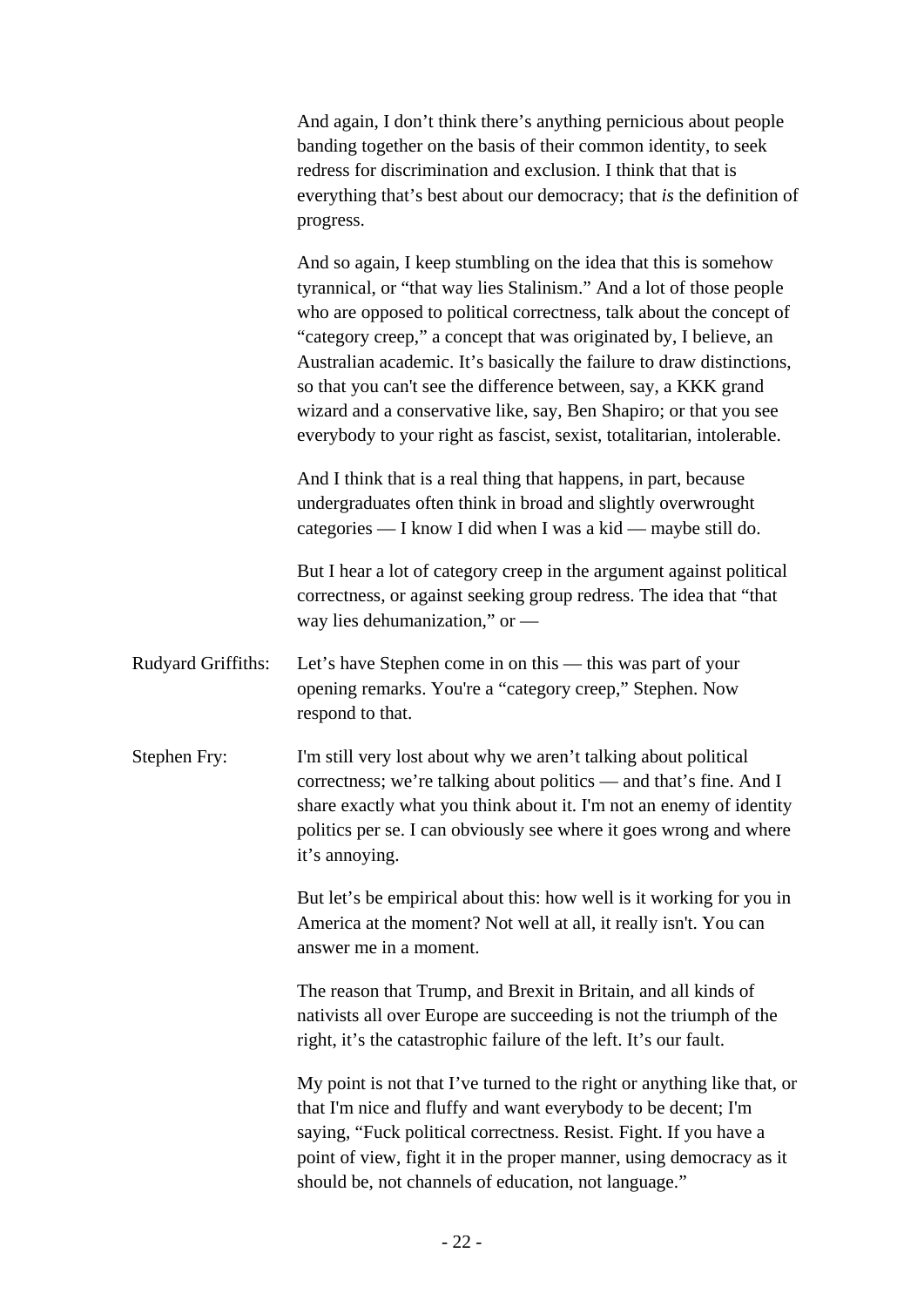|                  | You know, it's so silly — there's a chess rule: the best move to<br>play in chess is not the best chess move, it's the move your<br>opponent least wants you to play. At the moment you're being<br>recruiting sergeants for the right, by annoying and upsetting instead<br>of either fighting or persuading.                     |
|------------------|------------------------------------------------------------------------------------------------------------------------------------------------------------------------------------------------------------------------------------------------------------------------------------------------------------------------------------|
|                  | But political correctness is a middle course that simply doesn't<br>work. That's my point.                                                                                                                                                                                                                                         |
| Michael Dyson:   | Well, first of all, you said, "be empirical." Now, as far as I know,<br>the word "empirical" means that which can be verified or falsified<br>through the senses.                                                                                                                                                                  |
| Stephen Fry:     | Exactly.                                                                                                                                                                                                                                                                                                                           |
| Michael Dyson:   | So if we look at it in an objective way, the reality is that people<br>don't have equal access to the means to articulate the very moment<br>you're talking about.                                                                                                                                                                 |
| Stephen Fry:     | No, no, no, I'm talking about the empirical results of this political<br>attitude.                                                                                                                                                                                                                                                 |
| Michael Dyson:   | I understand that, but my point is simply this: I'm suggesting to you<br>that people use the weapons at hand. Now, it was Abraham Joshua<br>Heschel, the rabbi, who said that everybody's not guilty, but<br>everybody's responsible. Right? There's a distinction there.                                                          |
|                  | Everybody clearly is not guilty, but what's interesting is to look at<br>the flipside. If you have benefitted from three hundred years of<br>holding people in servitude, thinking that you did it all on your own<br>— "Why can't these people work harder? Let me see, for three<br>hundred years, you ain't had no job."        |
|                  | So the reality is that for three hundred years, you hold people in<br>abeyance. You hold them in subordination; you refuse to give them<br>rights. Then all of a sudden you free them, and say, you're now<br>individuals — not having the skills, not having—                                                                     |
| Jordan Peterson: | Who's this <i>you</i> that you're referring to?                                                                                                                                                                                                                                                                                    |
| Michael Dyson:   | I'm talking about American society first of all; I'm talking about the<br>northern hemisphere; I'm talking about every society where<br>enslavement has existed, but I'm speaking specifically of the<br>repudiation of individual rights among people of colour in<br>America, who were denied the opportunity to be individuals. |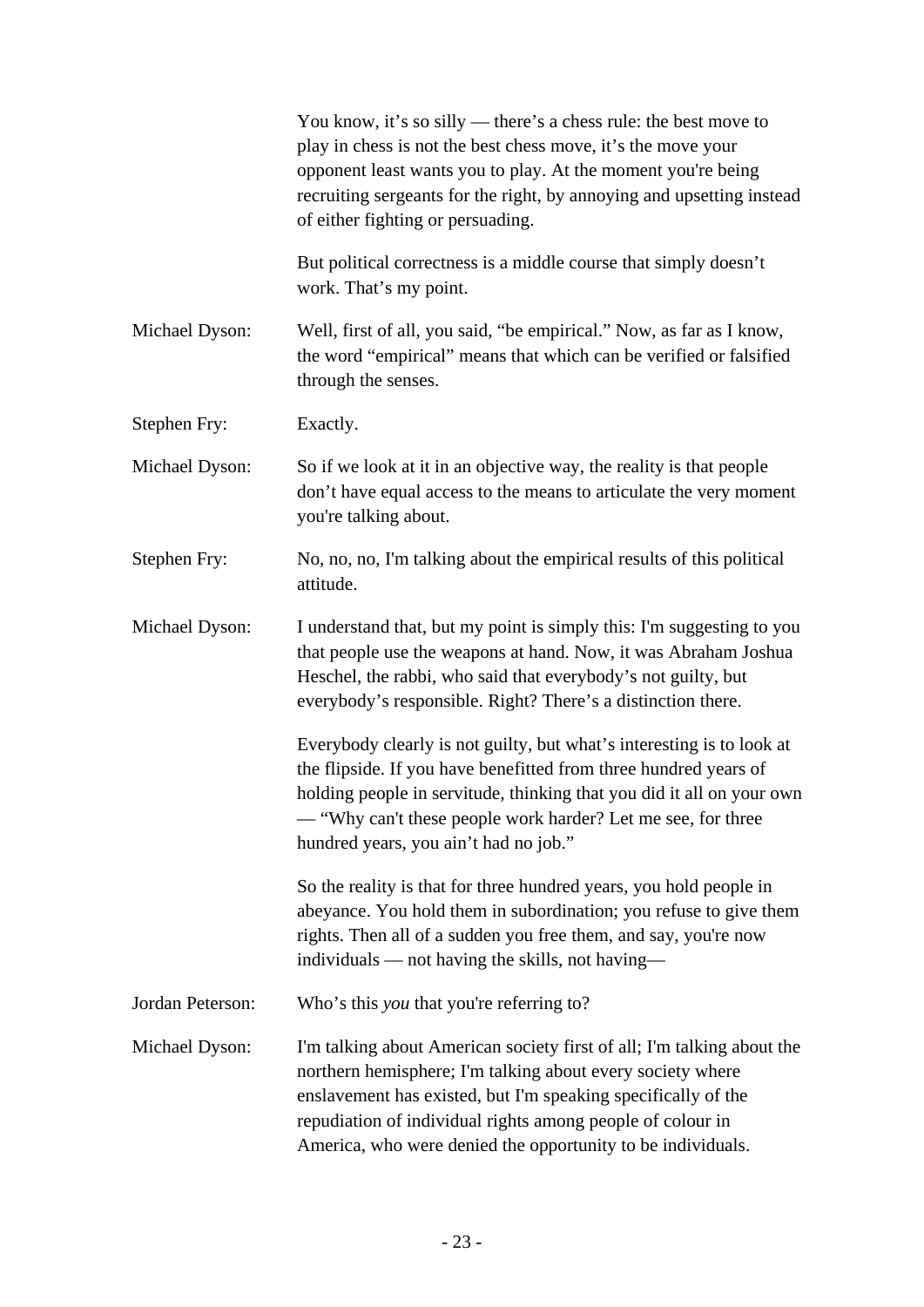|                           | I obviously and ideally — and I think Michelle Goldberg does too<br>— agree with the emphasis on individuals. What we're saying to<br>you is that we have not been permitted to be individuals; we have<br>not been permitted to exercise our individual autonomy and<br>authority. And the refusal to do so, to recognize me as an<br>individual, means that when you roll upon me and I'm a twelve-<br>year-old boy in a park, and you shoot first in ways you do to black<br>kids that you don't do to white kids, you are not treating that<br>person as an individual. |
|---------------------------|-----------------------------------------------------------------------------------------------------------------------------------------------------------------------------------------------------------------------------------------------------------------------------------------------------------------------------------------------------------------------------------------------------------------------------------------------------------------------------------------------------------------------------------------------------------------------------|
|                           | If we're living in a society where women are subject to aberrant<br>forms of horrid, patriarchal sexist and misogynist behaviour, you<br>are not acknowledging the centrality of the individuality of women;<br>you are treating them according to a group dynamic.                                                                                                                                                                                                                                                                                                         |
|                           | And if we get beyond the ability of people on the right to<br>understand the degree to which they have operated from the basis<br>of benefit from group identity, without having said                                                                                                                                                                                                                                                                                                                                                                                       |
|                           | I'll end by saying this: that great American philosopher, Beyoncé<br>Knowles, said that it has been said that racism is so American, that<br>if you challenge racism, you look like you're challenging America.<br>We are challenging inequality; we are challenging the refusal to see<br>me as an individual. When we overcome that, have at it; we're all<br>on an equal playing field.                                                                                                                                                                                  |
| <b>Rudyard Griffiths:</b> | The pot is getting stirred here, I like it.                                                                                                                                                                                                                                                                                                                                                                                                                                                                                                                                 |
| Jordan Peterson:          | So I've got a couple of questions. Let's assume for a moment that<br>I've benefitted from my white privilege, okay? So let's assume<br>that.                                                                                                                                                                                                                                                                                                                                                                                                                                |
| Michael Dyson:            | That's a good assumption; that's a good assumption.                                                                                                                                                                                                                                                                                                                                                                                                                                                                                                                         |
| Jordan Peterson:          | Yeah, well, that's what you would say. So let's get precise about<br>this, okay?                                                                                                                                                                                                                                                                                                                                                                                                                                                                                            |
| Michael Dyson:            | Hmm, was that very individual of you?                                                                                                                                                                                                                                                                                                                                                                                                                                                                                                                                       |
| Jordan Peterson:          | Let's get precise about this, okay?                                                                                                                                                                                                                                                                                                                                                                                                                                                                                                                                         |
| Michael Dyson:            | Mm-hmm, let's get precise.                                                                                                                                                                                                                                                                                                                                                                                                                                                                                                                                                  |
| Jordan Peterson:          | To what degree is my present level of attainment or achievement a<br>consequence of my white privilege? And I don't mean "sort of."<br>Do you mean 5 percent? Do you mean 15 percent? Do you mean                                                                                                                                                                                                                                                                                                                                                                           |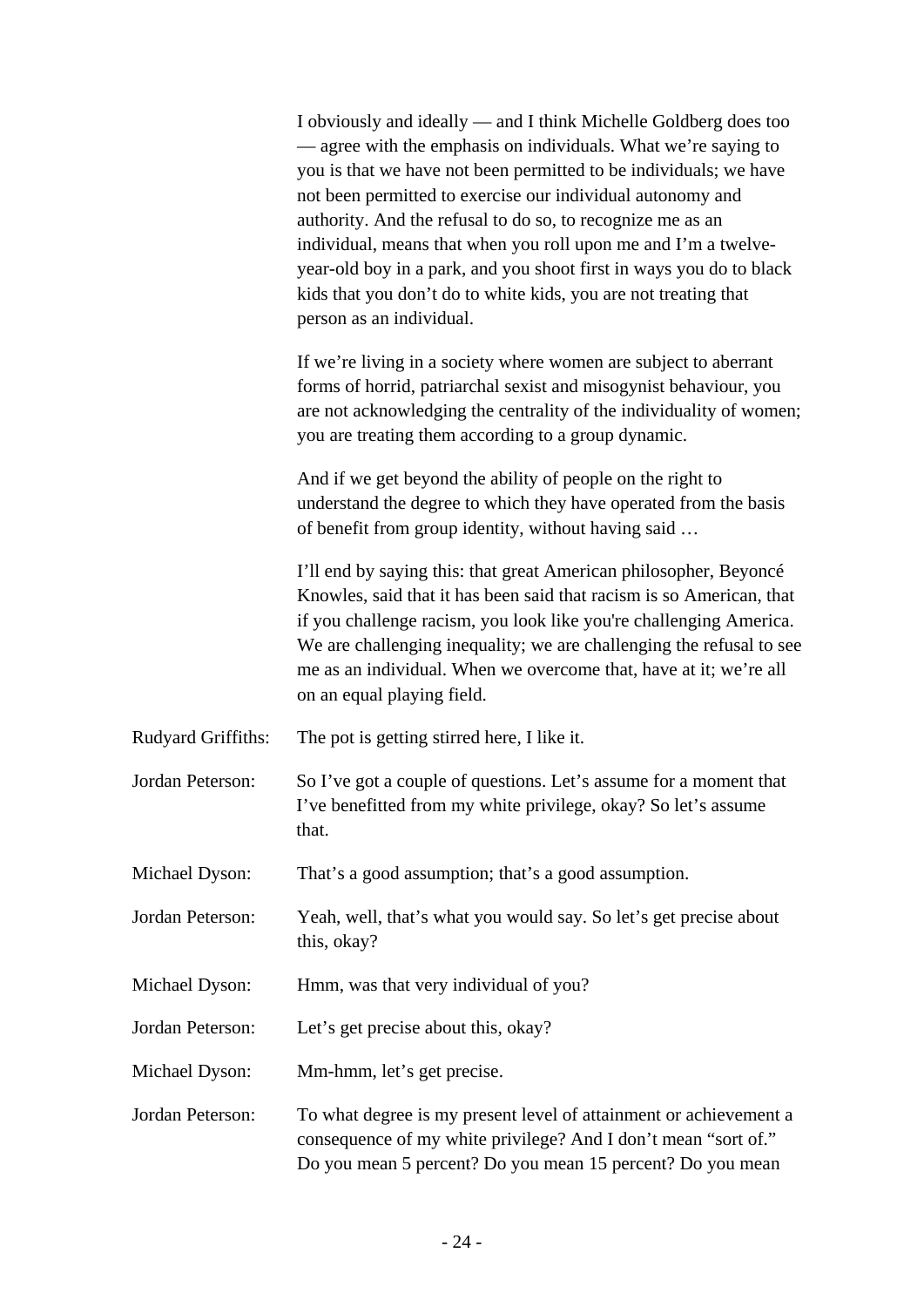|                    | 25 percent? Do you mean 75 percent? And what do you propose I<br>do about it?                                                                                                                                                                                                                                                                                                                                          |
|--------------------|------------------------------------------------------------------------------------------------------------------------------------------------------------------------------------------------------------------------------------------------------------------------------------------------------------------------------------------------------------------------------------------------------------------------|
|                    | How about a tax? How about a tax that's specialized for me so that<br>I can account for my damn privilege, so that I can stop hearing<br>about it?                                                                                                                                                                                                                                                                     |
|                    | Now, let's get precise about one other thing, okay? We'll get<br>precise about one other thing.                                                                                                                                                                                                                                                                                                                        |
| Michael Dyson:     | Precise?                                                                                                                                                                                                                                                                                                                                                                                                               |
| Jordan Peterson:   | Yeah, precise, yes.                                                                                                                                                                                                                                                                                                                                                                                                    |
| Michael Dyson:     | Mm-hmm.                                                                                                                                                                                                                                                                                                                                                                                                                |
| Jordan Peterson:   | And so, if we can agree — and we haven't — that the left can go<br>too far, which it clearly can—                                                                                                                                                                                                                                                                                                                      |
| Michael Dyson:     | Mm-hmm.                                                                                                                                                                                                                                                                                                                                                                                                                |
| Jordan Peterson:   | Then how would my worthy opponents precisely define when the<br>left that they stand for has gone too far? You didn't like equity —<br>equality of outcome — I think that's a great marker. But if you<br>have a better suggestion and won't side-step the question, let's<br>figure out how I can dispense with my white privilege so that you<br>can tell me when the left has gone too far, since they clearly can. |
|                    | And that's what this debate is about, about political correctness.<br>It's about the left going too far, and I think it's gone too far in<br>many ways, and I'd like to figure out exactly how and when, so the<br>reasonable left could make its ascendance again and we could quit<br>all this nonsense.                                                                                                             |
| Rudyard Griffiths: | Okay, Michelle, jump in.                                                                                                                                                                                                                                                                                                                                                                                               |
| Michelle Goldberg: | Do you mind if I answer Stephen? I will answer you, but I just<br>want to answer Stephen Fry first, because you, Stephen, talked<br>about how we got Trump, and that it was the failure of the left.                                                                                                                                                                                                                   |
|                    | I'm a journalist, as you know, and I went through a ton of<br>temporalities during the campaign in different parts of the country.<br>You're right. Everywhere I went, I heard complaints about political<br>correctness far more than I heard complaints about, say, NAFTA.                                                                                                                                           |
|                    | But when you asked people what they meant by political<br>correctness — they would complain that they called a woman they                                                                                                                                                                                                                                                                                              |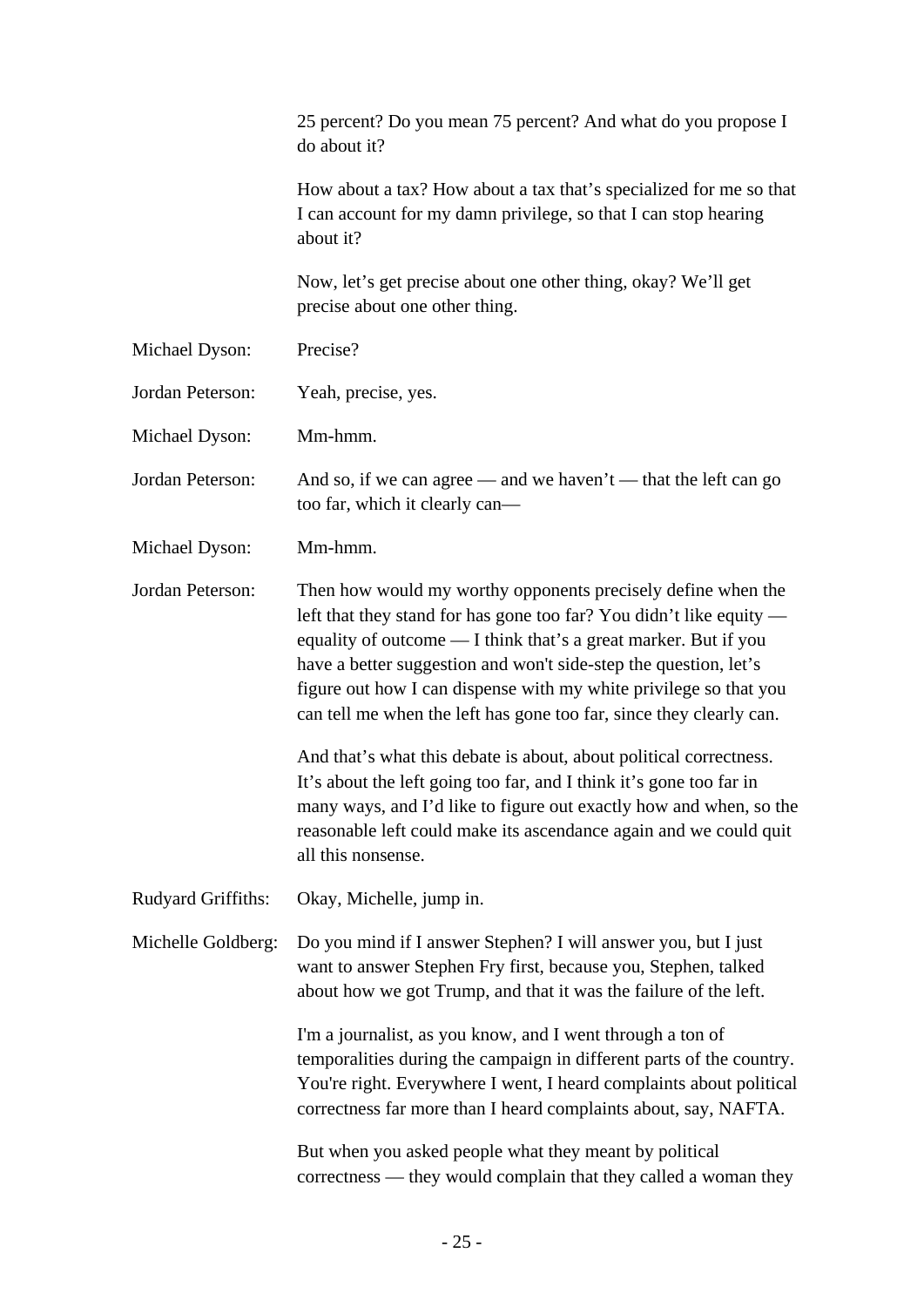worked with "girl" and she got mad at them. And that you couldn't in public wonder aloud whether the president of the United States was really a Muslim. They didn't like that they couldn't make gay jokes anymore.

And so, on the one hand you're right, and I've written about this. I think that when people have these kinds of prejudices and you try to suppress them, it can create a dangerous counter-reaction.

But, again, to go back to the title of this debate, I also think that what they were reacting to — what they called political correctness — was the fact that they had to have this urbane black president who they felt talked down to them, which is really what they meant. I don't see a way around that, because as I said, that's progress.

So to the question of when the left goes too far, to me it's pretty easy — violence and censorship. I'm against violence and I'm against censorship.

But also — looking around the world right now, I understand that there is a problem of a kind of left-wing annoyance. There's a lot of ways in which random people on the internet, in particular, are able to swarm individuals and turn stray remarks into social media campaigns.

This is often conflated with political correctness, and it's a bad phenomenon. I wish there was a way to put an end to it. But I don't think there is a way to put an end to it simply by having reasonable liberals or reasonable socialists denounce it. It's just a kind of awful phenomenon of modern life. And if you want to have a debate about whether social media is terrible for democracy, I will be on the "yay" side.

But, when you see stuff like actual fascism ascendant all over the world, the idea that the radical left poses a greater threat than the radical right strikes me as something that you can literally only believe if you spend your life on college campuses

- Rudyard Griffiths: Mm-hmm. So Mike, I want to come to you on Jordan's point. How does he get an equal voice in this debate back, if it is implied that his participation brings with it this baggage of white privilege that doesn't allow him to see clearly the issues that are before us.
- Michael Dyson: But that is to be complicit in the very problem itself, terminologically. You're beginning at a point that's already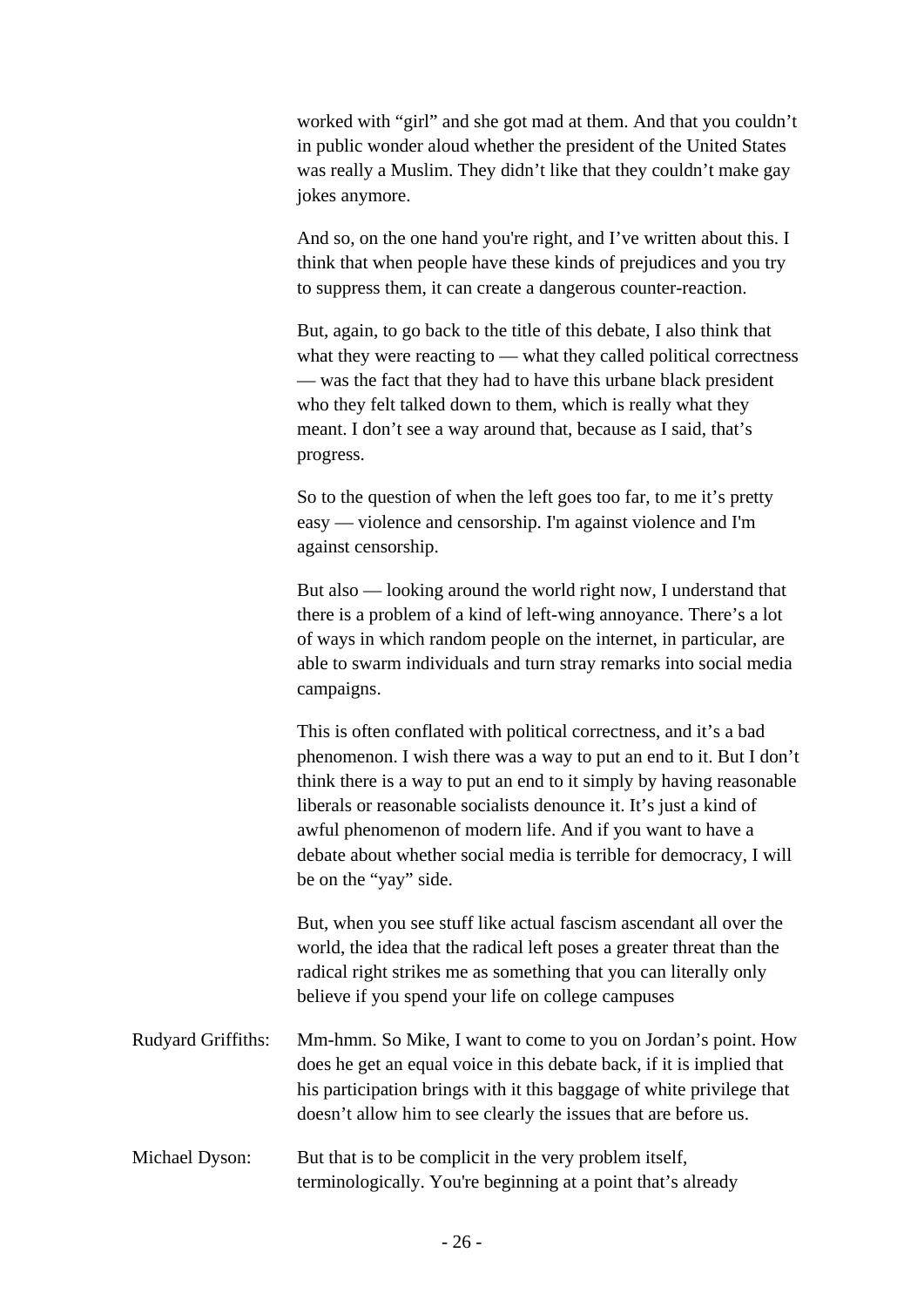productive and controversial. You're saying, how can he get his equality back. Who are you talking about? Jordan Peterson, trending number one on Twitter? Jordan Peterson, international bestseller? I want him to tweet something out about me and my book.

Jordan Peterson, right, this is what I'm saying to you: why the rage, Bro? You're doing well, but you're a mean, mad, white man and you're going to get us right.

I have never seen so much wine and snow-flaking. There's enough wine in here to start a vineyard. And what I'm saying to you empirically and precisely, when you ask the question about white privilege, and ask it in the way you did — dismissive, pseudoscientific, non-empirical, and without justification — is that, first, the truth is that white privilege doesn't act according to quantifiable segments; it's about the degree to which we are willing, as a society, to grapple with the ideals of freedom, justice, and equality upon which it's based.

The second thing that was interesting to me was that you were talking about not having a collective identity. What do you call a nation? Are you Canadian? Are you Canadian by yourself? Are you an individual? Are you part of a group? When America formed its union, it did so in opposition to another group.

So the reality is that those who are part of group of identities in politics deny the legitimacy and validity of those groups and the fact that they have been created thusly, and then have resentment against others. All I'm asking for is the opportunity.

The quotation you talk about — the difference between equality of outcome and equality of opportunity — that's a staid and retried argument, hackneyed phrase, derived from the halcyon days of the debate over affirmative action. "Are you looking for outcomes that can be determined equally, or are you looking for opportunity?"

If you free a person after a whole long time of oppression and say, "Now you are free to survive," if they have no skills, if they have no quantifiable means of existence, what you have done is liberated them into oppression. And all I'm suggesting to you — as Lyndon Baines Johnson, one of our great presidents, said — is that if you start a man in a race a hundred years behind, it is awfully difficult to catch up.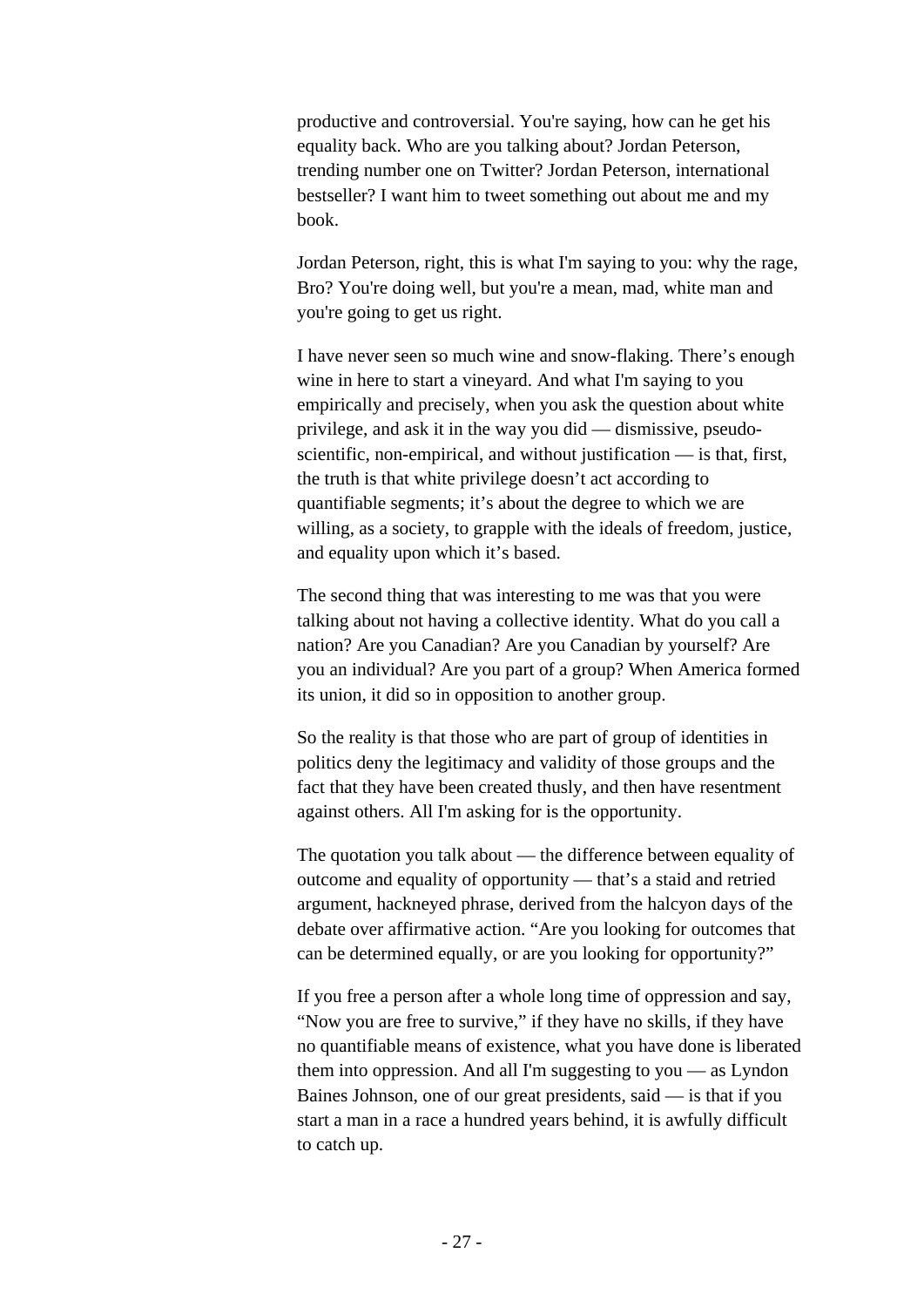|                    | So I don't think Jordan Peterson is suffering from anything except<br>an exaggerated sense of entitlement and resentment, and his own<br>privilege is invisible to him, and it's manifest with lethal intensity<br>and ferocity right here on stage.                                                                                                                                                                                         |
|--------------------|----------------------------------------------------------------------------------------------------------------------------------------------------------------------------------------------------------------------------------------------------------------------------------------------------------------------------------------------------------------------------------------------------------------------------------------------|
| Rudyard Griffiths: | Jordan, I'm going to have to let you respond to that if you will.                                                                                                                                                                                                                                                                                                                                                                            |
| Jordan Peterson:   | Well, what I derived from that series of rebuttals, let's say, is<br>twofold: the first is that saying that the radical left goes too far<br>when they engage in violence is not a sufficient response by any<br>stretch of the imagination, because there are sets of ideas in radical<br>leftist thinking that led to the catastrophes of the twentieth century,<br>and that was at the level of idea, not at the level of violent action. |
|                    | It's a very straightforward thing to say you're against violence; it's<br>like being against poverty; generically speaking, decent people are<br>against poverty and violence. It doesn't address the issue in the<br>least.                                                                                                                                                                                                                 |
|                    | And with regard to my privilege or lack thereof, I'm not making the<br>case that I haven't had advantages in my life, and disadvantages in<br>my life, like most people. You don't know anything about my<br>background or where I came from, but it doesn't matter to you,<br>because fundamentally I'm a "mean white man."                                                                                                                 |
|                    | That's a hell of a thing to say in a debate.                                                                                                                                                                                                                                                                                                                                                                                                 |
| Michael Dyson:     | Let me just say that the "mean white man" comment was not<br>predicated upon my historical excavation of your past; it's based<br>upon the evident vitriol with which you speak, and the denial of a<br>sense of equanimity among combatants in an argument.                                                                                                                                                                                 |
|                    | So, I'm saying again, "you're a mean, mad white man," and the<br>viciousness is evident.                                                                                                                                                                                                                                                                                                                                                     |
| Rudyard Griffiths: | Okay, we should change the decks here. Let's talk about another<br>big factor of the so-called politically correct movement right now,<br>which is the Me Too movement and the extent to which we've seen<br>this resurgence, this awakening, around what had been a horrible<br>series of systemic abuses and injustices towards women.                                                                                                     |
|                    | Some people, though, Michelle, would say that we're in a cultural<br>panic now, that the pendulum has swung too far and that there is a<br>dangerous overreaction going on, where people's rights,<br>reputations, and due process have been thrown to the wind. How do<br>you respond to that?                                                                                                                                              |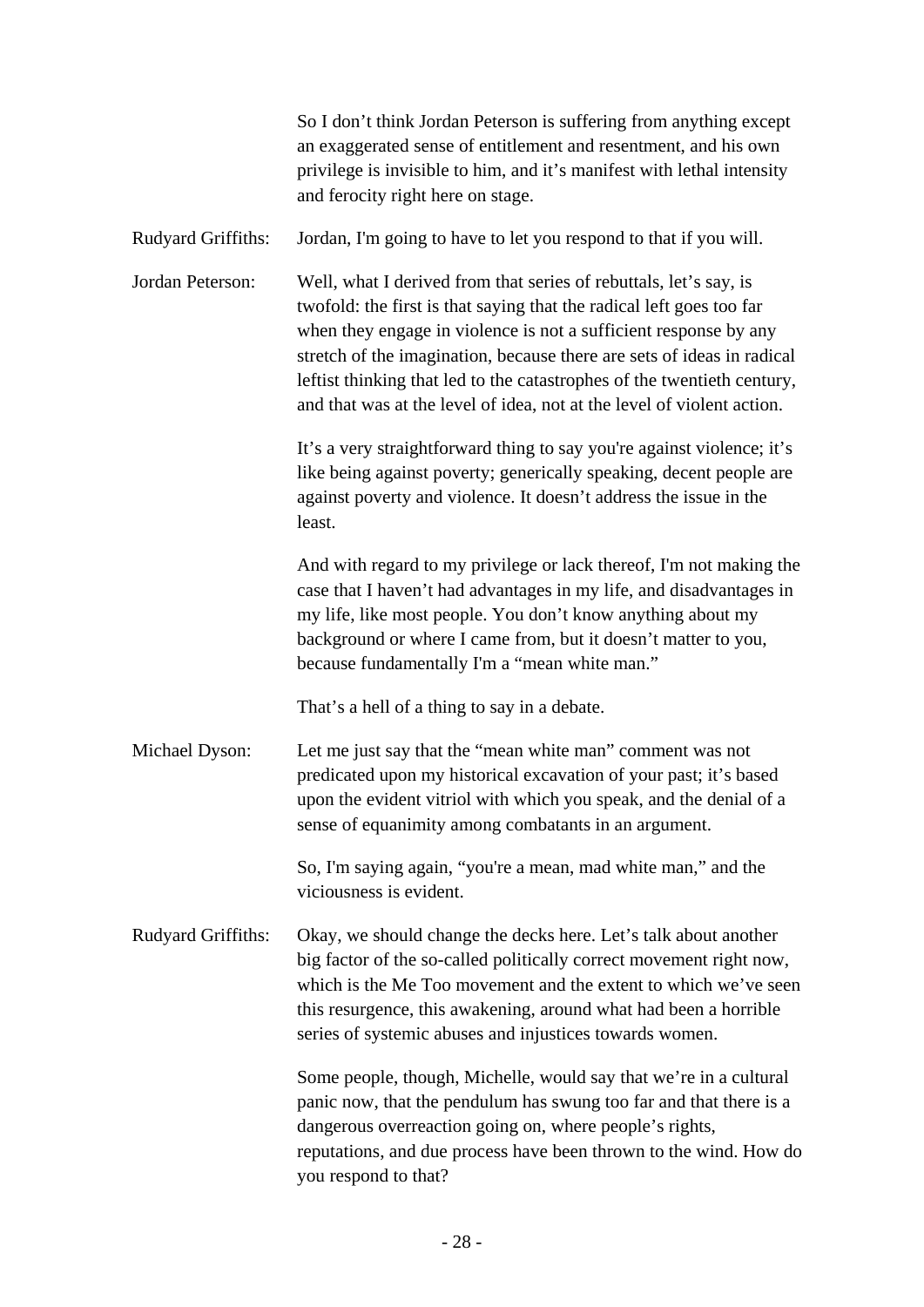Michelle Goldberg: Well, first, people started saying that within two weeks of the first Harvey Weinstein stories breaking – the minute Harvey Weinstein and other men started actually losing their jobs. This was something quite new, that men with histories of really serious predatory behaviour were suddenly losing their jobs.

> You know, everybody had known about it for a long time and there had been a sort of implicit impunity, and suddenly that was taken away, and it created this cultural earthquake. And as soon as it did, it created a lot of anxiety. "What if this goes too far?"

> You know, the Me Too movement was only a couple of months old when my newspaper started running columns from people saying, "Why can't I criticize Me Too?" which they were doing, in my newspaper?

> So on the one hand, yes, of course. Is due process important? Obviously. I think that when you look at who has actually lost their jobs, who's actually lost their livelihoods, look around. It's not people in general on a McCarthyist rumour; it's people who took their dicks out at work; it's people who got tens of millions of dollars of settlements, and lost their jobs for four months, and now they're staging comebacks.

Bill O'Reilly is about to get a TV show on a new network. So, the idea that men everywhere feel like they can't talk anymore, and everybody's walking on eggshells, maybe that's true in your offices, but it's not true where I live.

And the Me Too movement has been particularly active in media. I don't know how many of you guys read about the "Shitty Media Men" list? A woman started the sort of open-source document, where women could list men in media that everybody knew about but nobody had ever done anything about. And it very quickly went public.

But there was something disturbing in it. You don't like these anonymous accusations floating around. Most feminists I know, including myself, were kind of freaked out by it and thought it was unfair to have people's reputations held up like this.

But, if you look at what happened to the men on the list … nothing. They still have their jobs. I know men on that list; I work with men on that list. As far as I can think, the people in media who have actually lost their jobs and lost their careers, have done so for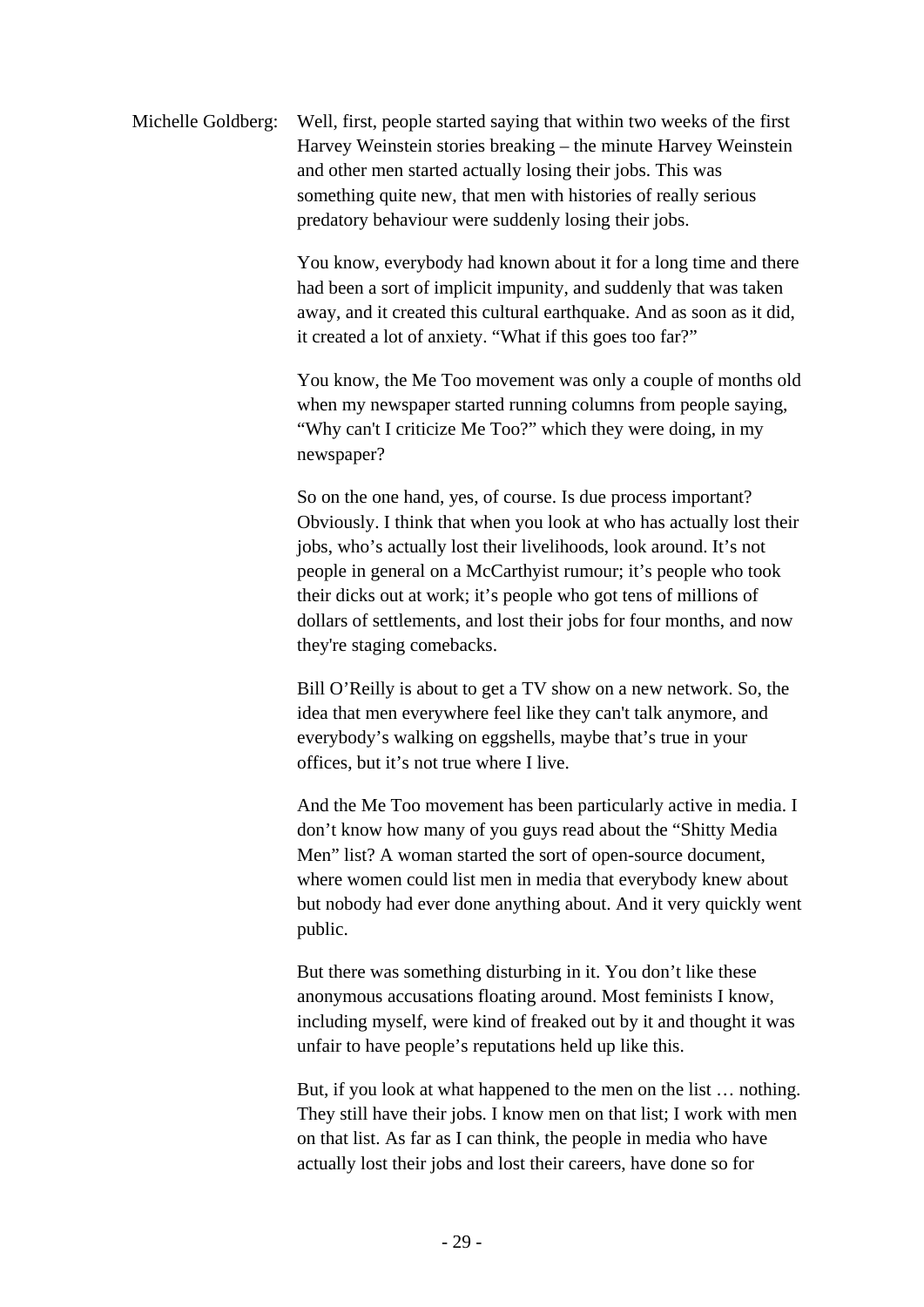extremely serious misbehaviour, documented by multiple women who had corroborating witnesses.

And so, I understand this anxiety that relations between men and women are changing. Of course that causes a lot of cultural anxiety. But I don't know that it's rooted in anything real.

Rudyard Griffiths: I'm going to bring Stephen in here and get his view on this. Are we in a cultural panic? Is the response commensurate with the moment?

Stephen Fry: I'm very confused by this. Of course I recognized the bestiality of Weinstein and the monstrosity of his behaviour, and it was shocking to me. I actually worked for him — script-doctoring, as it's called — and I never had the bathroom towel, but for pretty obvious reasons.

> But it's grotesque, and I can't imagine how vile it must be for such a powerful man. And he was. We used to play a game at the Cannes Film Festival in his years of power. We would walk from one hotel at the end all the way up to the Palais des Festivals. You would get ten points every time you heard the word "Harvey."

Usually, in a ten-minute walk, you'd have three hundred points, because it was, "Yeah, Harvey's got the script … Harvey's got it … Yeah, I've got a meeting with Harvey at the Majestic in the afternoon." He was immensely powerful, and I think it's obvious that someone in that position abusing and threatening and hindering the livelihood of women is grotesque in the extreme.

But I have to tell you, there is genuine feeling amongst many people I know, that "Shhh," we can't speak our minds, that we can't actually speak to the true nuance, the true depth of sexual romantic feeling between men and women. It's not a subject I'm absolutely expert on, but it counts between men and men as well, though I know that when it's men and men, you might say, "Well, that's different, because women have had a different experience in history," and I don't want to enter that particular field.

But I would say that there is real fear. In my business, where this all started — show business, acting, and so on — people are rather afraid to speak about a piece of publicity that's come out, or a statement that's been made. You just go, "Yeah, absolutely," and wait for the people to leave the room before you can speak honestly with your friends.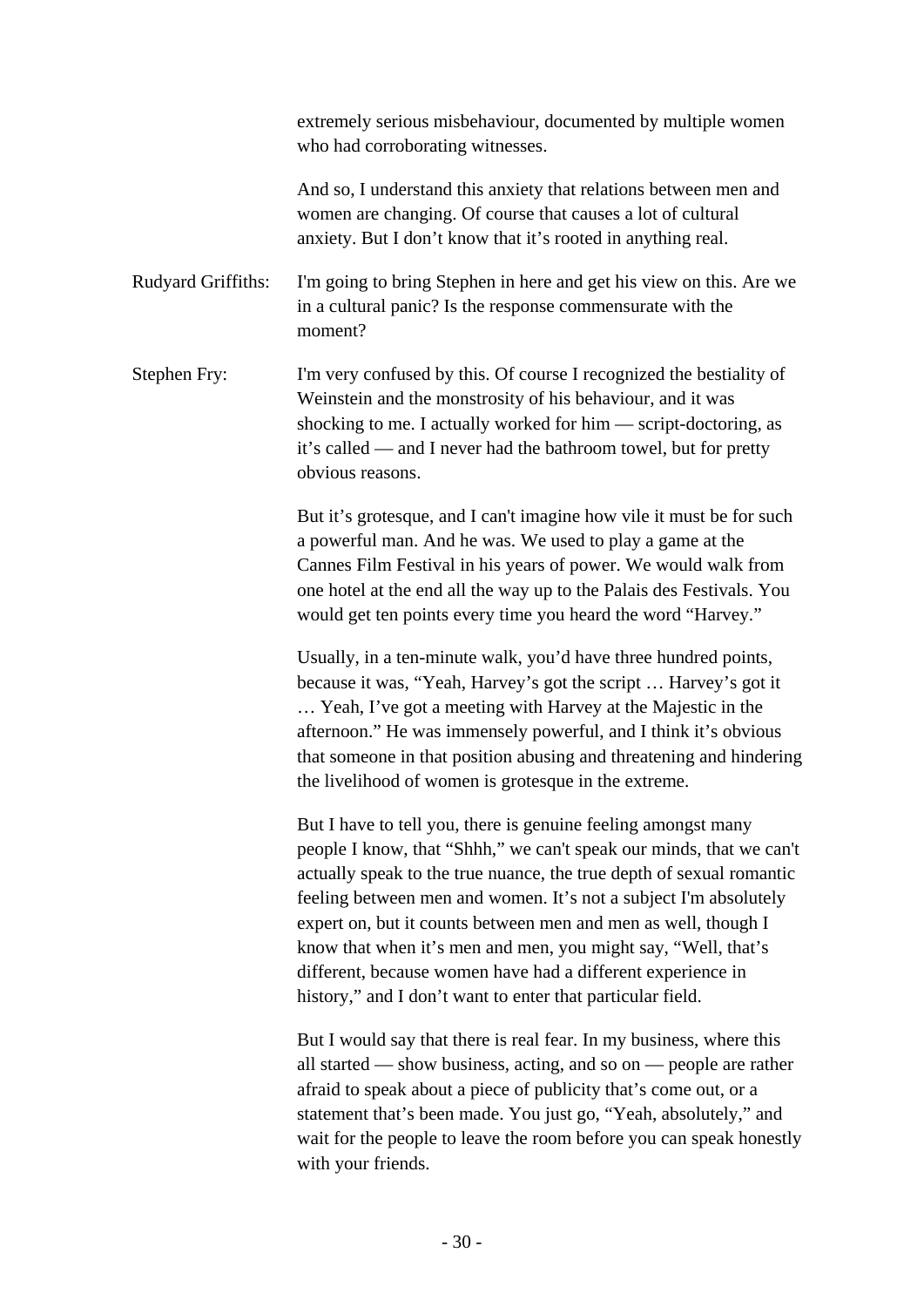|                    | And I've never experienced that in my entire sixty years on this<br>planet, this feeling that — and I'm not characterizing feminists as<br>East German — but it's like the Stasi listening: you'd better be<br>careful; they're listening.                                                                                                                                                                                                                                                                                                                                                                                         |
|--------------------|------------------------------------------------------------------------------------------------------------------------------------------------------------------------------------------------------------------------------------------------------------------------------------------------------------------------------------------------------------------------------------------------------------------------------------------------------------------------------------------------------------------------------------------------------------------------------------------------------------------------------------|
|                    | And that's a genuine feeling. I'm saying that with my hand on my<br>heart. I'm not saying it to make a point other than the fact that it's<br>true and it's worrying. But the sexual misadventure and horror<br>experience is worrying too; so there are two worries, and they're<br>not solved.                                                                                                                                                                                                                                                                                                                                   |
| Rudyard Griffiths: | Let's bring out Jordan on this, because you've written and<br>commented about a lot. But Stephen, thank you for that.                                                                                                                                                                                                                                                                                                                                                                                                                                                                                                              |
| Jordan Peterson:   | Well, I think I'm going to point out two things again. The first is<br>that my question about when the left goes too far <i>still</i> hasn't been<br>answered. And then the second thing I'm going to point out is that,<br>it's conceivable that I am a mean man — maybe I'm meaner than<br>some people, and not as mean as others (although, I think that's<br>probably more the case). But I would say that the fact that race got<br>dragged into that particular comment is a better exemplar of what<br>the hell I think is wrong with the politically correct left than<br>anything else that could have possibly happened. |
| Michael Dyson:     | Imagine the hurt, the anxiety, the insult that you might genuinely<br>feel, according to what I felt was an appropriate comment of<br>description at the moment of its expression. But imagine now,<br>those hurt feelings and-                                                                                                                                                                                                                                                                                                                                                                                                    |
| Jordan Peterson:   | I'm not hurt.                                                                                                                                                                                                                                                                                                                                                                                                                                                                                                                                                                                                                      |
| Michael Dyson:     | Okay, you feel great! You feel great about it!                                                                                                                                                                                                                                                                                                                                                                                                                                                                                                                                                                                     |
| Jordan Peterson:   | That's really different. I'm not a victim. I'm not hurt. I'm appalled.                                                                                                                                                                                                                                                                                                                                                                                                                                                                                                                                                             |
| Michael Dyson:     | You're not hurt, okay. You wouldn't be a victim. So what's<br>interesting is that whatever non-traditional feelings of empathy you<br>endure at this particular point, imagine, then, the horrors that so<br>many other "others" have had to put up with for so long, when they<br>are refused an acknowledgement of their humanity.                                                                                                                                                                                                                                                                                               |
|                    | Now, I take your point, seriously. What I'm saying to you is that,<br>when you said you were upset that I added the element of race<br>when I said, "mean, mad white man," what's interesting is that you<br>may have felt that you were being ascribed a group identity to<br>which you do not subscribe. You may have felt that you were being                                                                                                                                                                                                                                                                                   |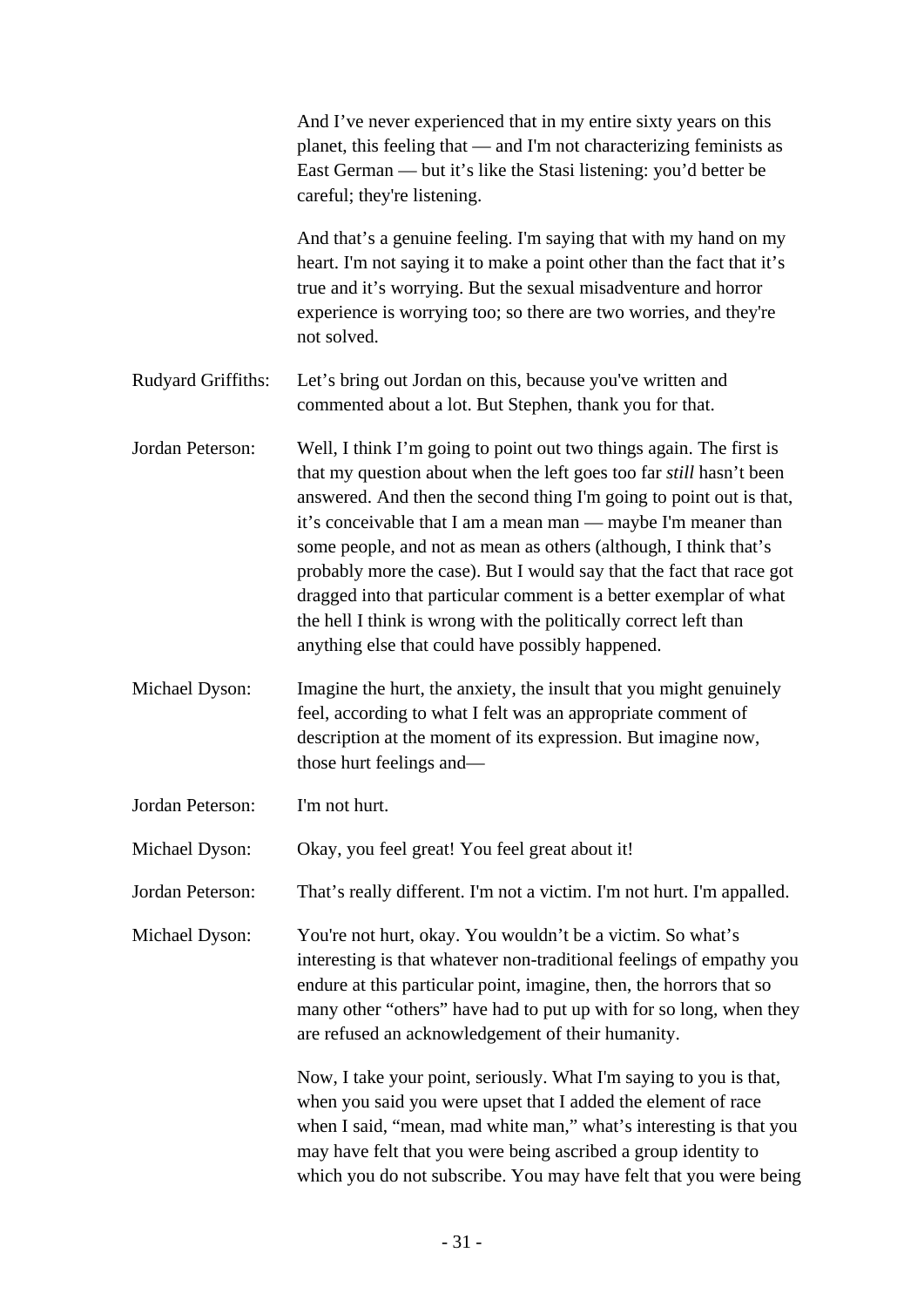unfairly judged according to your particular race. You may have felt that your individual identity was being besmirched by my rather careless characterization of you.

All of that qualifies as a legitimate response to me. But it also speaks to the point we've been trying to make about the refusal to see our individual existence, as women, as people of colour, as First Nations people and the like.

My point simply has been: the reason I talked about race in that particular characterization is because there's a particular way in which I have come to a city — I don't know if there are a lot of black people out here … I'm not sure. But I constantly come to places and spaces that are not my natural habitat — other than for intellectual engagement and the love and the fury of rhetorical engagement, yes.

But I often go into hostile spaces, where people will not vote in favour of my particular viewpoint, because I'm interested, as an individual, in breaking down barriers so that people can understand just how complicated it is.

So, what I'm saying to you is that I would invite you, in terms of the surrender of your privilege — to give you a specific response — to come with me to a black Baptist church. Come with me to a historically black college; come with me to an indigenous or First Nations community, where we're able to engage in some of the lovely conversation, but also to listen and hear.

And when I added race to that, I was talking about people's historical inability to acknowledge others' pains equally to the ones that they are presently enduring.

So, as a human being, I love you, I promise, but I stand by my comment.

Jordan Peterson: Well, I've seen the sorts of things that you're talking about. I happen to be an honorary member of an indigenous family, so don't tell me about what I should go see with regard to oppression. You actually don't know anything about me.

Michael Dyson: You asked me a question, I gave you a response.

Jordan Peterson: Yeah. You gave me a generic response, a generic race-based response.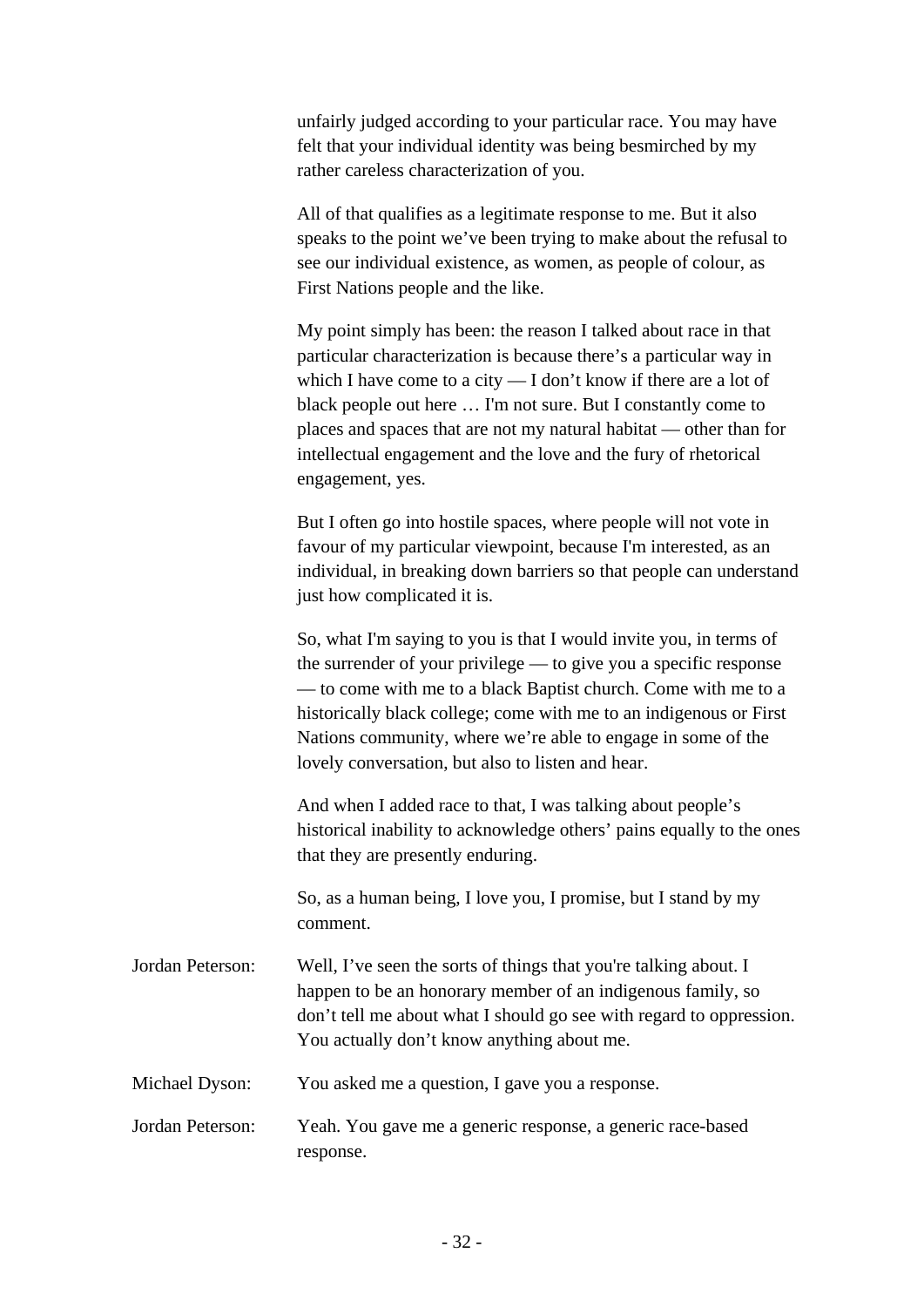| Michael Dyson:     | It's tailored towards you. Jordan Peterson, I would like for you to<br>come with me, Michael Eric Dyson, to a black Baptist church.<br>You've been to one of those?                                                                                                                                                                                                                     |
|--------------------|-----------------------------------------------------------------------------------------------------------------------------------------------------------------------------------------------------------------------------------------------------------------------------------------------------------------------------------------------------------------------------------------|
| Jordan Peterson:   | I would be happy to do that, but —                                                                                                                                                                                                                                                                                                                                                      |
| Michael Dyson:     | Okay, all right, I'm going to hook you up, I'm going to hook you<br>up.                                                                                                                                                                                                                                                                                                                 |
| Rudyard Griffiths: | Okay, good, and make sure that happens.                                                                                                                                                                                                                                                                                                                                                 |
|                    | One more quick round, then we're going to go to closing<br>statements.                                                                                                                                                                                                                                                                                                                  |
|                    | Stephen Fry, I want to get your response as to whether, a<br>generation from now, looking back on this debate, we're going to<br>see this so-called politically correct movement in the same way,<br>let's say, that we now understand the positive contributions of the<br>civil rights movement.                                                                                      |
|                    | That was a movement that advanced a series of ideas about human<br>dignity to people who previously didn't have that dignity. We're<br>now having another debate, another social debate, about different<br>groups and communities — that we're trying to convey a sense of<br>new dignity to them. Why won't this be looked back upon as<br>something positive, a generation from now? |
| Stephen Fry:       | I think people will look back on this debate and wonder why<br>political correctness wasn't discussed.                                                                                                                                                                                                                                                                                  |
|                    | I said it was slippery. It's interesting to hear talk about race and<br>about gender and about equality, and it's something that I've<br>thought about a lot and I can learn a great deal about, but that's not<br>why I came to this debate.                                                                                                                                           |
|                    | I was interested in what I've always been interested in: the<br>suppression of language and thought, the closing down, the<br>rationalist idea that seems beguiling, that if you limit people's<br>language, you may somehow teach them a different way of<br>thinking, something that delighted the inventors of George<br>Orwell's Newspeak, for example.                             |
|                    | And it seems to me that it's just implausible, that it doesn't work.<br>And that's what I mean by empirical. It doesn't stand an empirical<br>test; it isn't experientially validated, as we see from the political<br>landscape now and I worry that we may in the future.                                                                                                             |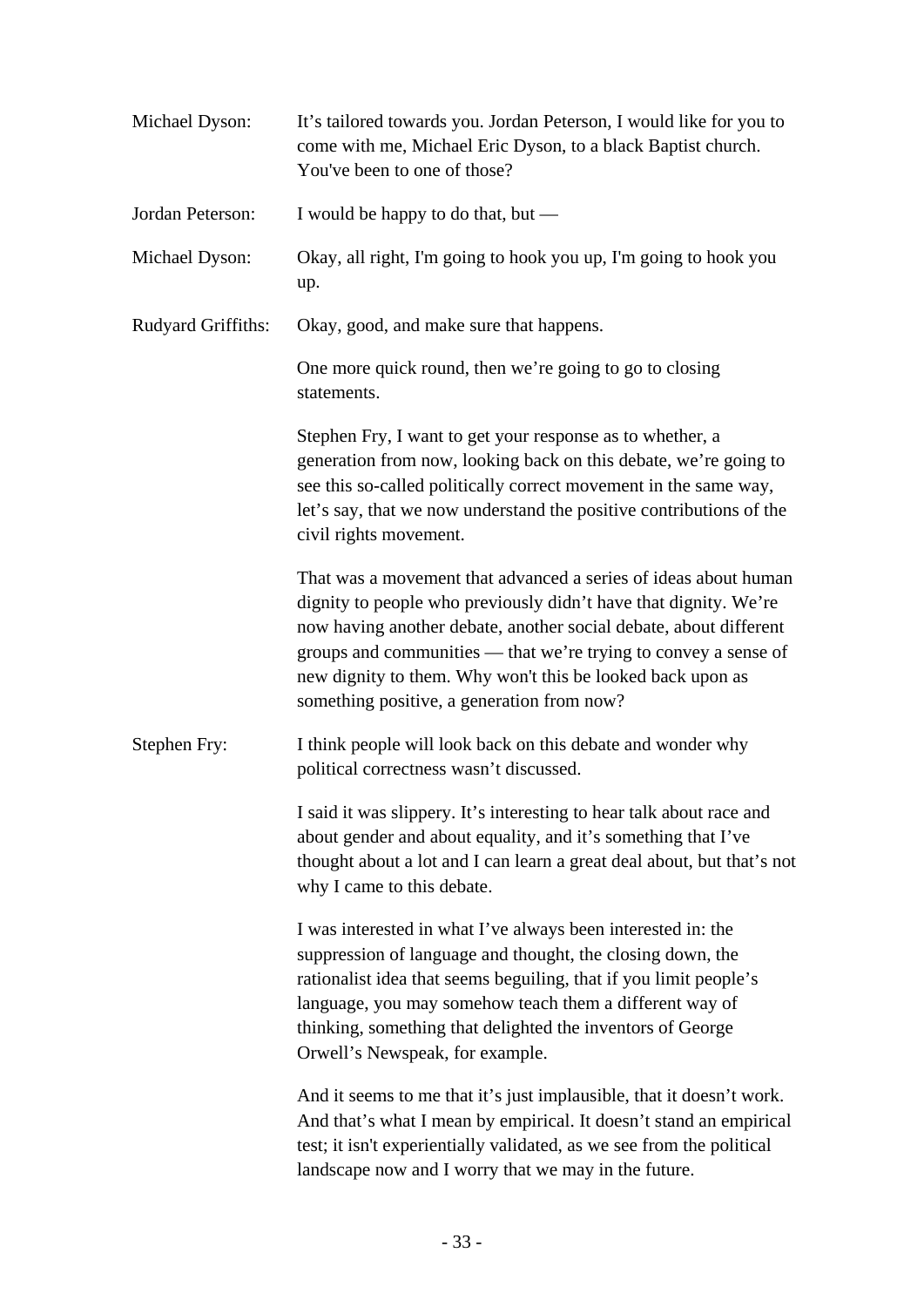|                    | So, I'm sort of disappointed that the subject has just revolved<br>around academia, which was predictable, because that's the sort of<br>crucible in which these elements are mixed. But even more<br>disappointed that really, I haven't heard from Michelle or from<br>Professor Dyson, as to what they think political correctness is.<br>Because what they've talked about is basically saying, "Progress,<br>in our view, is progress." Well, I agree. Yeah. So it is, too. And<br>good on progress!<br>But how is it that what we call political correctness, you call |
|--------------------|------------------------------------------------------------------------------------------------------------------------------------------------------------------------------------------------------------------------------------------------------------------------------------------------------------------------------------------------------------------------------------------------------------------------------------------------------------------------------------------------------------------------------------------------------------------------------|
|                    | progress? That's what you're supposed to be arguing. I want to<br>know what you mean by political correctness.                                                                                                                                                                                                                                                                                                                                                                                                                                                               |
| Michelle Goldberg: | Well, again, a few months ago, when you, Rudyard, contacted me<br>and asked if I wanted to do a debate about identity politics and<br>presented me with this resolution, I said there are a lot of things<br>that people call political correctness that I'm not going to defend.                                                                                                                                                                                                                                                                                            |
|                    | But then I realized who I was debating, and saw that there were a<br>lot of things that you, Jordan Peterson, call political correctness<br>that I call progress. And to some extent, you too, Stephen Fry. You<br>know, when you talk about it being outrageous $\sim$ or not<br>"outrageous"; I won't put words into your mouth — but that we<br>shouldn't be tearing down statues of notorious racists; that we<br>should just instead be throwing eggs at them. Those sorts of things,<br>if you call them political correctness, I call them progress.                  |
|                    | Now, as for this feeling of being silenced, which I understand,<br>although it seems very vague: you are not quite putting your finger<br>on who is silencing you, except for a vague fear that if you say<br>something untoward, you're going to be the subject of $-$                                                                                                                                                                                                                                                                                                      |
| Stephen Fry:       | Shaming, yes.                                                                                                                                                                                                                                                                                                                                                                                                                                                                                                                                                                |
| Michelle Goldberg: | Shaming is a right too, but by what? By the internet?                                                                                                                                                                                                                                                                                                                                                                                                                                                                                                                        |
| Stephen Fry:       | I'm not going to tell you the names. That's the whole point, I'm<br>scared. I wouldn't. That's the point. It's a culture of fear.                                                                                                                                                                                                                                                                                                                                                                                                                                            |
| Michelle Goldberg: | You're right, I understand there's that element of fear. What I'm<br>saying is that it's a feeling that is the intangible result of—                                                                                                                                                                                                                                                                                                                                                                                                                                         |
| Stephen Fry:       | Okay, but we've all seen the sort of show trial thing, where the<br>person then apologizes — "I have so much to learn about sexual<br>politics, I am really sorry." Signed  the lawyer. Crossed out<br>the name of the person.                                                                                                                                                                                                                                                                                                                                               |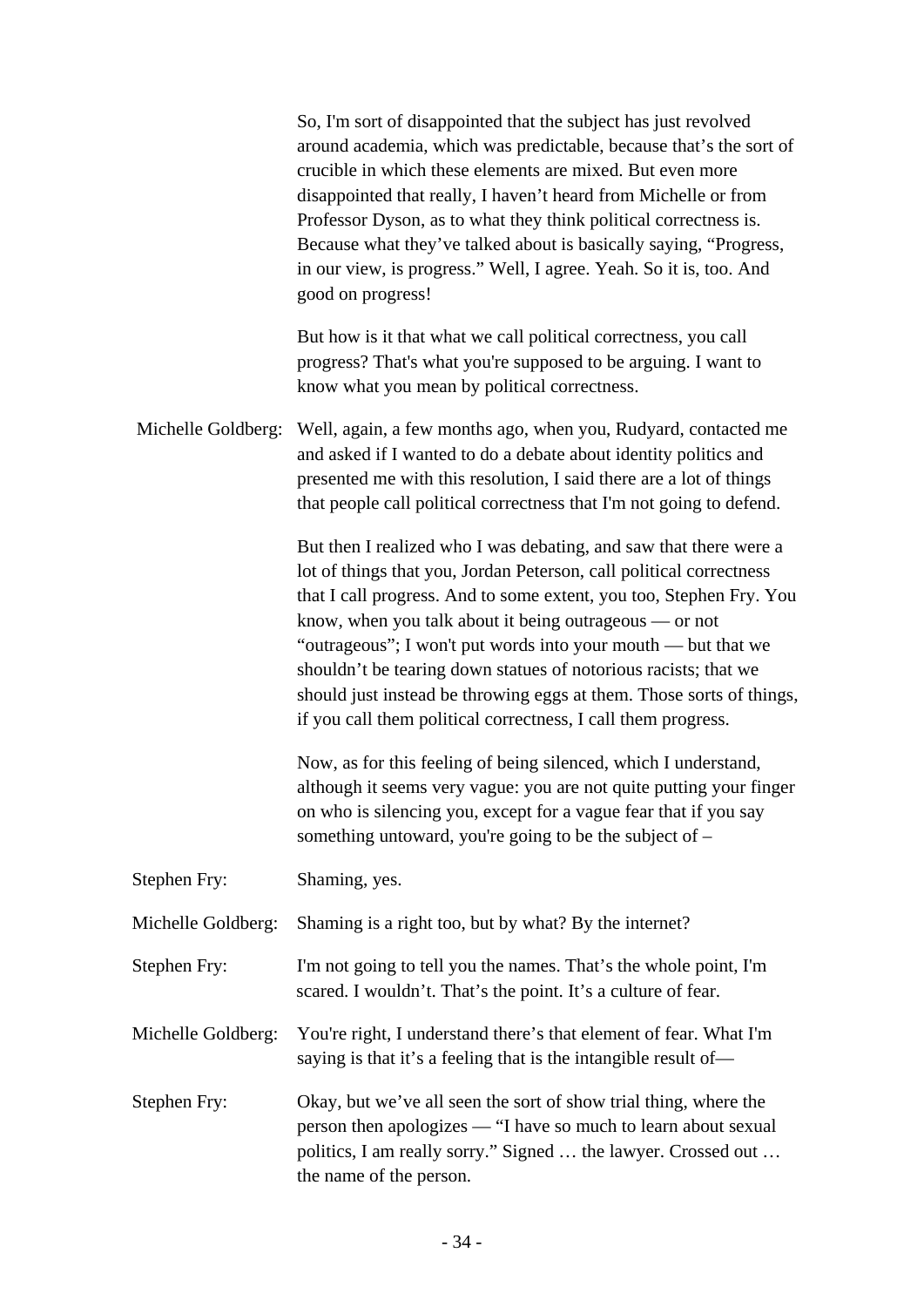|                    | The real mistake of our Left is that we underestimate the Right.<br>The Right isn't as stupid as we'd like them to be. If only they were.<br>If only they weren't so cunning, so sly, so smart, so aware of our<br>shortcomings.                                                                                                                                                                                              |
|--------------------|-------------------------------------------------------------------------------------------------------------------------------------------------------------------------------------------------------------------------------------------------------------------------------------------------------------------------------------------------------------------------------------------------------------------------------|
|                    | And I just fear that political correctness is a weapon that they<br>value; that the more we tell the world how people should be treated<br>— how language should be treated, what words are acceptable,<br>what attitudes are acceptable, what HR meeting is going to tell you<br>in a long bullet-pointed list about how you look at people — all of<br>this is meat and drink to bad people, to malefactors, to bad actors. |
|                    | I'm not including myself as one of those "bad actors" in that sense;<br>I mean "bad actors" in the other sense!                                                                                                                                                                                                                                                                                                               |
| Michelle Goldberg: | There are a lot of ways in which I agree with you, although, to turn<br>it back on you, I'd like to hear you say what are the words that<br>have fallen into disrepute that you think we should be resurrecting.<br>To me, this is the area of hotly contested social change right now,<br>where a lot of people feel'—                                                                                                       |
| Stephen Fry:       | I have to say this about words that have gone into disuse: it's very<br>often phrases, jargonistic slogans, "heteronormative,"<br>"cisgendered," those kind of things. They're just an insult.                                                                                                                                                                                                                                |
|                    | Imagine you're a young student arriving at university and<br>someone's bombarding you with this preposterous hermeneutical<br>nonsense from misread textbooks and misread Foucault, if I may<br>say — a misread Derrida, and so on. Because, you know, I was at<br>Cambridge, England, doing literature. We had our French phase,<br>and there's value in that. It's an interesting game.                                     |
|                    | I think I'll just say that the ghost hovering over for me is a letter<br>Oscar Wilde wrote, and he said to Bosie, his lover, "The fact that<br>you didn't get the degree is nothing, but you never acquired what is<br>sometimes called the Oxford manner." And I'll say to that, the<br>university manner.                                                                                                                   |
|                    | Oscar said, "I take that to mean the ability to play gracefully with<br>ideas." I think that's disappearing from our culture, and I think it's<br>a terrible thing.                                                                                                                                                                                                                                                           |
| Michael Dyson:     | It's hard to be the self-deprecating Englishman, isn't it?                                                                                                                                                                                                                                                                                                                                                                    |
| Stephen Fry:       | You've no idea.                                                                                                                                                                                                                                                                                                                                                                                                               |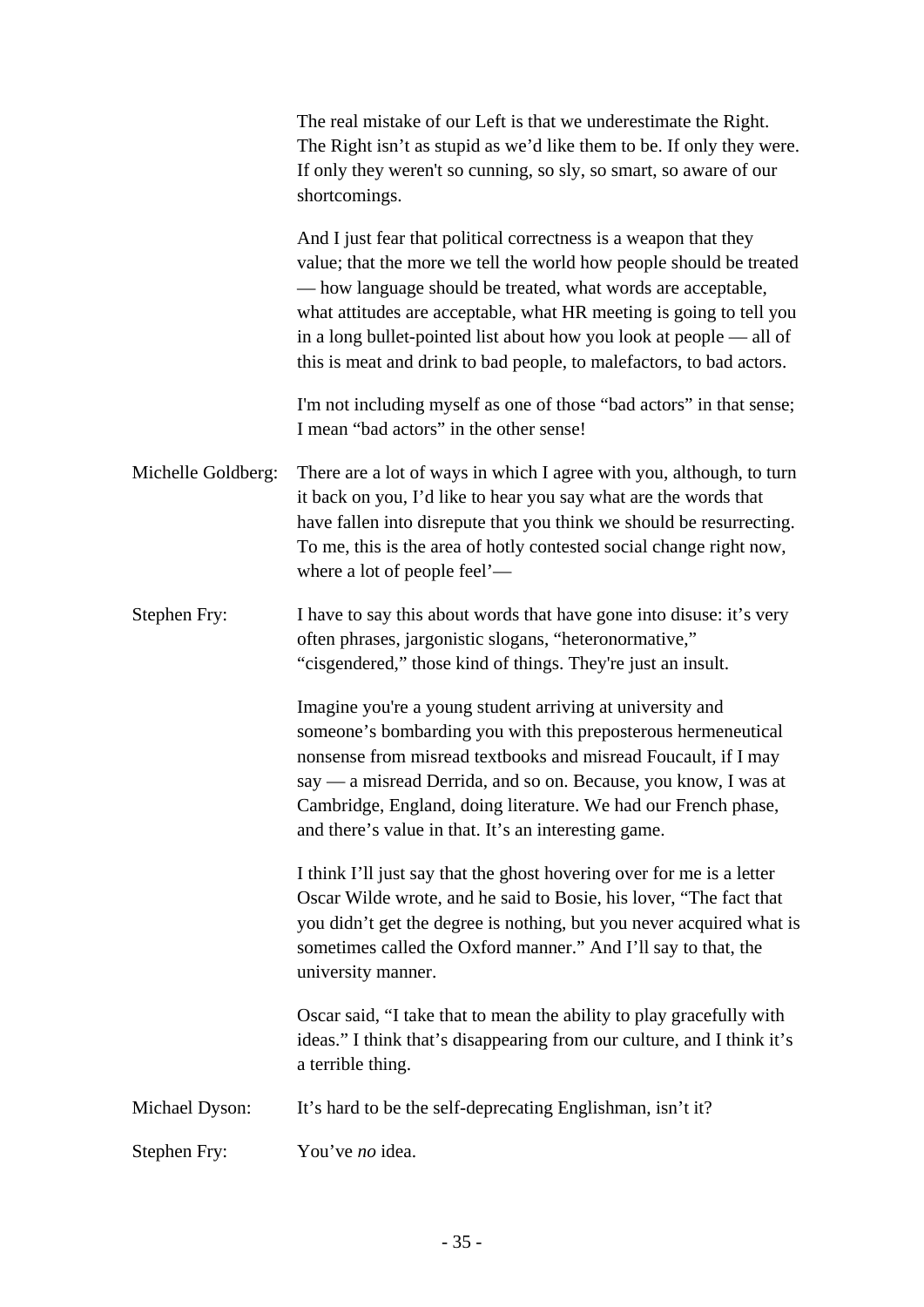| Michael Dyson: | But no, I got a pretty good idea here today. All of us have studied  |
|----------------|----------------------------------------------------------------------|
|                | history, but what's interesting is that I don't recall these debates |
|                | about political correctness happening when people who were in        |
|                | power were in absolute power, unquestioned power.                    |

Stephen Fry: Yeah, yeah, there were definitely—

Michael Dyson: Political correctness becomes an issue when people who used to have power, or who still have power but think they don't, get challenged on just a little bit of what they have and don't want to share toys in the sandlot of life. So, all of a sudden it becomes a kind of exaggerated grievance.

> Now, the things you named — the bullet-points and the cisgender and the heteronormativity and the heteropatriarchy and the capitalist resurgence and the insurrection of subjugated knowledges, to give Foucault some more love, or the Derridean deconstruction — all that stuff; the French phase is still going on with the French fries in America.

What's interesting is that I didn't hear many complaints of political correctness at the height of the dominance of one group or another, but when Martin Luther King Jr., who argued for group identity, as a black person, to provide an opportunity for individual black people to come to the fore, they began to make that claim.

Now, they didn't call it political correctness. "You're siding with those who are against free speech; you're siding with those who don't want me as a white person to be recognized in my humanity." And what I mean by political correctness is the kind of politics of *ressentiment* that are articulated by various holders of power at certain levels, at various levels.

One of the beautiful things about Foucault that I take, as opposed to Max Weber, is that Foucault said power breaks out everywhere. I would think a person who is critical of political correctness like you would appreciate this. As opposed to Max Weber, who said that power is over there in a hierarchical structure, where subordination is the demand, Foucault said, "No, power breaks out even among people who are disempowered." So you can hurt somebody in your own community.

What's more politically incorrect than a black Baptist preacher identifying with a first-century Palestinian Jew and still loving atheists? What's more politically incorrect than a black intellectual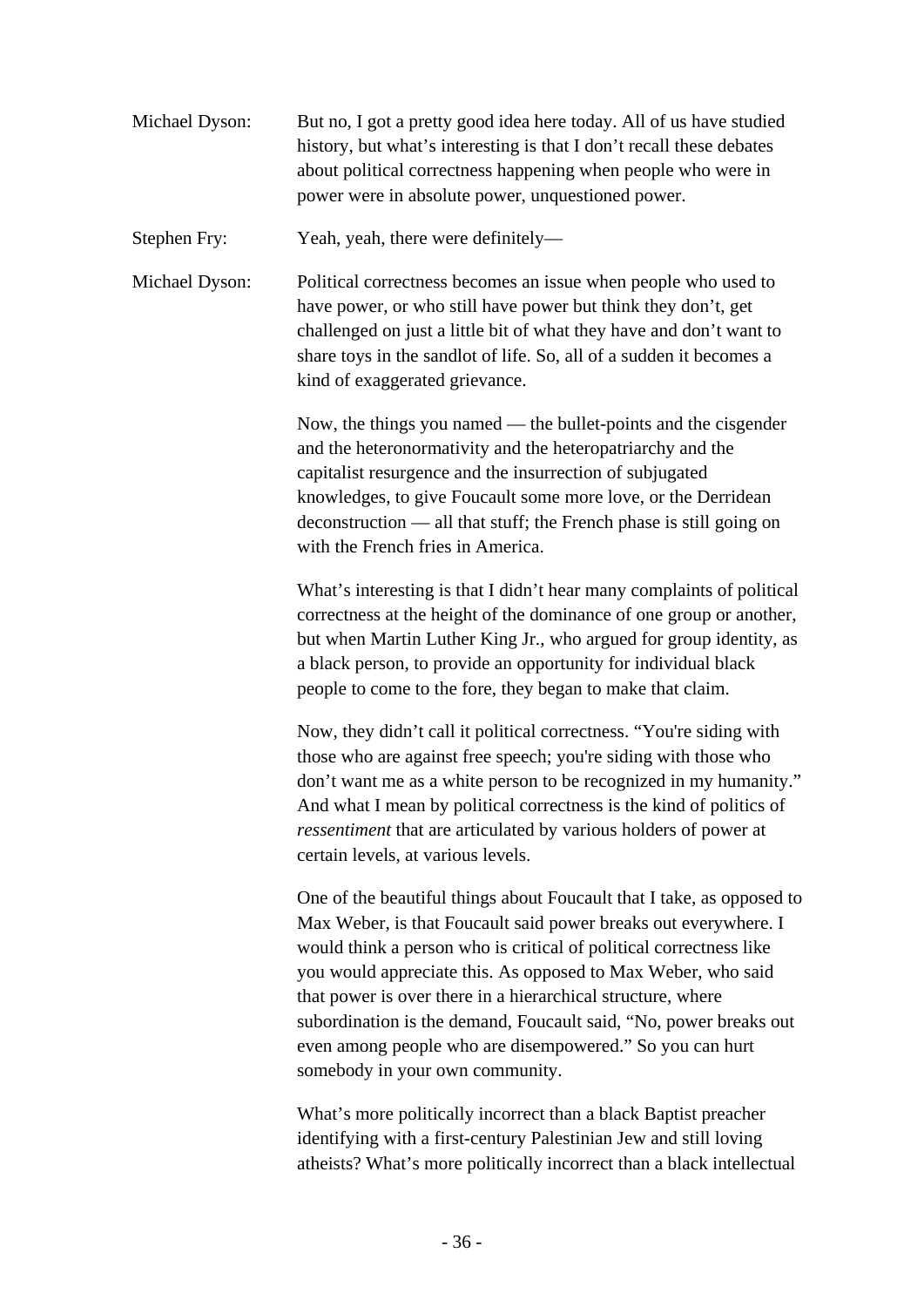going on Bill Maher and defending his ability to continue to have his show, despite using the N-word.

I, sir, believe in a politically incorrect version. When I go as a black Baptist preacher to chastise my fellow believers about their homophobia, that goes over like a brick cloud. When I come into arenas like this, I understand that my back is up against the wall, but—

- Stephen Fry: Then come and sit over here!
- Michael Dyson: So, what's interesting is that when we look at what is seen as political correctness in our societies — in a free Canadian society, in a free American society — when I look, to me it has been a massive jumble that has been carved together out of the politics of resentment that powers once held are no longer held; freedoms once exercised absolutely must now be shared.

So I am in agreement with both of the gentlemen to my right, who believe that political correctness has been a scourge, but not necessarily the way you think so. I think it's been a scourge because those who have been the deployers of power and the beneficiaries of privilege have failed to recognize their particular way.

And at the end of the day, I think that those of us who are free citizens of this country, and of America, should figure out ways to respect the humanity of the other, to respect the individual existence of the other, and also respect the fact that barriers have been placed upon particular groups that have prevented them from flourishing.

That's all I mean by political correctness.

Rudyard Griffiths: Okay. Before we go to closing statements, I'm going to give the final words on this topic to Michelle and then you, Jordan.

Michelle Goldberg: So I think part of the frustration here is that both of you have radically different ideas of what we're talking about when we talk about political correctness. It seems to me that when you're talking about political correctness, you mean the kind of feeling of anxiety that a lot of people feel, because we all live now in this terrible crowd-source panopticon that makes you worry that any straight phrase you utter might be used to defame you, right?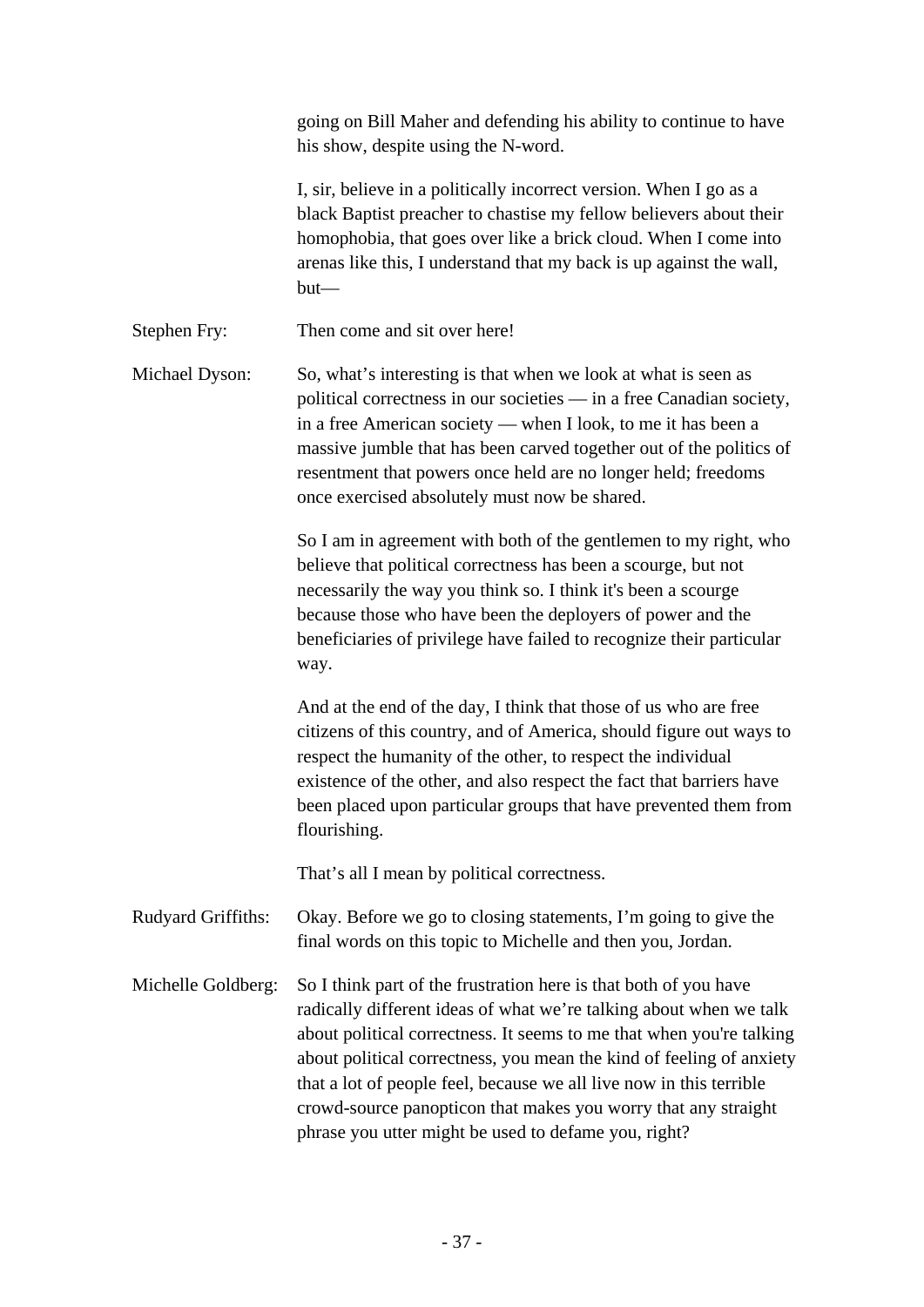And I think that a lot of people feel that anxiety. I disagree that that is something that is being solely perpetrated against institutions kind of Oscar Wildean figures, by a censoring left-wing core, because it's coming from all directions. This phenomenon, which sucks, is all over the place. I mean, I get it when I write something critical of the way that the IDF behaved in Gaza.

It's coming at everyone, and I think that there is a way in which, when it comes at a certain sort of figure and there's a certain set of complaints, and you feel unjustly criticized, and you feel silenced — which again, I think is really different from *being* silenced you call it political correctness.

And I would also like the culture to be more free-wheeling. You're not going to get the left to put an end to this, because it is much more of a mob social-media phenomenon than it is some diktat coming up from on high.

And so, really, the only way to break through it is to say what you are — what you say that you're afraid to say, right? I mean, that's the only way to sort of pop this bubble, or end this anxiety, or at least diffuse it a little bit.

What I hear Mr. Peterson talking about as political correctness is something much broader, and much more fundamental to social change. And you want me to define — or one of us to talk about when the left goes too far. And I certainly don't want to be a woman putting words in your mouth, but if I hear you correctly, what you're saying is that you want me to renounce Marxist categories, or to  $-$ 

Jordan Peterson: It's up to you. I just want you to *do* it. I want you to define when the left goes too far. You can do it any way you want.

Michelle Goldberg: I think that the left goes too far when it is violent or censoring, when it tries to shut people down, or "no-platform" them, or when it acts violently. I'm not sure what you expect beyond that.

Jordan Peterson: Something deeper.

Michelle Goldberg: Something deeper? How?

Jordan Peterson: Well, I'd like you to contend with the set of left-wing ideas that produced all the left-wing pathologies of the twentieth century, and to define how you think standard left-wing thinking, which has a valuable place, goes too far, since it obviously does.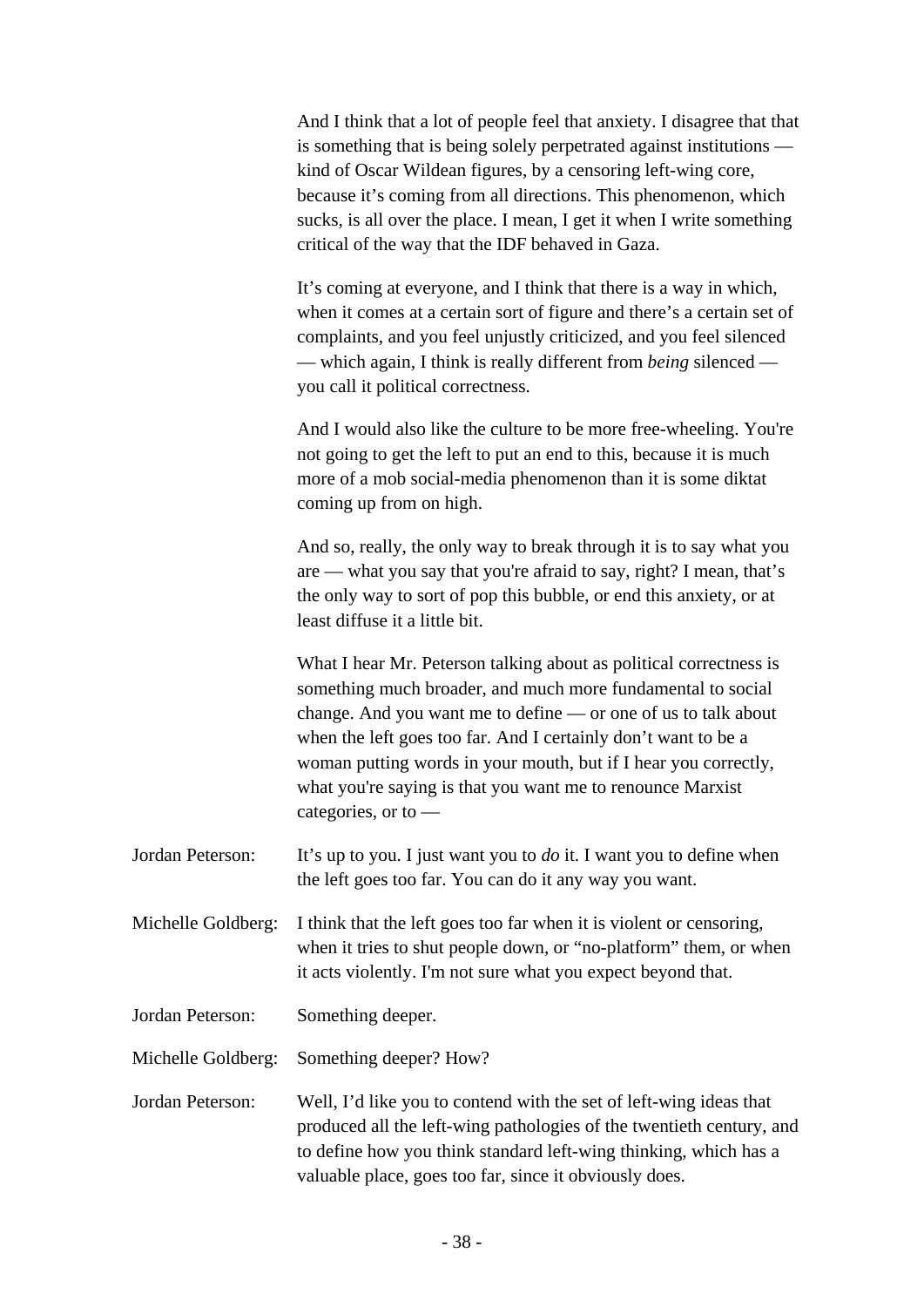| Michael Dyson:   | Has the right gone too far?                                                                                                                                                                                                                                                                                              |
|------------------|--------------------------------------------------------------------------------------------------------------------------------------------------------------------------------------------------------------------------------------------------------------------------------------------------------------------------|
| Jordan Peterson: | Of course the right has gone too far.                                                                                                                                                                                                                                                                                    |
| Michael Dyson:   | How? Tell us how?                                                                                                                                                                                                                                                                                                        |
| Jordan Peterson: | Well, how about Auschwitz?                                                                                                                                                                                                                                                                                               |
| Michael Dyson:   | I mean  what else? More recently, what has gone wrong with the<br>right?                                                                                                                                                                                                                                                 |
| Jordan Peterson: | Look, I don't like identity politics players at all. I don't care<br>whether they're on the left or the right. I've been lecturing about<br>right-wing extremism for thirty years. I'm no fan of the right,<br>despite the fact that the left would like to paint me that way,<br>because it's more convenient for them. |
| Michael Dyson:   | How have they gone too far recently?                                                                                                                                                                                                                                                                                     |
| Jordan Peterson: | Well, where? It's threatening to go too far in identitarian Europe,<br>that's for sure. It's gone too far in Charlottesville; it went too far in<br>Norway. How long a list do you want? And why am I required to<br>produce that? To show you that I don't like the identitarian right?                                 |
| Michael Dyson:   | You asked me, so I just thought I'd ask you.                                                                                                                                                                                                                                                                             |
| Jordan Peterson: | I was actually asking you a question. So your assumption is<br>somehow that I must be on the side of the right. Look, the right<br>hasn't occupied the humanities and the social sciences. It's as<br>simple as that for me. If they had, I'd be objecting to them.                                                      |
| Michael Dyson:   | Say that again, I didn't hear.                                                                                                                                                                                                                                                                                           |
| Jordan Peterson: | The right has not occupied the social sciences and the humanities,<br>and the left clearly has — the statistical evidence for that is<br>overwhelming.                                                                                                                                                                   |
| Michael Dyson:   | So what about IQ testing in terms of genetic inheritance?                                                                                                                                                                                                                                                                |
| Jordan Peterson: | Sorry, we're here to talk about political correctness, and we've<br>done a damn poor job of it.                                                                                                                                                                                                                          |
| Michael Dyson:   | Oh, I see. I gave you an example and you can't answer. Okay, all<br>right.                                                                                                                                                                                                                                               |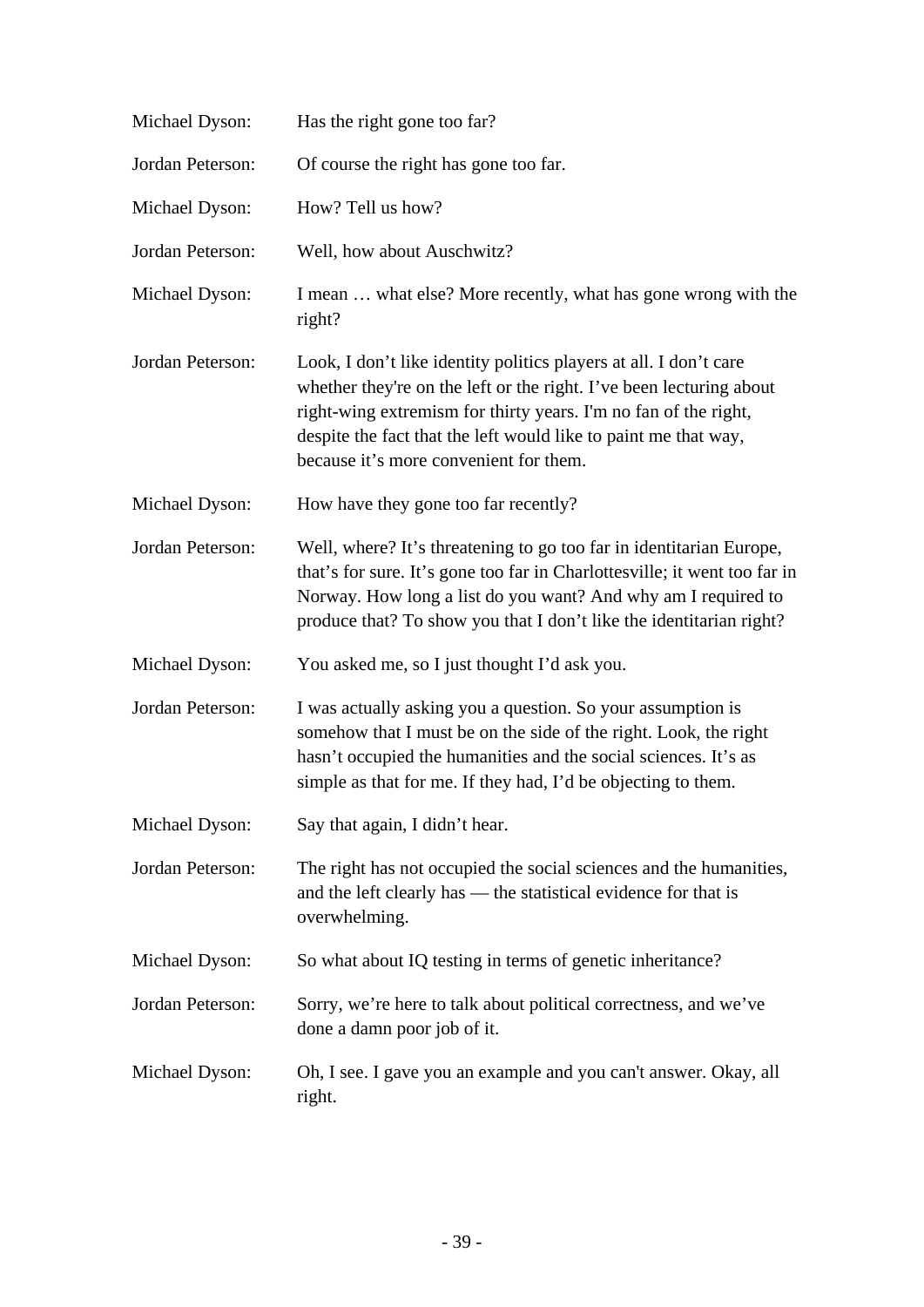- Rudyard Griffiths: Okay. Let's all redeem ourselves with our closing statements. I'm going to put three minutes on the clock, and we're going to go in the reverse order of the opening. So Stephen, you're up first.
- Stephen Fry: Oh, lordy, lordy. Here we are. Well, I'll hide behind the lectern in that case.

Well, I've been fascinated by this conversation. There's been an enormous clash of cultures in the conversation. We've had classic, if I can call it that, huckstering, snake-oil pulpit talk. It's a mode of discourse, a rhetorical style that I find endlessly refreshing and vivifying, but I'm not sure that we actually focused on the point in question. And my objection has always been towards orthodoxies — I'm a heterodox and a contrarian, and I can't help myself.

And I think there's been an underestimation of the fact that language does affect people. It does make the young, in particular, very anxious, as they're starting out on their educational, or their work careers. It makes them very angry, very upset, very alienated to feel that they don't know any more how to operate in the world, how to engage in relationships, how to think honestly.

So they accrete more and more to their own mini-groups. And I think that's dangerous and unhappy for society. I think it's reflected in a paucity of cinema and literature and art, and the culture generally is that there's a fear that's pervading it. And while people can talk to academics and they'll say, "You should come and see our lessons; our lectures are open and free, and ideas are exchanged," I'm sure that's true.

I'm sure it's true, but I don't think we should underestimate how much this feeling is prevalent in the culture of … It's a strange paradox, that the liberals are illiberal in their demand for liberality. They are exclusive in their demand for inclusivity. They are homogenous in their demand for heterogeneity. They are somehow un-diverse in their call for diversity — you can be diverse, but not diverse in your opinions and in your language and in your behaviour. And that's a terrible pity.

So, I would say that I'm sorry that it got a bit heated in places, because I was hoping it wouldn't. I was hoping it would be a shining example of how people of all different kinds of political outlooks can speak with humour and wit and a lightness of touch. As G. K. Chesterton said, "Angels can fly because they take themselves lightly."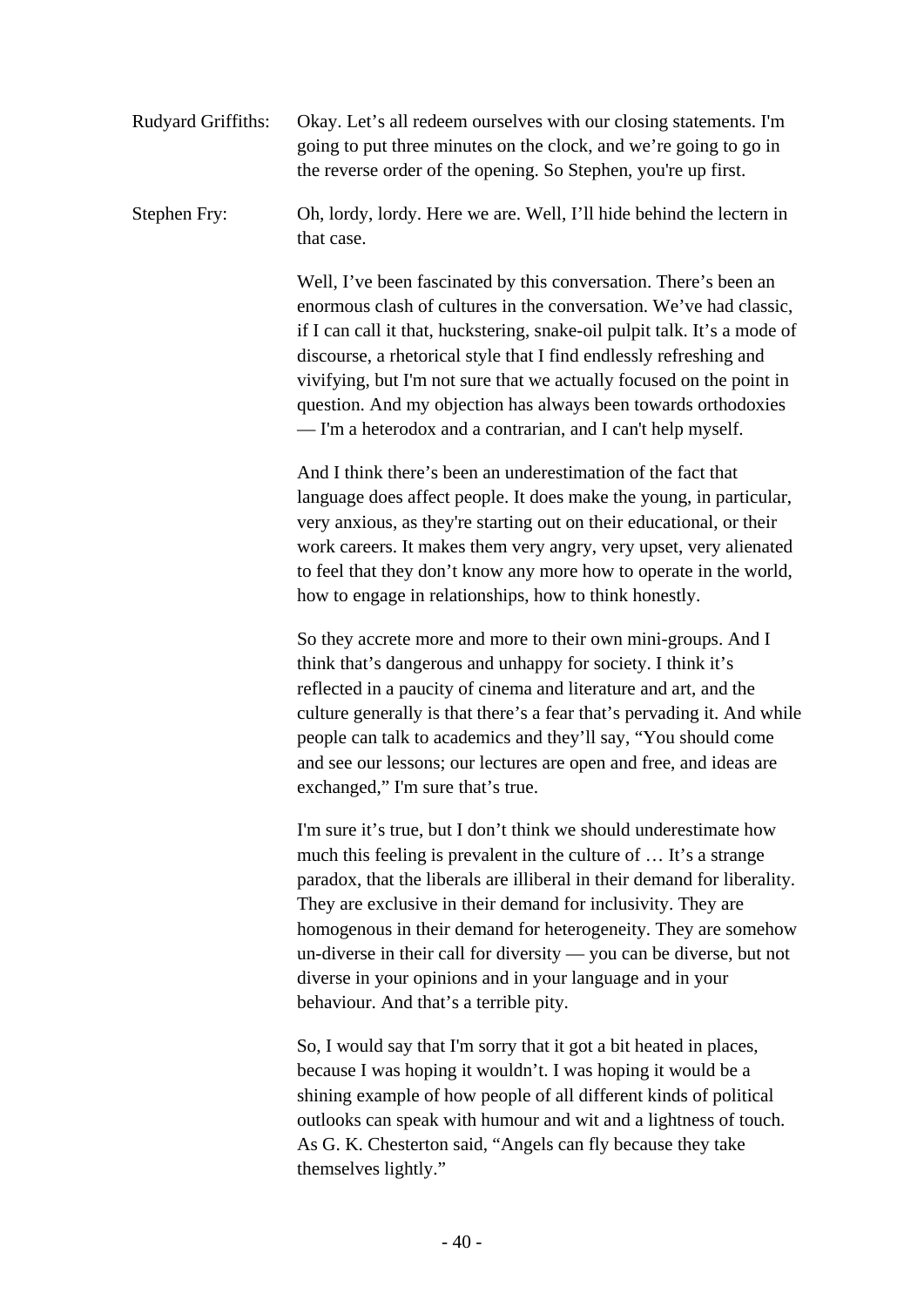|                    | And I think it's very important for us, who are privileged — all<br>four of us, privileged to be here, to be asked to be here - to take<br>ourselves a little bit more lightly, not to be too earnest, too<br>pompous, too serious. And not to be too certain.                                                                                                                                                                                                                                                                                                                                                                                                                                                                 |
|--------------------|--------------------------------------------------------------------------------------------------------------------------------------------------------------------------------------------------------------------------------------------------------------------------------------------------------------------------------------------------------------------------------------------------------------------------------------------------------------------------------------------------------------------------------------------------------------------------------------------------------------------------------------------------------------------------------------------------------------------------------|
|                    | It's a time, I think, for really engaging in emotionally fulfilling,<br>passionate and positive doubt. That's what I would urge. Thank<br>you.                                                                                                                                                                                                                                                                                                                                                                                                                                                                                                                                                                                 |
| Rudyard Griffiths: | Michael, I'm going to put three minutes on the clock for you.<br>Please, your closing.                                                                                                                                                                                                                                                                                                                                                                                                                                                                                                                                                                                                                                         |
| Michael Dyson:     | Thank you so much for that compliment, Brother Fry. I'm used to<br>not exclusively white men, who see black intelligence articulated at<br>a certain level, feeling a kind of condescension. But a kind of<br>verbal facility is automatically assumed to be a kind of hucksterism<br>and snake-oil salesmanship. I've seen that. I get it. I get hate letters<br>every day from white brothers and sisters who are mad I'm<br>teaching their children. "You are just trying to co-opt our children;<br>you are trying to corrupt them." Yes, I'm trying to corrupt them so<br>that they will be uncorrupted by the corruptibility that they've<br>inherited from a society that refuses to see all people as human<br>beings. |
|                    | The death threats I have received constantly for simply trying to<br>speak my mind. it's not about a politically correct society that is<br>open-minded and that has some consternation about my ability to<br>speak, I'm getting real, live — you want empirical — death threats<br>that talk about killing me, setting up to hurt me and harm me,<br>simply because I choose to speak my mind.                                                                                                                                                                                                                                                                                                                               |
|                    | I agree with my <i>confrères</i> and my compatriots that we should argue<br>against the vicious limitations and incursions against speech. I<br>believe that everybody has the right to be able to articulate<br>themselves. And the enormous privilege we have to come to a spot<br>in a space like this means that we have that privilege and we should<br>be responsible for it.                                                                                                                                                                                                                                                                                                                                            |
|                    | No matter where we go from here, me and Brother Peterson will go<br>to a black Baptist church. I'm going to hold him to that; he said it<br>on national TV. We're going to go to a black Baptist church and<br>have an enlightening conversation about the need for us to engage<br>not only in reciprocal and mutual edification, but in criticism —<br>even hard and tough criticism. But in a way that speaks to the<br>needs and interests of those who don't usually get on TV, whose                                                                                                                                                                                                                                     |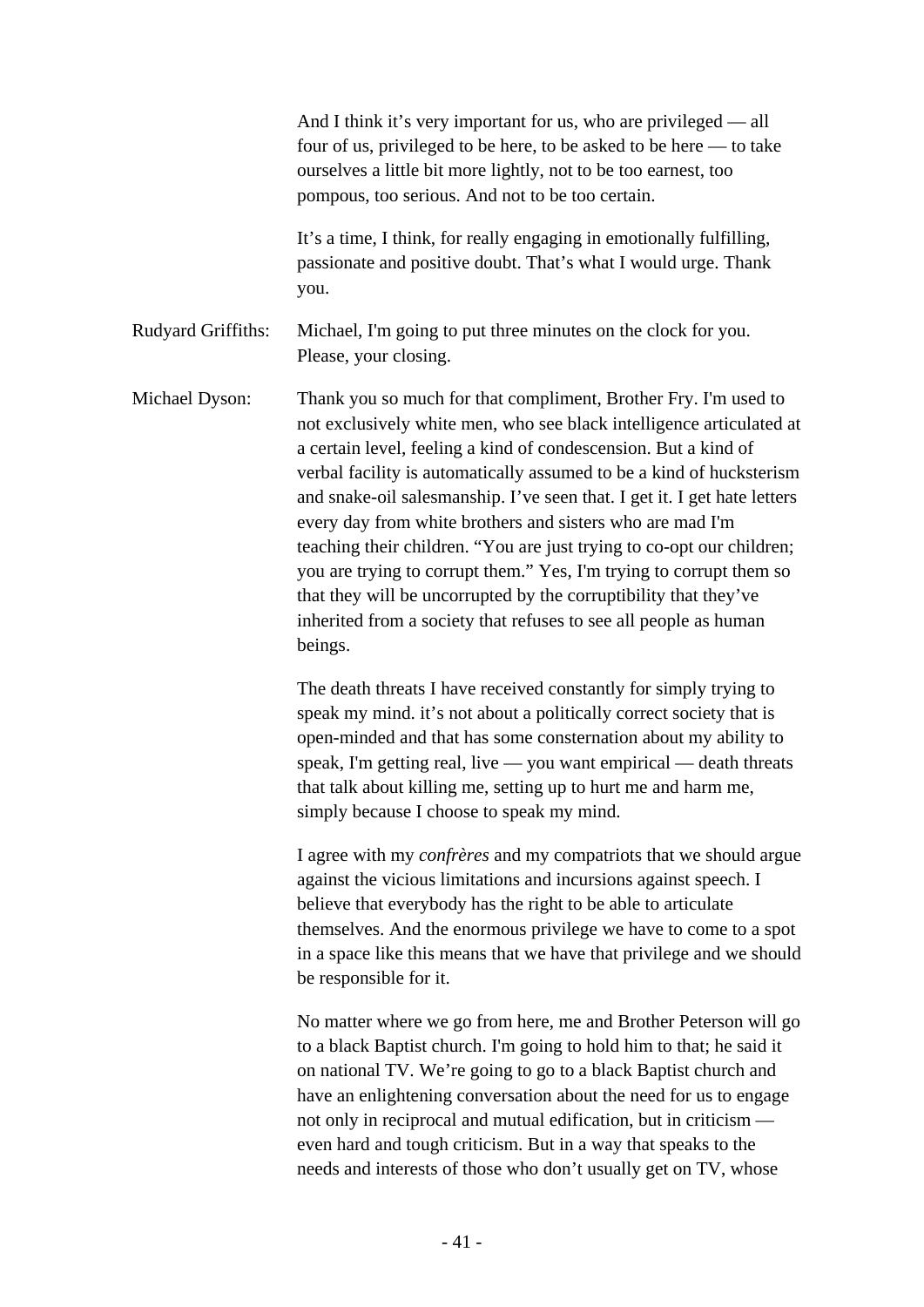voices are not usually amplified, whose ideas are not usually taken seriously. And when they get to the upper echelons of the ability of a society to express themselves, they are equally subject to vicious recrimination and hurtful resistance. There's an old story about the pig and the chicken going down the street and saying, "Let's have breakfast." The chicken just has to give up an egg, the pig has to give up his ass in order to make breakfast. We have often been the pigs, giving up our asses to make breakfast. Let's start sharing them asses with everybody else. Thank you. Jordan Peterson: So, I'm not here to claim that there's no such thing as oppression, unfairness, brutality, discrimination, unfair use of power — all of those. Anyone with any sense knows that hierarchical structures tilt towards tyranny, and that we have to be constantly wakeful to ensure that all they are isn't just power and tyranny. It's interesting to hear Foucault referred to; it's unfortunate, but it's interesting, because Foucault, like his French intellectual *confrères*, essentially believes that the only basis upon which hierarchies were established is power. And that's part of this pernicious politically correct doctrine that I've been speaking about — that when a hierarchy becomes corrupt, then the only way to ascend it is to exercise power — that's essentially the definition of a tyranny. But that doesn't mean the imperfect hierarchies that we have constructed in our relatively free countries, which at least tilt somewhat towards competence and ability, as evidenced by the staggering achievements of civilization that we've managed to produce. It doesn't mean that the appropriate way of diagnosing them is to assume, without reservation, unidimensionally, that they're all about power, and as a consequence, that everyone who occupies any position within them is a tyrant or a tyrant in the making. And that is certainly the fundamental claim of someone like Foucault. And it's part and parcel of this ideological catastrophe that is political correctness. I'm not here to argue against progress. I'm not here to argue against equality of opportunity. Anyone with any sense understands that, even if you're selfish, you're best served by allowing yourself access to the multiplicitous talents of everyone; and to discriminate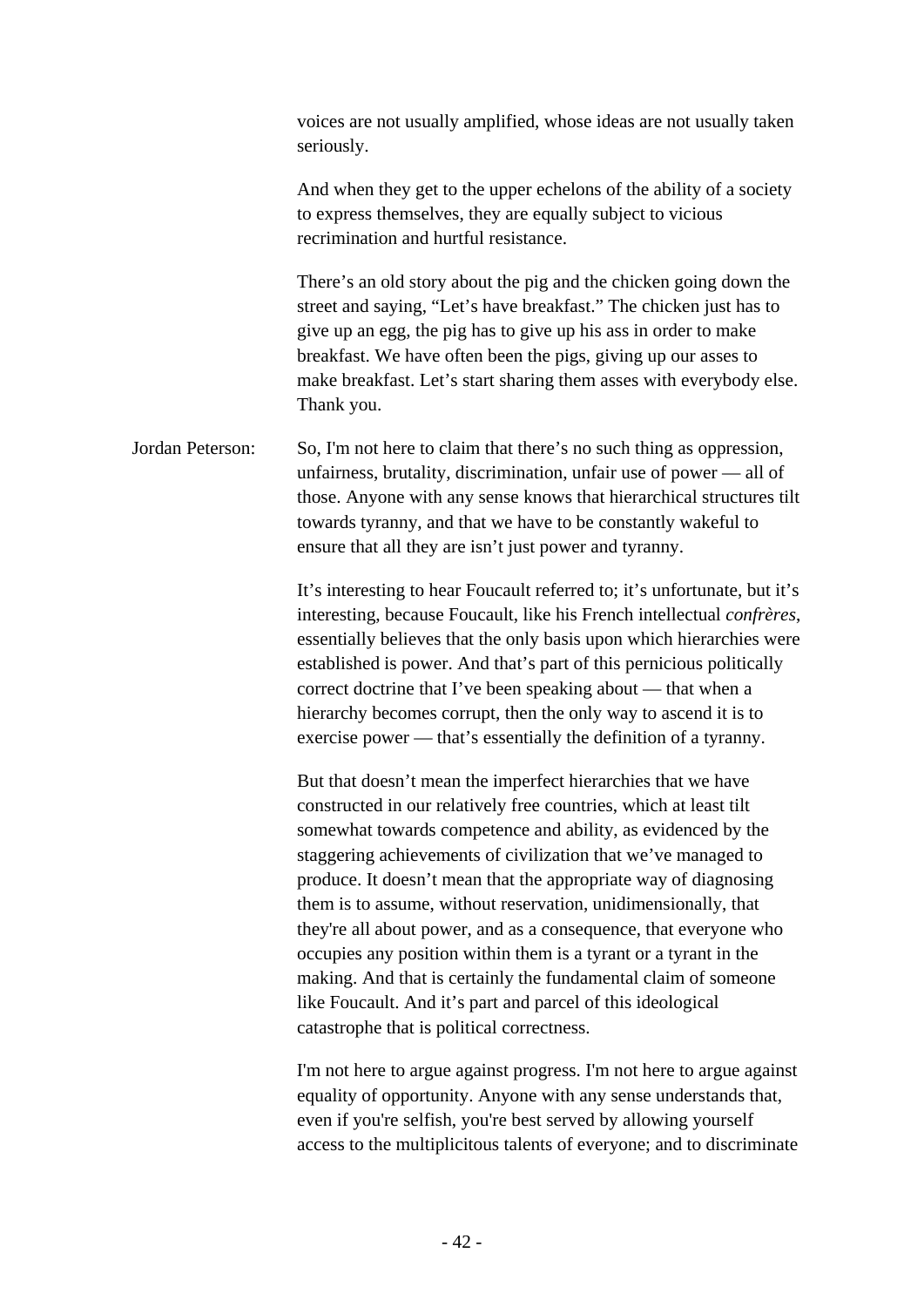against them for arbitrary reasons unrelated to their competences is abhorrent.

That has nothing to do with the issue at hand. It isn't that good things haven't happened in the past and shouldn't continue to happen — that's not the point. The point is the point my compatriot Fry had made, which is: well, we can agree on the catastrophe and we can agree on the historic inequity, but there's no way I'm going to agree that political correctness is the way to address any of that. And there's plenty of evidence to the contrary, some of which I would say was displayed quite clearly tonight.

Michelle Goldberg: I think that one of the irresolvable issues that we're all coming up against is the role of feelings, right? Stephen Fry has asked us to recognize and empathize with his feeling of being silenced, of being threatened, and I do, and I get it.

> I feel it sometimes too in my columns. I hate it when I write something that then gets an irate Twitter mob after me. But if, say, I stood up here and said: recognize how threatened so many women feel when one of the best-selling and most prominent intellectuals in the world right now, says in an interview that maybe the Me Too movement has shown that this whole experiment of men and women working together is just not working?

Or, you know, that maybe, if women don't want the workplace to be sexualized, they shouldn't be allowed to wear makeup?

- Jordan Peterson: I didn't say that.
- Michelle Goldberg: Well, Google it.

Jordan Peterson: I didn't say that.

Michelle Goldberg: So, if I say I feel threatened, then I'm being "politically correct and hysterical." So much of the debate about political correctness, so much of the condemnation of political correctness, is about people saying, "respect my feelings, or accommodate my feelings." And to some extent we can accommodate everyone's feelings.

> But there's one group that really does think its feelings should be accommodated, and that is what we keep coming up against. There is a group of people — and to some extent I'm part of it — that feels uniquely that our feelings of being silenced, marginalized, censored need to take primacy; that we can sneer when these *other* groups ask us to take seriously their feelings of being threatened, or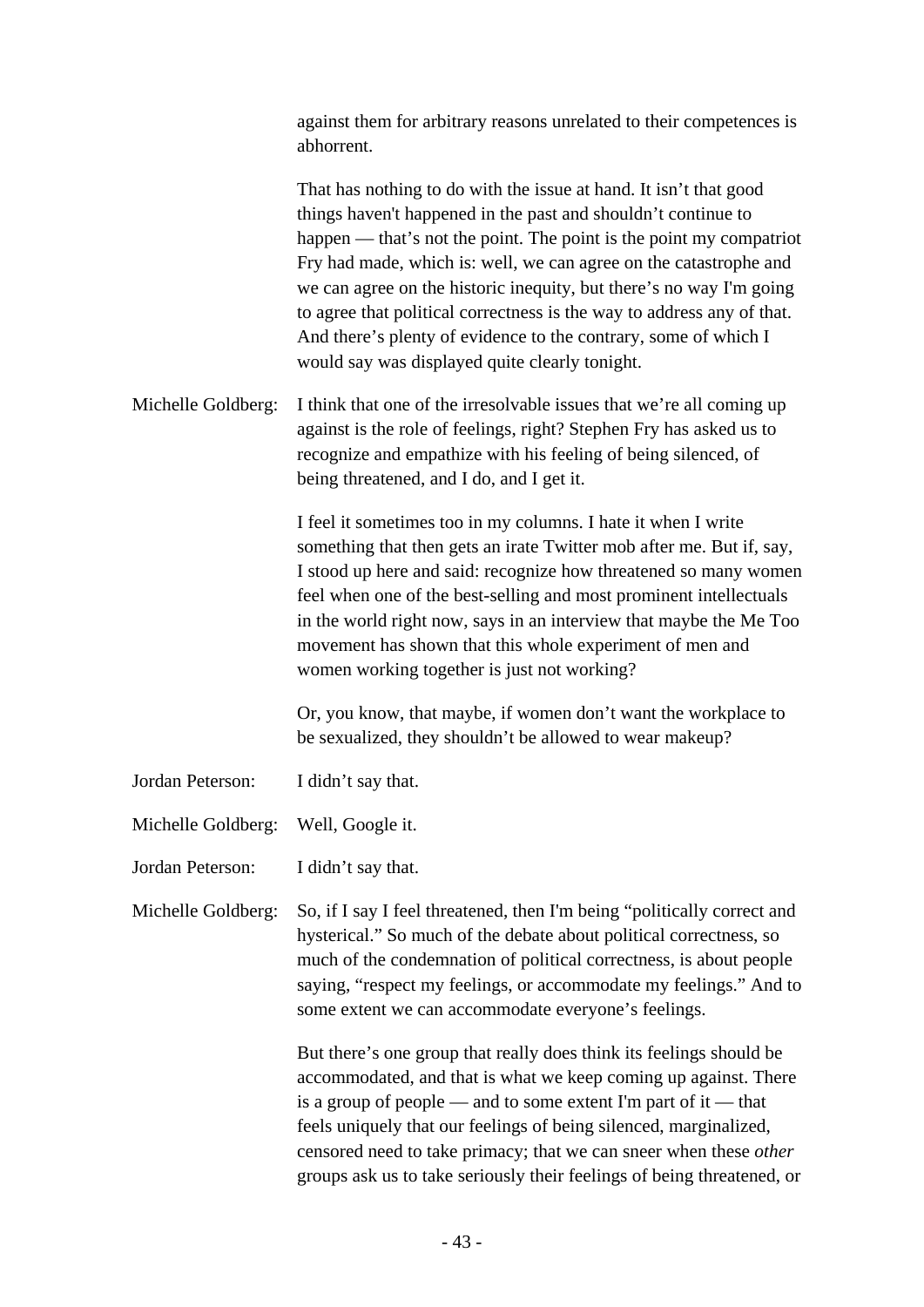their feelings of being marginalized. Then we call those demands "political correctness."

And I would finally say that I think there's a fair amount of research that people become more close-minded, more tribal, when they feel threatened, when they feel that their group identity is at stake. And so, as much as you want to blame the left for the rise of the right, I think that the rise of the right – the rise of people who are questioning the fundamental ideal of pluralistic liberal democracy – the more *those* views are mainstreamed, the more people are going to shut down in response, because people are *really* scared.

Rudyard Griffiths: Thank you. Well, first of all, I think on behalf of all the debaters, I think we want to thank the audience. You were engaged, you were mostly civil and, not so civil in ways that I think we enjoyed. So on behalf of the debaters, everybody, thank you, audience. This was a challenging topic and you did a great job.

> Also a big thank you to our debaters. You know, it's one thing to give regular speeches, as you all do, but it's a very different thing to come on a stage in front of a live audience and a large television audience, and have your ideas contested in real time. So again, to all four of you, thank you for accepting our invitation to come here tonight.

> So a few final notes: first, thank you to the Aurea Foundation and the Munk family for once again convening us here at Roy Thompson Hall. We're going to do it all again this coming autumn.

> All of you here in the hall have a ballot — you can vote on your way out. We'll probably have those results for you soon after 9:15.

> And let's just quickly review where your opinion stood at the beginning of tonight's contest. On the motion, "Be it resolved: what you call political correctness, I call progress," 36 percent agreed, 64 percent disagreed. And again, we saw a large percentage of you willing to change your mind — 87 percent.

So let's see how tonight's cut and thrust affected your voting here. You've got your ballots, and again, to those of you who are watching online, we are going to have all these results for you on our social media feeds around 9:15.

So enjoy the long weekend. Happy Victoria Day everyone. Thanks for coming out to the Munk Debates.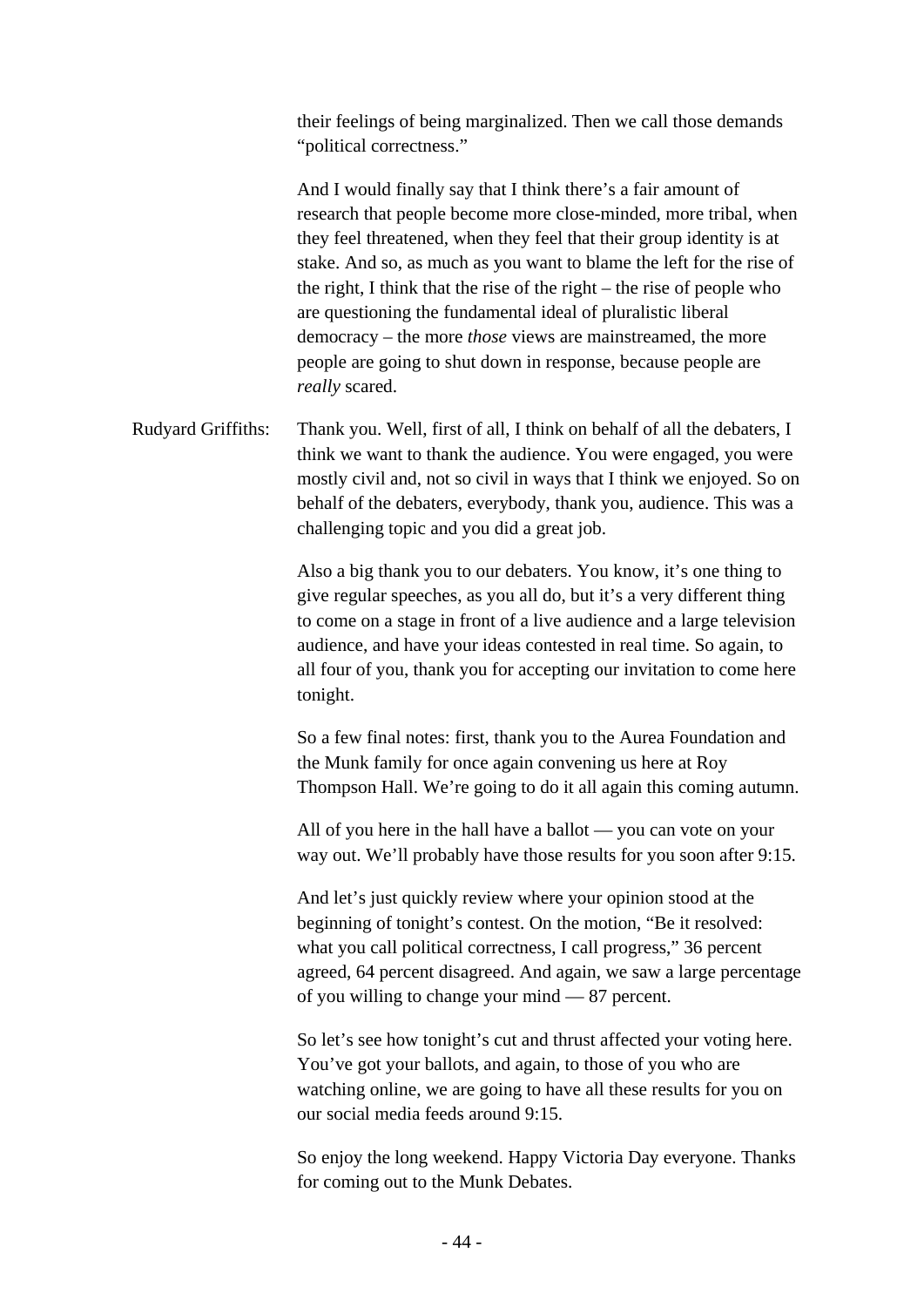| Rudyard Griffiths: | We're going to go right now to Stephen Fry and Jordan Peterson, to<br>get their thoughts on how the evening played out. Some hotly<br>contested moments here, so we'll be curious to see what happens<br>with the audience vote over the course of the next few minutes.<br>And also, for those of you watching online, we have had a running<br>poll. That poll, again, was www.munkdebates.com/vote, so go<br>there, check it out, see how each of these debaters did in terms of<br>their opening statements, their rebuttals, the moderated section, and<br>the closing statements. Did we see any changes there? |
|--------------------|-----------------------------------------------------------------------------------------------------------------------------------------------------------------------------------------------------------------------------------------------------------------------------------------------------------------------------------------------------------------------------------------------------------------------------------------------------------------------------------------------------------------------------------------------------------------------------------------------------------------------|
|                    | Gentlemen, thank you. We're just going to do a quick discussion<br>with the online audience watching right now, just to get your<br>reactions to the debate. And maybe we'll just start with you,<br>Jordan.                                                                                                                                                                                                                                                                                                                                                                                                          |
|                    | There were some heated moments here. Did that surprise you, the<br>exchanges that you had with Michael Eric Dyson?                                                                                                                                                                                                                                                                                                                                                                                                                                                                                                    |
| Jordan Peterson:   | Well, I wouldn't say it surprised me  well, I suppose it probably<br>did. It just didn't seem like a very good tactical move, you know,<br>and I stand by what I said. I don't see any reason at all that my<br>racial identity needed to be dragged into the discussion,<br>independent of my personality proclivity.                                                                                                                                                                                                                                                                                                |
|                    | I would say what I just said to Mr. Fry here, is that it was a<br>pleasure sharing the stage with him. I've rarely heard anyone ever<br>deliver their convictions with such a remarkable sense of passion<br>and wit and forbearance and erudition - it was really something.                                                                                                                                                                                                                                                                                                                                         |
| Rudyard Griffiths: | And Stephen, a challenging debate, because in a sense we were<br>trying to mesh two different views here, two different world views,<br>one very focused more on identity politics, group identity. You, in<br>a sense, having an argument really more about the larger culture<br>itself and the tenor and tone of the conversation.                                                                                                                                                                                                                                                                                 |
| Stephen Fry:       | Yes, I worried that I was being a little scattergun really, but<br>scattergun and too specific — that I had just taken very literally the<br>popular idea of political correctness as being a kind of control of<br>language and a shutting down of certain phrases, or an introduction<br>of others. And the kind of day-to-day human resource departments                                                                                                                                                                                                                                                           |

**~~~**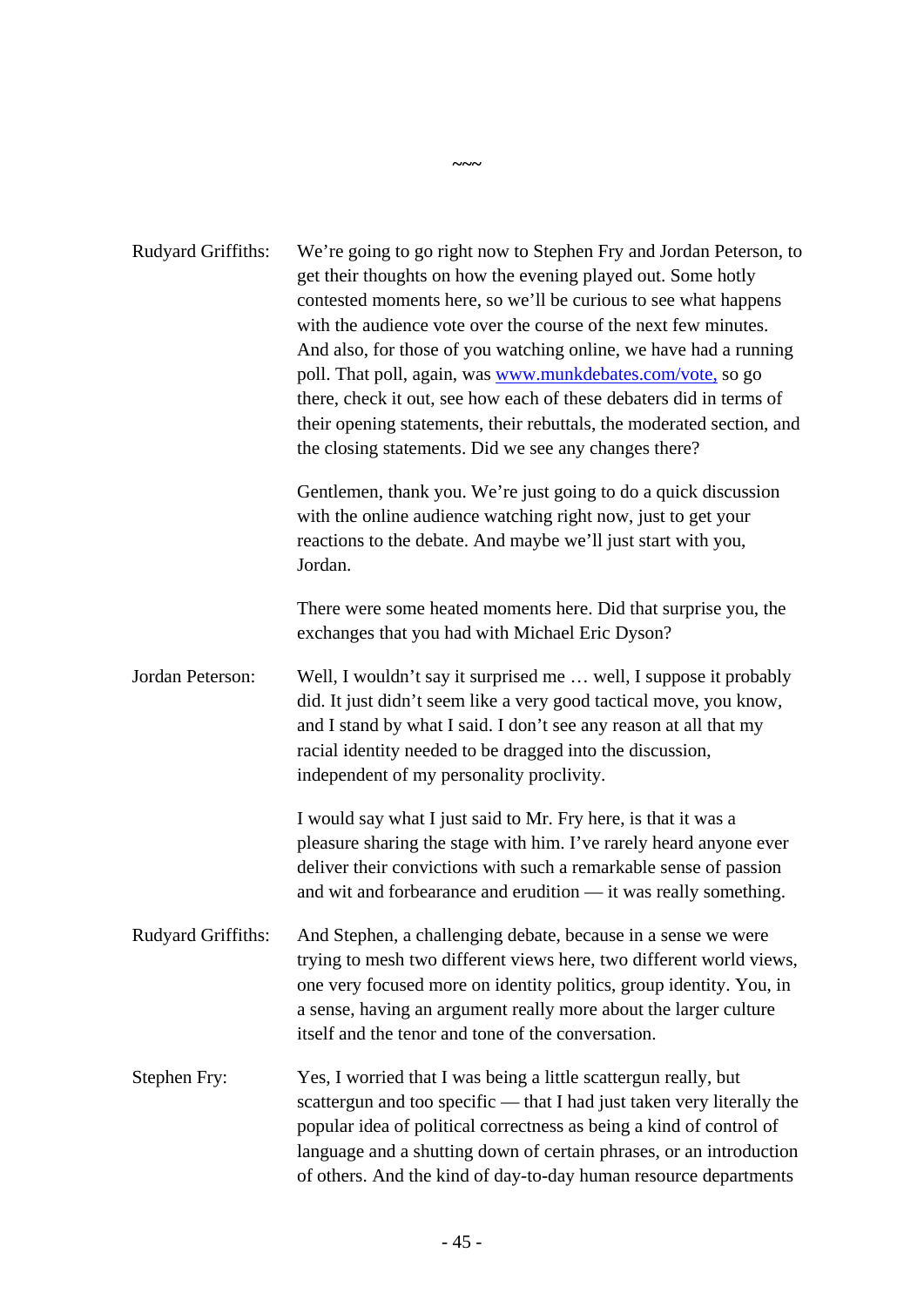|                           | of corporations and that sort of thing. So I was slightly<br>disappointed that it just became a debate about race and about<br>gender and so on. But that was natural, I guess. And the fact is that<br>I'm still a leftie, but a soft one.                                                                                                                                                                                                               |
|---------------------------|-----------------------------------------------------------------------------------------------------------------------------------------------------------------------------------------------------------------------------------------------------------------------------------------------------------------------------------------------------------------------------------------------------------------------------------------------------------|
| <b>Rudyard Griffiths:</b> | You're not too soft!                                                                                                                                                                                                                                                                                                                                                                                                                                      |
| Stephen Fry:              | I'm flabby and squashy in every sense. And I realize that that's not<br>a political point of view; it is a personal one.                                                                                                                                                                                                                                                                                                                                  |
| <b>Rudyard Griffiths:</b> | Right.                                                                                                                                                                                                                                                                                                                                                                                                                                                    |
| Stephen Fry:              | And the gap between the personal and the political, which is a<br>space you're obviously very interested in as a psychologist, is one<br>that is rarely explored. People are either so personal that it has no<br>application in the outside world and the organization of human<br>affairs. Or, they're so political and so much to do with structure and<br>distinction between hierarchies and networks and so on, that they<br>forget the individual. |
|                           | And that's the space in which the impassioned liberal lives, and it's<br>not easy to do, because you often do sound rather wet. And I'm<br>aware that I did. But I enjoyed it.                                                                                                                                                                                                                                                                            |
| Rudyard Griffiths:        | No, no, no. Yeah, thank you for coming. Just finally, before I free<br>you both to a well-earned drink, is there anything you felt was left<br>unsaid, Jordan? Any point that you wanted to make that you didn't<br>feel you had the time or the opportunity for?                                                                                                                                                                                         |
| Jordan Peterson:          | No, I don't think so. I said my piece.                                                                                                                                                                                                                                                                                                                                                                                                                    |
| Rudyard Griffiths:        | Same question to you, Stephen?                                                                                                                                                                                                                                                                                                                                                                                                                            |
| Stephen Fry:              | No, I think I got across — I mean, there's so much you can talk<br>about in that field, and I just wanted to leave the point that I do<br>want — like everybody, it's a no-brainer — we want the world to<br>be fairer, juster, sweeter, kinder.                                                                                                                                                                                                          |
|                           | But it's a question of how you get there, and I felt that wasn't really<br>addressed.                                                                                                                                                                                                                                                                                                                                                                     |
| Rudyard Griffiths:        | Okay. Well, gentlemen, thank you both very much. From our<br>online audience, a big thank you also, I know, to Jordan Petersen<br>and Stephen Fry for participating in a debate with some stakes on<br>the table, for sure.                                                                                                                                                                                                                               |
|                           | Thank you gentlemen, I'll see you in the reception room.                                                                                                                                                                                                                                                                                                                                                                                                  |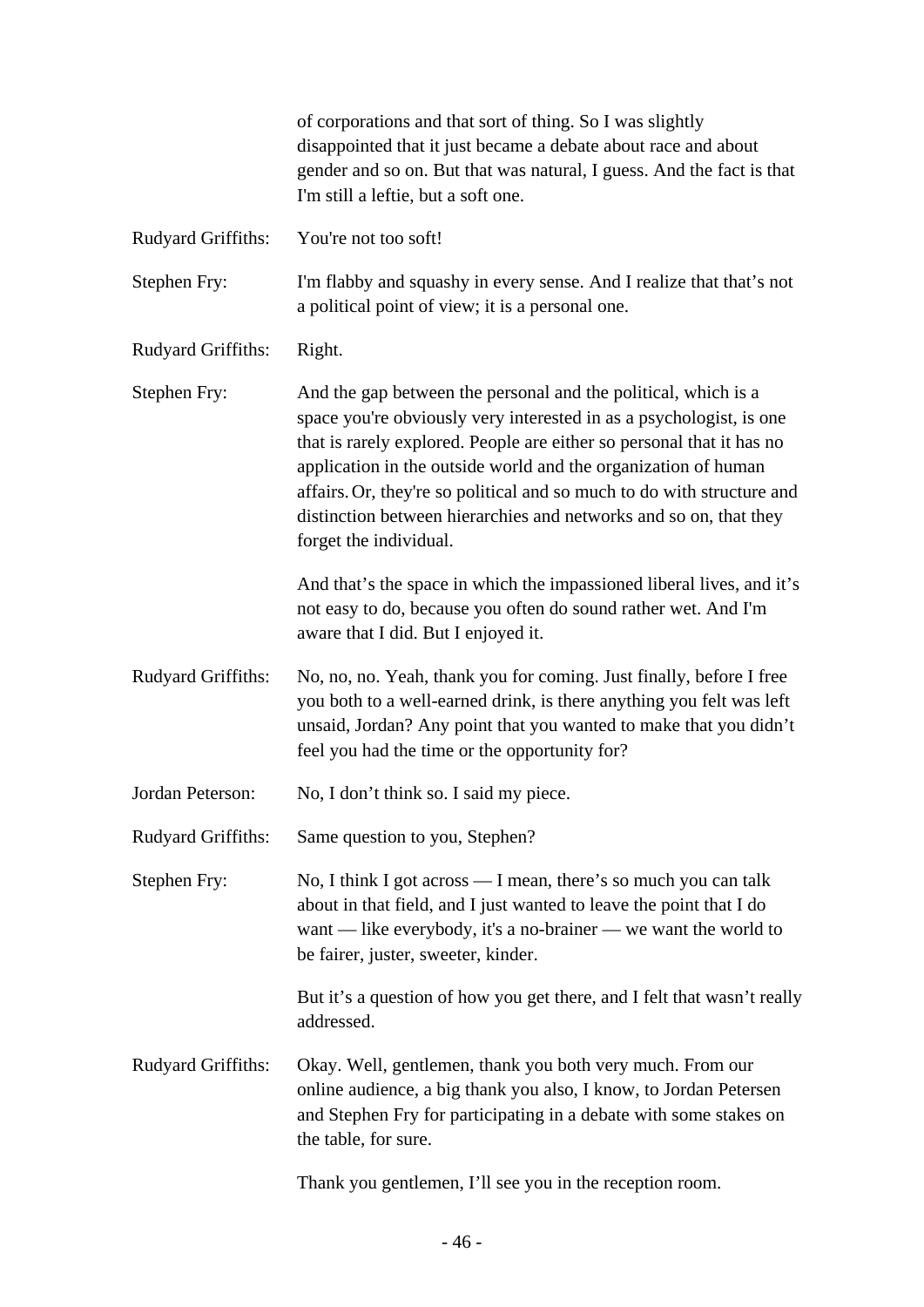| Several:           | Thank you, yes.                                                                                                                                                                                                                                                                                                                         |
|--------------------|-----------------------------------------------------------------------------------------------------------------------------------------------------------------------------------------------------------------------------------------------------------------------------------------------------------------------------------------|
| Rudyard Griffiths: | Again, online viewers, we now have Michael Eric Dyson coming<br>into the camera range here, with Michelle Goldberg, to get their<br>reactions to the debate.                                                                                                                                                                            |
|                    | So Michael and Michelle, thank you for being part of this.                                                                                                                                                                                                                                                                              |
| Michelle Goldberg: | Thank you.                                                                                                                                                                                                                                                                                                                              |
| Rudyard Griffiths: | You know, it's a complicated subject, it's got a lot of different<br>moving pieces and elements. I think we addressed some of the<br>constituent parts. Maybe we can start with you, Michelle. Was<br>there something that you wanted to say on stage that maybe we<br>didn't have the time or the opportunity for? Now is your chance. |
| Michelle Goldberg: | Well, the only thing I can think of is that I wish we could have<br>drilled down a little bit more into the gender piece of this. And<br>again, particularly with Mr. Peterson, what we were really arguing<br>about, and the kind of range of feminist progress that he considers<br>political correctness.                            |
|                    | I think part of the frustration is that he and Stephen Fry are talking<br>about and defending a fairly discrete set of ideas with some<br>overlap. And one of the difficult things about political correctness<br>is that it's a slippery term that's deployed to talk about a whole<br>range of phenomena.                             |
| Rudyard Griffiths: | Yes, and close-down conversation and open-up conversation.                                                                                                                                                                                                                                                                              |
|                    | How did you feel, Michael? There were some points there, some<br>points of sharp exchange. We appreciate that at the Munk Debates;<br>this is not a place for shrinking wallflowers. But do you have any<br>unsaid thoughts, anything that you want to put a point on now?                                                              |
| Michael Dyson:     | Well, I think you have to hold people intellectually accountable,<br>and for Mr. Peterson to deny to Michelle some of the things that he<br>said, and to present himself in a certain way, without saying some<br>of the abhorrent things he has said about women and other<br>minorities, I think demands an engaged response to him.  |
|                    | And, I think, the frustration, as Michelle and I said $-$ and Mr. Fry<br>talked about — that we talked about everything but political<br>correctness. Well, the reality is that political correctness rests upon<br>some serious political work in this culture in Canada and in<br>America that needs to be done.                      |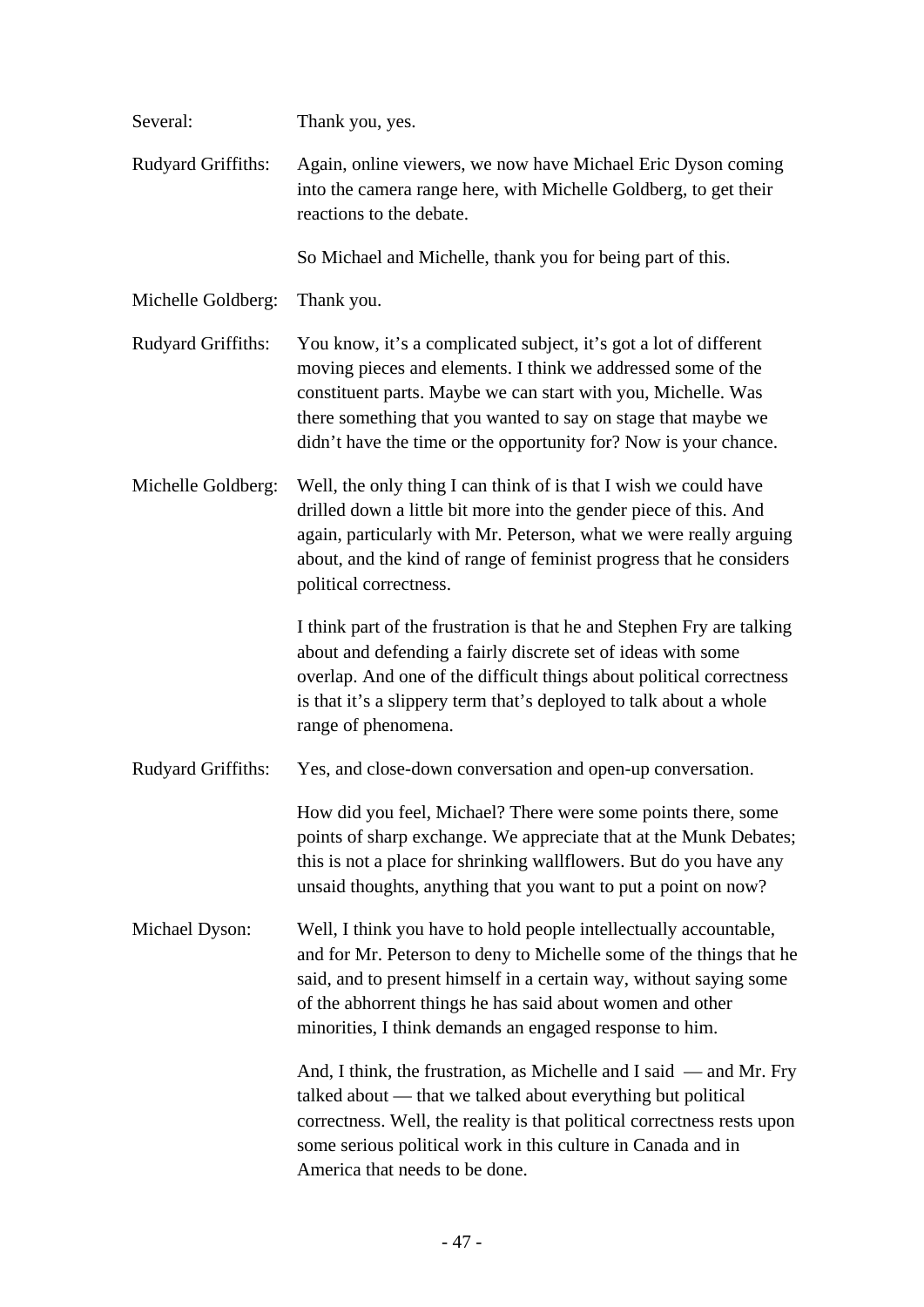|                           | And what I tried to express was that we didn't have political<br>correctness as long as white straight men were in charge. There<br>was no argument about "Let's get this right." But when people who<br>no longer exercise absolute power still have predominant power,<br>then there's an argument.                                                                                                                                                                                                                                  |
|---------------------------|----------------------------------------------------------------------------------------------------------------------------------------------------------------------------------------------------------------------------------------------------------------------------------------------------------------------------------------------------------------------------------------------------------------------------------------------------------------------------------------------------------------------------------------|
|                           | And to Michelle's point — about gender, the workplace, race,<br>sexuality and the like - I just think that it was an unnecessarily<br>vigorous, and sometimes sharply worded debate between us all.                                                                                                                                                                                                                                                                                                                                    |
| <b>Rudyard Griffiths:</b> | Michelle, final word to you?                                                                                                                                                                                                                                                                                                                                                                                                                                                                                                           |
| Michelle Goldberg:        | Well, if you are curious about the quote that I mentioned about how<br>this experiment with women and men working together is maybe<br>not working, I mean, please do Google it.                                                                                                                                                                                                                                                                                                                                                       |
| Rudyard Griffiths:        | Did you put him on your account?                                                                                                                                                                                                                                                                                                                                                                                                                                                                                                       |
| Michelle Goldberg:        | I don't know. But I guess Stephen Fry and I could probably have<br>sat on the same side of another debate. But again, I feel like the<br>phrase "political correctness" has expanded to cover a whole range<br>of challenges. I found it was really interesting how much people<br>were talking about their feelings, because when women talk about<br>their feelings, that is "politically correct excess." And when men<br>talk about this feeling that they can't empirically define, we should<br>all change in deference to that. |
| Rudyard Griffiths:        | Okay, guys, great thoughts. Let's go get a drink in the reception.                                                                                                                                                                                                                                                                                                                                                                                                                                                                     |
| Michelle Goldberg:        | Thank you.                                                                                                                                                                                                                                                                                                                                                                                                                                                                                                                             |
| Michael Dyson:            | Let's do that, yeah.                                                                                                                                                                                                                                                                                                                                                                                                                                                                                                                   |
| Rudyard Griffiths:        | Online viewers, thank you for being part of this Munk Debate. As I<br>mentioned, these debates are semi-annual, we'll have another one<br>this fall. We've got a whole archive of past debates on our website,<br>on a whole range of topics, going back over a decade now.                                                                                                                                                                                                                                                            |

And you can access those debates free simply by becoming a member at [www.munkdebates.com.](http://www.munkdebates.com/) Go to the basic membership; it's free. And we have a rock-solid privacy policy there; we respect your privacy.

So finally, check us out on Facebook. Thank you for the twenty-six thousand new follows in the last ten days. We appreciate it. This